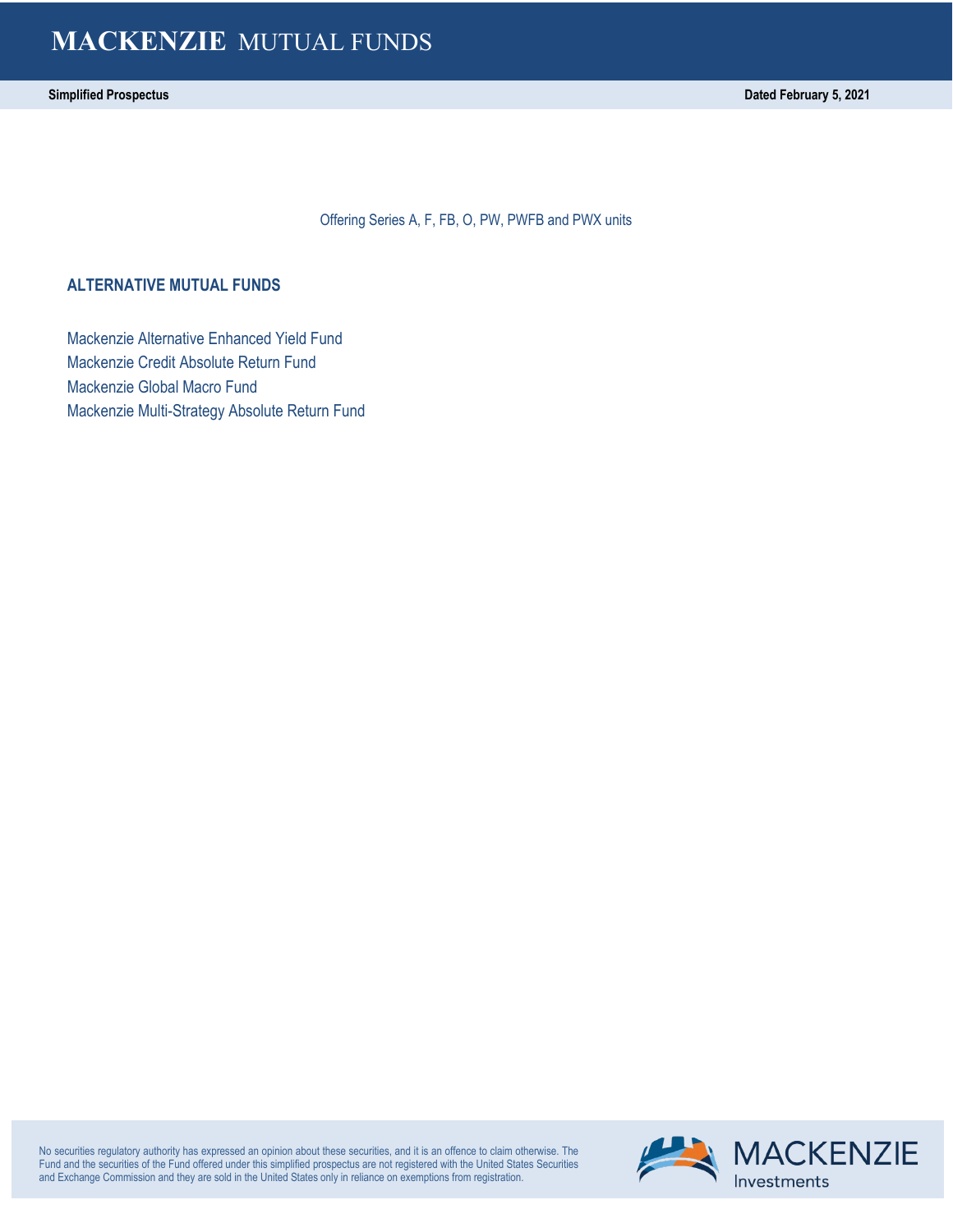# **TABLE OF CONTENTS**

<span id="page-1-0"></span>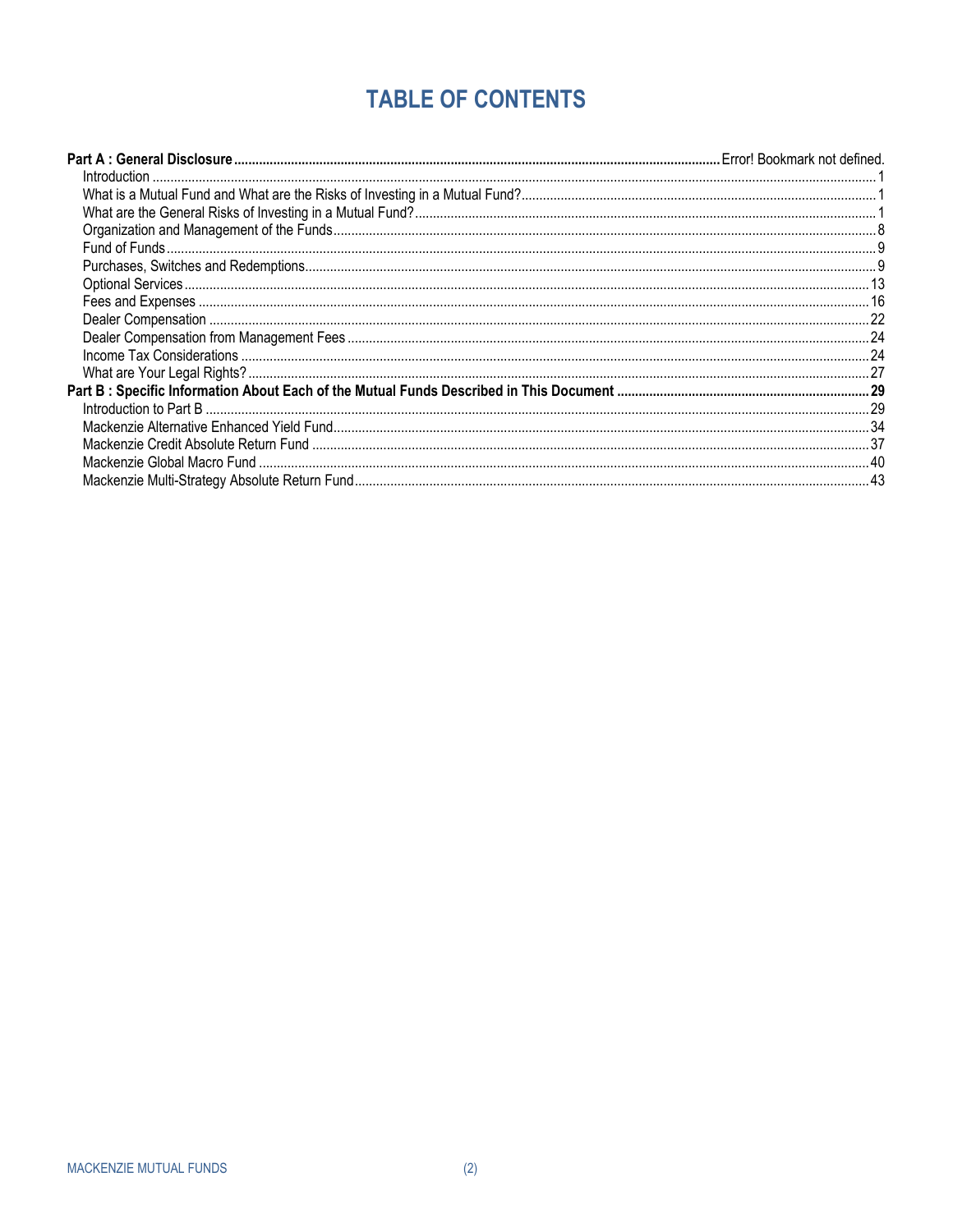# **PART A: GENERAL DISCLOSURE**

### **INTRODUCTION**

This simplified prospectus contains selected important information to help you make an informed decision about investing in the funds listed on the cover (individually, each is a "**Fund**" and, collectively, they are referred to as the "**Funds**").

It is important that you select the appropriate Funds and/or series in which to invest, in order to properly address your personal circumstances and investment needs.

This simplified prospectus will help you understand your rights as an investor in the Funds.

To make this document easier to read and understand, we have used personal pronouns throughout much of the text. References to "**Mackenzie Investments**", "**Mackenzie**", "**our**", "**we**" or "**us**" generally refer to Mackenzie Financial Corporation in its capacity as trustee and/or manager of the Funds. References to "**you**" are directed to the reader as a potential or actual investor in the Funds.

In this document we refer to "**financial advisors**" and "**dealers**". The financial advisor is the individual with whom you consult for investment advice and the dealer is the company or partnership that employs your financial advisor, and may include, at our discretion, a company or partnership that has received an exemption from the dealer registration requirements from the Canadian securities regulators.

In this document, all of the mutual funds that we manage, including the Funds, are referred to, collectively, as the "**Mackenzie Funds**" or, each individually, as a "**Mackenzie Fund**". Not all Mackenzie Funds are offered under this simplified prospectus. All Funds are mutual funds which are subject to National Instrument 81-102 *Investment Funds* ("**NI-81-102**").

This simplified prospectus contains information about each Fund, including the series that comprise each Fund, and the risks of investing in mutual funds generally.

This document is divided into two parts:

- **Part A**, from pages **Error! Bookmark not defined.** to [28,](#page-29-0) contains general information about all of the Funds.
- **[Part B](#page-30-0)**, from pages [29](#page-30-0) t[o 45,](#page-46-0) contains specific information about each of the Funds described in this document.

Additional information about each Fund is available in the following documents:

- the annual information form;
- the most recently filed fund facts;
- the most recently filed annual financial statements;
- any interim financial reports filed after those annual financial statements;
- the most recently filed annual management report of fund performance; and any interim management report of fund performance filed after that annual management report of fund performance.

These documents are incorporated by reference into this document, which means that they legally form part of this document just as if they were printed as a part of this document. You can get a copy of these documents at your request, and at no cost, by calling us<br>toll-free at **1-800-387-0614** e-mailing us at toll-free at **1-800-387-0614**, e-mailing us at **service@mackenzieinvestments.com** or from your financial advisor.

These documents are available on our website at **www.mackenzieinvestments.com** and are also available on the website of SEDAR at **www.sedar.com**.

### <span id="page-2-0"></span>**WHAT IS A MUTUAL FUND AND WHAT ARE THE RISKS OF INVESTING IN A MUTUAL FUND?**

### **What is a Mutual Fund?**

A mutual fund is a pool of money contributed by people with similar investment objectives. Investors share the fund's income and expenses, and also the gains and losses that the fund makes on its investments, in proportion to their investment in the fund.

Each Fund is established as a unit trust and issues units to investors.

Please refer to the front cover of this simplified prospectus, or to the specific information about each Fund in [Part B,](#page-30-0) for the series that are available for each Fund pursuant to this document. A Fund may also offer series which are only available on an exempt-distribution basis. The different series of units available under this simplified prospectus are described under the heading "**[Purchases, Switches](#page-10-1)  [and Redemptions](#page-10-1)**". We may offer additional series of units of the Funds in the future without notification to, or approval of, investors.

### <span id="page-2-1"></span>**WHAT ARE THE GENERAL RISKS OF INVESTING IN A MUTUAL FUND?**

A mutual fund may own many different types of investments – stocks, bonds, securities of other mutual funds, derivatives, cash – depending on the fund's investment objectives. The values of these investments vary from day to day, reflecting changes in interest rates, economic conditions, stock market developments and individual company news. As a result, a mutual fund's net asset value ("**NAV**") will go up and down on a daily basis, and the value of your investment in a mutual fund may be more, or less, when you redeem it than when you purchased it.

We do not guarantee that the full amount of your original investment in a Fund will be returned to you. Unlike bank accounts or guaranteed investment certificates, mutual fund securities are not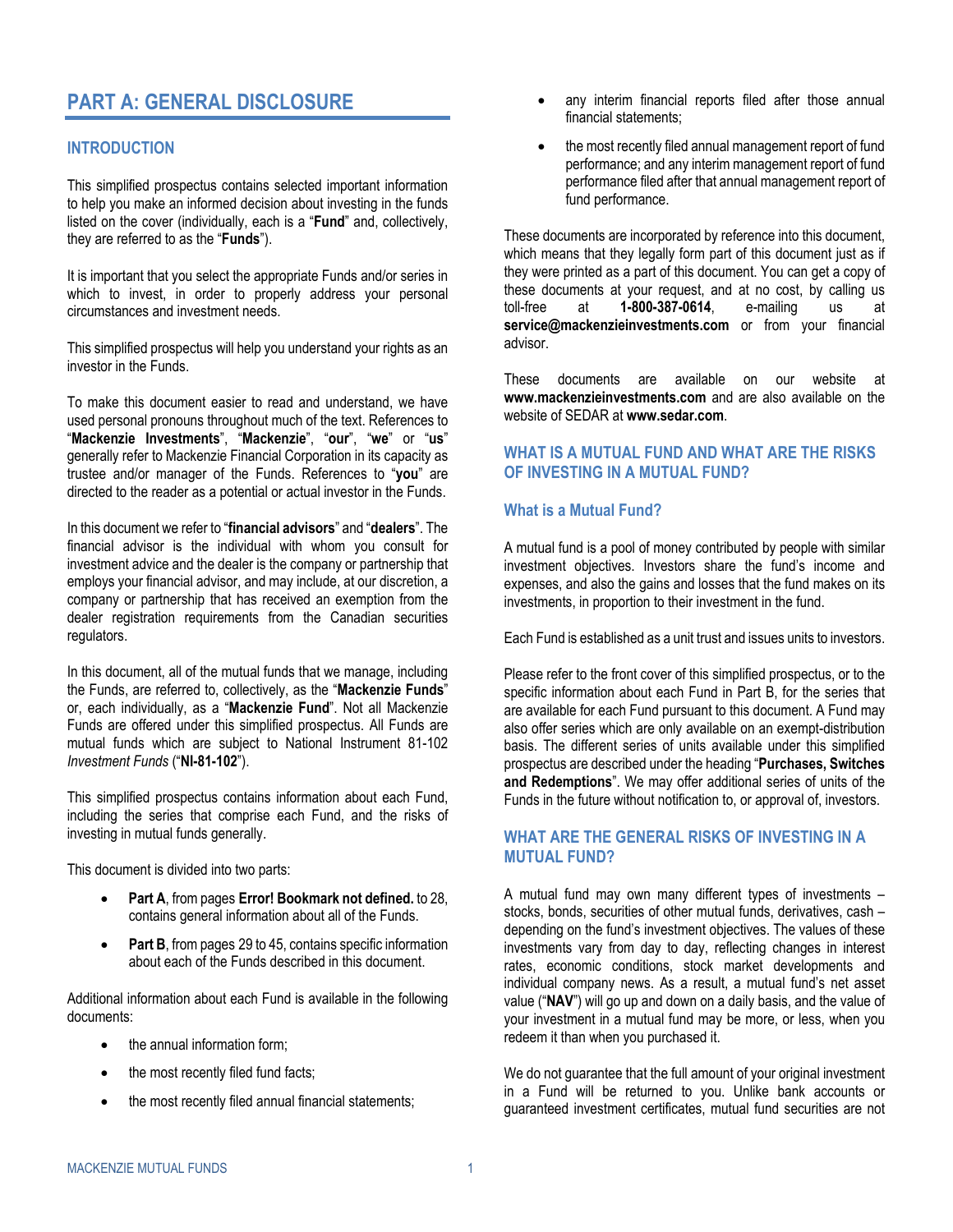covered by the Canada Deposit Insurance Corporation or any other government deposit insurer.

Under exceptional circumstances, mutual funds may suspend redemptions. Please see the heading "**[Purchases, Switches and](#page-10-1)  [Redemptions](#page-10-1)**" for more details.

Each Fund is considered an "alternative mutual fund" according to NI 81-102, meaning it is permitted to invest in asset classes and use strategies generally prohibited by conventional mutual funds, such as the ability to invest more than 10% of its net asset value in securities of a single issuer; the ability to invest up to 100% or more of its net asset value in physical commodities either directly or through the use of specified derivatives; borrow, up to 50% of its net asset value, cash to use for investment purposes; sell, up to 50% of its net asset value, securities short (the combined level of cash borrowing and short selling is limited to 50% in aggregate); and aggregate exposure up to 300% of its net asset value; among other things. While these strategies will be used in accordance with the Fund's investment objectives and strategies, during certain market conditions they may accelerate the pace at which your investment decreases in value. For more information regarding the risks associated with these strategies, please see "**[Concentration Risk](#page-3-0)**", "**[Commodity Risk](#page-3-1)**", "**[Derivatives Risk](#page-4-0)**", "**[Leverage Risk](#page-7-0)**" and "**[Short-Selling Risk](#page-8-0)**" below.

Mutual funds are subject to a variety of risks. These risks may cause you to lose money on your mutual fund investment. This section provides a list of the risks of investing in mutual funds. The risks that apply to each Fund offered by this simplified prospectus are listed under the sub-heading "**What are the Risks of Investing in the Funds?**" for each Fund described in **[Part B](#page-30-0)**. To the extent that a Fund invests, directly or indirectly, in another mutual fund, the risks of investing in that Fund are similar to the risks of investing in the other mutual fund in which such Fund invests.

### <span id="page-3-1"></span>**Commodity Risk**

A mutual fund may invest in commodities or in companies engaged in commodity-focused industries and may obtain exposure to commodities using derivatives or by investing in exchange-traded funds, the underlying interests of which are commodities. Commodity prices can fluctuate significantly in short time periods, which will have a direct or indirect impact on the value of such a mutual fund. Each Fund is permitted to invest up to 100% of its net asset value in physical commodities as further described i[n Part B](#page-30-0) of this simplified prospectus.

### **Company Risk**

Equity investments, such as stocks and investments in trusts, and fixed-income investments, such as bonds, carry several risks that are specific to the company that issues the investments. A number of factors may cause the price of these investments to fall. These factors include specific developments relating to the company, conditions in the market where these investments are traded, and general economic, financial and political conditions in the countries where the company operates. While these factors impact all

securities issued by a company, the values of equity securities generally tend to change more frequently and vary more widely than fixed-income securities. As a mutual fund's NAV is based on the value of its portfolio securities, an overall decline in the value of portfolio securities that it holds will reduce the value of the mutual fund and, therefore, the value of your investment.

### <span id="page-3-0"></span>**Concentration Risk**

A mutual fund may invest a large portion of its net assets in a small number of issuers, in a particular industry or geographic region, or may use a specific investment style, such as growth or value. A relatively high concentration of assets in or exposure to a single issuer, or a small number of issuers, may reduce the diversification of a mutual fund and may result in increased volatility in the mutual fund's NAV. Issuer concentration may also increase the illiquidity of the mutual fund's portfolio if there is a shortage of buyers willing to purchase those securities.

A mutual fund concentrates on a style or sectors either to provide investors with more certainty about how the mutual fund will be invested or the style of the mutual fund or because a portfolio manager believes that specialization increases the potential for good returns. If the issuer, industry or region faces difficult economic times or if the investment approach used by such mutual fund is out of favour, the mutual fund will likely lose more than it would if it diversified its investments or style. If a mutual fund's investment objectives or strategies require concentration, it may continue to suffer poor returns over a prolonged period of time.

Each Fund is subject to increased concentration risk as they are permitted to invest up to 20% of its net asset value in the securities of a single issuer.

### **Convertible Securities Risk**

Convertible securities are fixed-income securities, preferred stocks or other securities that are convertible into common stock or other securities. The market value of convertible securities tends to decline as interest rates increase and, conversely, to increase as interest rates decline. A convertible security's market value, however, tends to reflect the market price of the issuer's common stock when that price approaches or exceeds the convertible security's "conversion price". The conversion price is defined as the predetermined price at which the convertible security could be exchanged for the associated stock. As the market price of the common stock declines, the price of the convertible security tends to be influenced more by the yield of the convertible security. Thus, it may not decline in price to the same extent as the underlying common stock.

In the event of a liquidation of the issuing company, holders of convertible securities would be paid before the company's common stockholders but after holders of any senior debt obligations of the company. Consequently, the issuer's convertible securities generally entail less risk than its common stock but more risk than its senior debt obligations.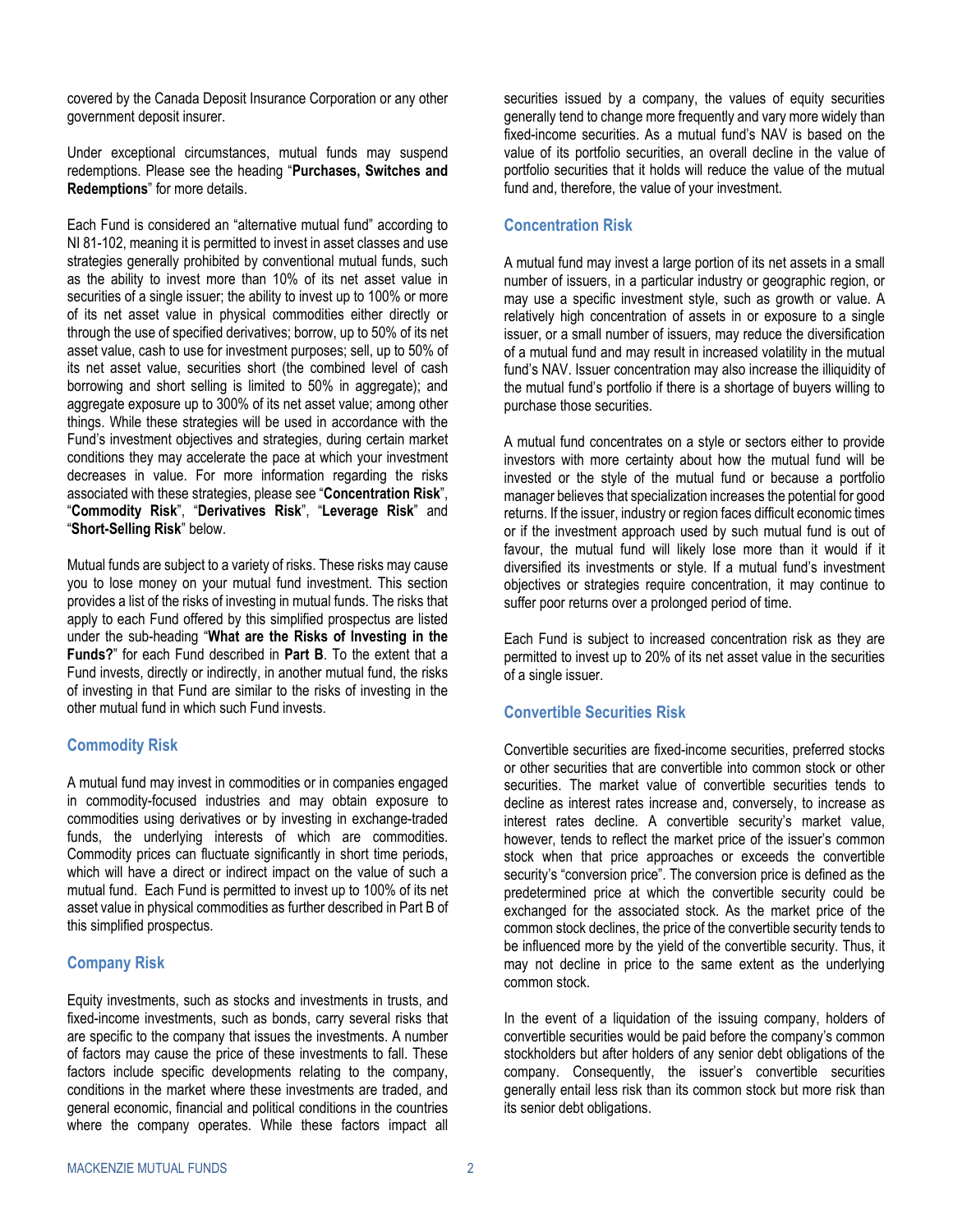### **Credit Risk**

An issuer of a bond or other fixed-income investment, including asset-backed securities, may not be able to pay interest or to repay the principal at maturity. The risk of such a failure to pay is known as credit risk. Some issuers have more credit risk than others. Issuers with higher credit risk typically pay higher interest rates than interest rates paid by issuers with lower credit risk because higher credit risk companies expose investors to a greater risk of loss. Credit risk can increase or decline during the term of the fixed-income investment.

Companies, governments and other entities, including special purpose vehicles that borrow money, and the debt securities they issue, are assigned credit ratings by specialized rating agencies such as Dominion Bond Rating Service Limited ("**DBRS**") and Standard & Poor's Corporation ("**S&P**"). The ratings are a measure of credit risk and take into account many factors, including the value of any collateral underlying a fixed-income investment. Issuers with low or no ratings typically pay higher yields, but can subject investors to substantial losses. Credit ratings are one factor used by the portfolio managers of the mutual funds in making investment decisions. A credit rating may prove to be wrong, which can lead to unanticipated losses on fixed-income investments. If the market perceives that a credit risk rating is too high, then the value of the investments may decrease substantially. A downgrade in an issuer's credit rating, or other adverse news regarding an issuer, can reduce a security's market value.

The difference in interest rates between an issuer's bond and a government-issued bond that are otherwise identical in all respects except for the credit rating is known as the credit spread. Credit spreads widen if the market determines that a higher return is necessary to compensate for the increased risk of owning a particular fixed-income investment. An increase in credit spread after the purchase of a fixed-income investment decreases the value of that investment.

### **Cyber Security Risk**

Due to the widespread use of technology in the course of business, the Funds have become potentially more susceptible to operational risks through breaches in cyber security. Cyber security is the risk of harm, loss, and liability resulting from a failure, disruption or breach of an organization's information technology systems. It refers to both intentional and unintentional events that may cause a Fund to lose proprietary information, suffer data corruption, or lose operational capacity, which could cause us and/or a Fund to experience disruptions to business operations; reputational damage; difficulties with a Fund's ability to calculate its NAV; or incur regulatory penalties, additional compliance costs associated with corrective measures, and/or financial loss. Cyber attacks may involve unauthorized access to a Fund's digital information systems (e.g., through "hacking" or malicious software coding) for purposes of misappropriating assets or sensitive information, or corrupting data, equipment or systems. Other cyber attacks do not require unauthorized access, such as denial of service attacks (i.e., efforts to make network services unavailable to intended users). In addition, cyber attacks on a Fund's third-party service provider (e.g.,

administrators, transfer agents, custodians and sub-advisors) or issuers that a Fund invests in can also subject a Fund to many of the same risks associated with direct cyber attacks. Similar to operational risks in general, we have established risk management systems designed to reduce the risks associated with cyber security. However, there is no guarantee that such efforts will be successful.

### <span id="page-4-0"></span>**Derivatives Risk**

Some mutual funds may use derivatives to pursue their investment objectives. Generally, a derivative is a contract between two parties, whose value is determined with reference to the market price of an asset, such as a currency, commodity or stock, or the value of an index or an economic indicator, such as a stock market index or a specified interest rate (the "**underlying interest**").

Most derivatives are options, forwards, futures or swaps. An option gives the holder the right, but not the obligation, to buy or sell the underlying interest at an agreed price within a certain time period. A call option gives the holder the right to buy; a put option gives the holder the right to sell. A forward is a commitment to buy or sell the underlying interest for an agreed price on a future date. A future is similar to a forward, except that futures are traded on exchanges. A swap is a commitment to exchange one set of payments for another set of payments.

Some derivatives are settled by one party's delivery of the underlying interest to the other party; others are settled by a cash payment representing the value of the contract.

Each Fund is expected to use derivatives for hedging and nonhedging purposes, as described below and within its investment objectives and strategies as set out in [Part B](#page-30-0) of this simplified prospectus.

The use of derivatives carries several risks:

- There is no guarantee that a market will exist for some derivatives, which could prevent each Fund from selling or exiting the derivative prior to the maturity of the contract. This risk may restrict each Fund's ability to realize profits or limit losses.
- It is possible that the other party to the derivative contract ("**counterparty**") will fail to perform its obligations under the contract, resulting in a loss to a Fund. Each Fund may engage in derivatives trades with certain counterparties that do not have a "designated rating" under NI 81-102, which may increase the risk that such counterparty may fail to perform its obligations, resulting in a loss to each Fund.
- When entering into a derivative contract, a Fund may be required to provide margin or collateral to the counterparty. If the counterparty becomes insolvent, each Fund could lose its margin or its collateral or incur expenses to recover it.
- A Fund may use derivatives to reduce certain risks associated with investments in foreign markets,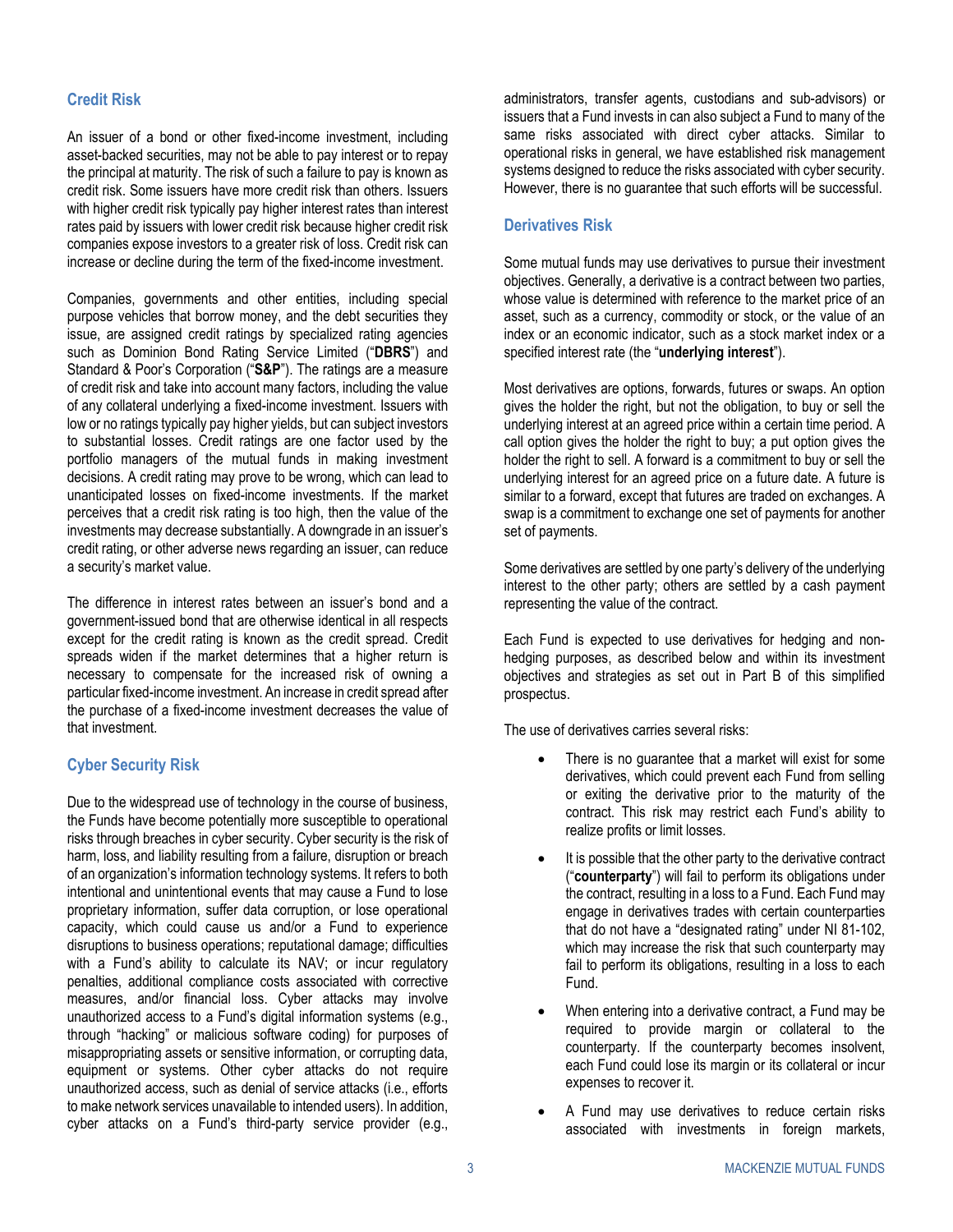currencies or specific securities. Using derivatives for these purposes is called hedging. Hedging may not be effective in preventing losses. Hedging may also reduce the opportunity for gain if the value of the hedged investment rises, because the derivative could incur an offsetting loss. Hedging may also be costly or difficult to implement.

- Securities and commodities exchanges could set daily trading limits on options and futures. Such rule changes could prevent a Fund from completing a futures or options transaction, causing each Fund to realize a loss because they cannot hedge properly or limit a loss.
- Where each Fund holds a long or short position in a future whose underlying interest is a commodity, each Fund will always seek to close out their position by entering into an offsetting future prior to the first date on which each Fund might be required to make or take delivery of the commodity under the future. There is no guarantee that a Fund will be able to do so. This could result in each Fund having to make or take delivery of the commodity.
- The *Income Tax Act* (Canada) (the "**Tax Act**"), or its interpretation, may change in respect of the tax treatment of derivatives.

### **Emerging Markets Risk**

Emerging markets have the risks described under foreign currency risk and foreign markets risk. In addition, they are more likely to experience political, economic and social instability and may be subject to corruption or have lower business standards. Instability may result in the expropriation of assets or restrictions on payment of dividends, income or proceeds from the sale of a mutual fund's securities. In addition, accounting and auditing standards and practices may be less stringent than those of developed countries, resulting in limited availability of information relating to a mutual fund's investments. Further, emerging market securities are often less liquid, and custody and settlement mechanisms in emerging market countries may be less developed, resulting in delays and the incurring of additional costs to execute trades of securities.

#### **ETF Risk**

A mutual fund may invest in a fund whose securities are listed for trading on an exchange (an "**exchange-traded fund**" or "**ETF**"). The investments of ETFs may include stocks, bonds, commodities and other financial instruments. Some ETFs, known as index participation units ("**IPUs**"), attempt to replicate the performance of a widely quoted market index. Not all ETFs are IPUs. While investment in an ETF generally presents the same risks as investment in a conventional mutual fund that has the same investment objectives and strategies, it also carries the following additional risks, which do not apply to investment in conventional mutual funds:

The performance of an ETF may be significantly different from the performance of the index, assets, or financial measure that the ETF is seeking to track. There are

several reasons that this might occur, including that ETF securities may trade at a premium or a discount to their NAV or that ETFs may employ complex strategies, such as leverage, making tracking with accuracy difficult.

- An active trading market for ETF securities may fail to develop or fail to be maintained.
- There is no assurance that the ETF will continue to meet the listing requirements of the exchange on which its securities are listed for trading.

Also, commissions may apply to the purchase or sale of ETF securities. Therefore, investment in ETF securities may produce a return that is different than the change in the NAV of these securities.

### **Extreme Market Disruptions Risk**

Certain extreme events, such as natural disasters, war, civil unrest, terrorist attacks, and public health crises like epidemics, pandemics or outbreaks of new infectious diseases or viruses (including, most recently, the novel coronavirus (COVID-19)) can materially adversely affect a Fund's business, financial condition, liquidity or results of operations. The current COVID-19 pandemic is significantly impacting the global economy and commodity and financial markets. To date the COVID-19 pandemic has resulted in a slowdown in economic activity, higher unemployment, reduced consumer activity, extreme volatility in financial markets and commodity prices, and a global recession. Governmental responses to COVID-19 have led to significant restrictions on travel, temporary business closures, quarantines, globally. Public health crises, such as the COVID-19 outbreak, can also result in operating, supply chain and project development delays that can materially adversely affect the operations of third parties in which a Fund has an interest. The duration of any business disruptions and related financial impact of the COVID-19 outbreak is unknown. It is difficult to predict how a Fund may be affected if a pandemic, such as the COVID-19 outbreak, persists for an extended period of time. Similarly, the effects of terrorist acts (or threats thereof), military action or similar unexpected disruptive events on the economies and securities markets of countries cannot be predicted. Natural disasters, war and civil unrest can also have materially adverse impacts on economic enterprises in the impacted countries. All such extreme events may impact Fund performance.

### **Foreign Currency Risk**

The NAVs of most mutual funds are calculated in Canadian dollars. Foreign investments are generally purchased in currencies other than Canadian dollars. When foreign investments are purchased in a currency other than Canadian dollars, the value of those foreign investments will be affected by the value of the Canadian dollar relative to the value of the foreign currency. If the Canadian dollar rises in value relative to the other currency but the value of the foreign investment otherwise remains constant, the value of the investment in Canadian dollars will have fallen. Similarly, if the value of the Canadian dollar has fallen relative to the foreign currency, the value of the mutual fund's investment will have increased.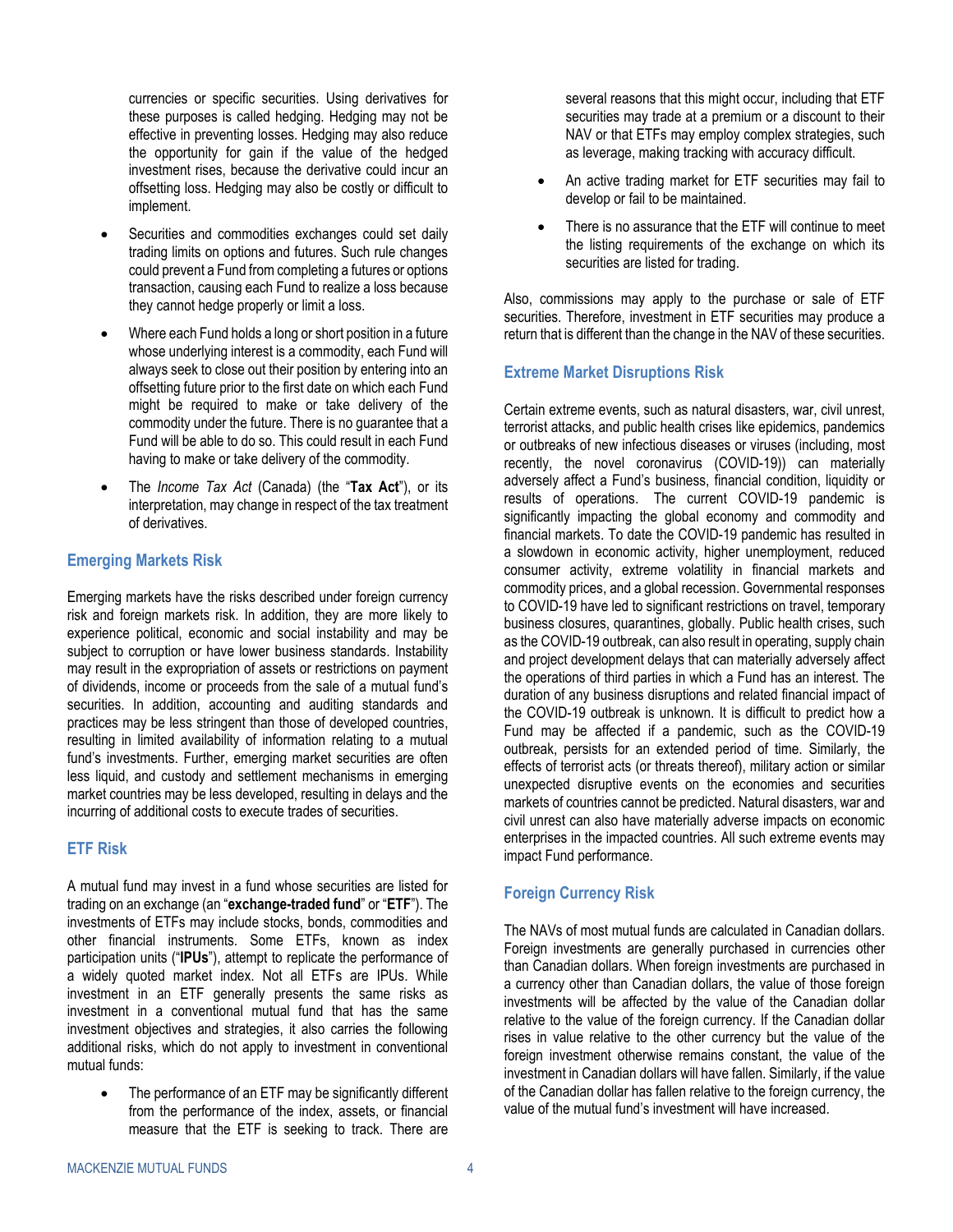Some mutual funds may use derivatives such as options, futures, forward contracts, swaps and customized types of derivatives to hedge against losses caused by changes in exchange rates. Please see the "**Investment Strategies**" section of each Fund description in [Part B](#page-30-0) of this simplified prospectus.

### **Foreign Markets Risk**

The value of an investment in a foreign issuer depends on general global economic factors and specific economic and political factors relating to the country or countries in which the foreign issuer operates. The regulatory environment in some foreign countries may be less stringent than in Canada, including legal and financial reporting requirements. There may be more or less information available with respect to foreign companies. The legal systems of some foreign countries may not adequately protect investor rights. Stock markets in foreign countries may have lower trading volumes and sharper price corrections. Some or all of these factors could make a foreign investment more or less volatile than a Canadian investment.

### **High Yield Securities Risk**

Funds may be subject to high yield securities risk. High yield securities risk is the risk that securities that are rated below investment grade (below "BBB" by S&P or by Fitch Rating Service Inc., or below "Baa3" by Moody's® Investor's Services, Inc.) or are unrated at the time of purchase may be more volatile than higherrated securities of similar maturity. High-yield securities may also be subject to greater levels of credit or default risk than higher-rated securities. The value of high-yield securities can be adversely affected by overall economic conditions, such as an economic downturn or a period of rising interest rates, and high-yield securities may be less liquid and more difficult to sell at an advantageous time or price or to value than higher-rated securities. In particular, highyield securities are often issued by smaller, less creditworthy companies or by highly leveraged firms, which are generally less able than more financially stable firms to make scheduled payments of interest and principal.

### **Illiquidity Risk**

A mutual fund may hold up to 15% or more of its net assets in illiquid securities. A security is illiquid if it cannot be sold at an amount that at least approximates the amount at which the security is valued. Illiquidity can occur: (a) if the securities have sale restrictions; (b) if the securities do not trade through normal market facilities; (c) if there is simply a shortage of buyers; or (d) for other reasons. In highly volatile markets, such as in periods of sudden interest rate changes or severe market disruptions, securities that were previously liquid may suddenly and unexpectedly become illiquid. Illiquid securities are more difficult to sell, and a mutual fund may be forced to accept a discounted price.

Some high-yield debt securities, which may include but are not limited to security types commonly known as high-yield bonds, floating-rate debt instruments and floating-rate loans, as well as some fixed-income securities issued by corporations and

governments in emerging market economies, may be more illiquid in times of market stress or sharp declines. In addition, the liquidity of individual securities may vary widely over time. Illiquidity in these instruments may take the form of wider bid/ask spreads (i.e., significant differences in the prices at which sellers are willing to sell and buyers are willing to buy that same security). Illiquidity may take the form of extended periods for trade settlement and delivery of securities. In some circumstances of illiquidity, it may be more difficult to establish a fair market value for particular securities, which could result in losses to a fund that has invested in these securities.

### **Interest Rate Risk**

Interest rates have an impact on a whole range of investments. Interest rates impact the cost of borrowing for governments, companies and individuals, which in turn impacts overall economic activity. Interest rates may rise during the term of a fixed-income investment. If interest rates rise, then the value of that fixed-income investment generally will fall. Conversely, if interest rates fall, the value of the investment will generally increase.

Longer-term bonds and strip bonds are generally more sensitive to changes in interest rates than other kinds of securities. The cash flow from debt instruments with variable rates may change as interest rates fluctuate.

Changing interest rates can also indirectly impact the share prices of equity securities. When interest rates are high, it may cost a company more to fund its operations or pay down existing debt. This can impair a company's profitability and earnings growth potential, which can negatively impact its share price. Conversely, lower interest rates can make financing for a company cheaper, which can potentially increase its earnings growth potential. Interest rates can also impact the demand for goods and services that a company provides by impacting overall economic activity as described above.

### **Large Transaction Risk**

The securities of some mutual funds are bought by other mutual funds, investment funds or segregated funds, including Mackenzie Funds, financial institutions in connection with other investment offerings, and/or investors who participate in an asset allocation program or model portfolio program. Independently or collectively, these other parties may, from time to time, purchase, hold or redeem a large proportion of a mutual fund's securities.

A large purchase of a mutual fund's securities will create a relatively large cash position in that mutual fund's portfolio. The presence of this cash position may adversely impact the performance of the mutual fund, and the investment of this cash position may result in significant incremental trading costs, which are borne by all of the investors in the mutual fund.

Conversely, a large redemption of a mutual fund's securities may require the mutual fund to sell portfolio investments so that it can pay the redemption proceeds. This sale may impact the market value of those portfolio investments and result in significant incremental trading costs, which are borne by all of the investors in the mutual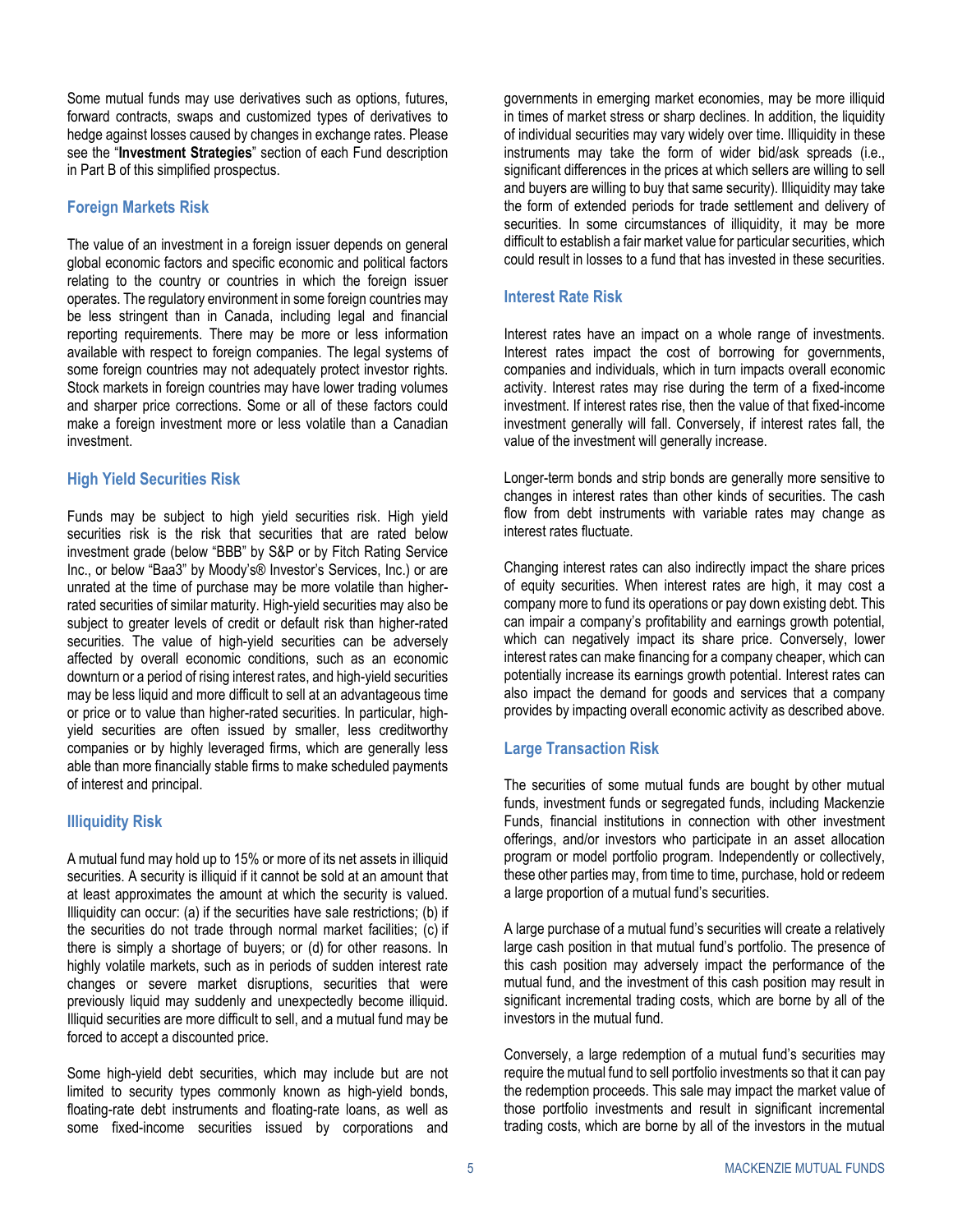fund, and it may accelerate or increase the payment of capital gains distributions or capital gains dividends to these investors.

### **Legislation Risk**

Securities, tax, or other regulators make changes to legislation, rules, and administrative practice. Those changes may have an adverse impact on the value of a mutual fund.

### <span id="page-7-0"></span>**Leverage Risk**

When a Fund makes investments in derivatives, borrows cash for investment purposes, or uses physical short sales on equities, fixedincome securities or other portfolio assets, leverage may be introduced into each Fund. Leverage occurs when a Fund's notional exposure to underlying assets is greater than the amount invested. It is an investment technique that can magnify gains and losses. Consequently, any adverse change in the value or level of the underlying asset, rate or index may amplify losses compared to those that would have been incurred if the underlying asset had been directly held by a Fund and may result in losses greater than the amount invested in the derivative itself. Leverage may increase volatility, may impair each Fund's liquidity and may cause a Fund to liquidate positions at unfavourable times. The Funds are subject to an aggregate exposure limit of 300% of its net asset value, which is measured on a daily basis and described in further detail within the "**Investment Objectives**" section of each fund in Part B of this simplified prospectus. This will operate to limit the extent to which a Fund is leveraged.

### **Market Risk**

There are risks associated with being invested in the equity and fixed-income markets generally. The market value of a mutual fund's investments will rise and fall based on specific company developments and broader equity or fixed-income market conditions. Market value will also vary with changes in the general economic and financial conditions in countries where the investments are based.

### **Portfolio Manager Risk**

A mutual fund is dependent on its portfolio manager or sub-advisor to select its investments. A balanced fund or an asset allocation fund is also dependent on its portfolio manager or sub-advisor to decide what proportion of the mutual fund's assets to invest in each asset class. Mutual funds are subject to the risk that poor security selection or asset allocation decisions will cause a mutual fund to underperform relative to its benchmark or other mutual funds with similar investment objectives.

### **Prepayment Risk**

Certain fixed-income securities, including mortgage-backed or other asset-backed securities, can be prepaid before maturity. If a prepayment is unexpected or if it occurs faster than predicted, the fixed-income security may pay less income and its value may decrease. In addition, because issuers generally choose to prepay

when interest rates are falling, the mutual fund may have to reinvest this money in securities that have lower rates.

### **Securities Lending, Repurchase and Reverse Repurchase Transaction Risk**

Certain mutual funds are eligible to enter into securities lending, repurchase and reverse repurchase transactions. In a securitieslending transaction, the mutual fund lends its securities through an authorized agent to another party (often called a "**counterparty**") in exchange for a fee and a form of acceptable collateral. In a repurchase transaction, the mutual fund sells its securities for cash through an authorized agent, while, at the same time, it assumes an obligation to repurchase the same securities for cash (usually at a lower price) at a later date. In a reverse repurchase transaction, the mutual fund buys securities for cash while, at the same time, it agrees to resell the same securities for cash (usually at a higher price) at a later date. We have set out below some of the general risks associated with securities lending, repurchase and reverse repurchase transactions:

- When entering into securities lending, repurchase and reverse repurchase transactions, the mutual fund is subject to the credit risk that the counterparty may go bankrupt or may default under the agreement and the mutual fund would be forced to make a claim in order to recover its investment.
- When recovering its investment on a default, a mutual fund could incur a loss if the value of the securities loaned (in a securities lending transaction) or sold (in a repurchase transaction) has increased relative to the value of the collateral held by the mutual fund.
- Similarly, a mutual fund could incur a loss if the value of the portfolio securities it has purchased (in a reverse repurchase transaction) decreases below the amount of cash paid by such mutual fund to the counterparty, plus interest.

### **Senior Loans Risk**

The risks associated with senior loans are similar to the risks of high yield bonds, although senior loans are typically senior and secured, whereas high yield bonds are often subordinated and unsecured. Investments in senior loans are typically below investment grade and are considered speculative because of the credit risk of their issuers.

Historically, such companies have been more likely to default on their payments of interest and principal owed than companies that issue investment grade securities, and such defaults could reduce the NAV and monthly income distributions of these Funds. These risks may be more pronounced in the event of an economic downturn. Under certain market conditions, the demand for senior loans may be reduced, which may, in turn, reduce prices. No active trading market may exist for certain senior loans, which may impair the ability of a holder of a senior loan to realize full value in the event of the need to liquidate such asset. Adverse market conditions may impair the liquidity of some actively traded senior loans. Although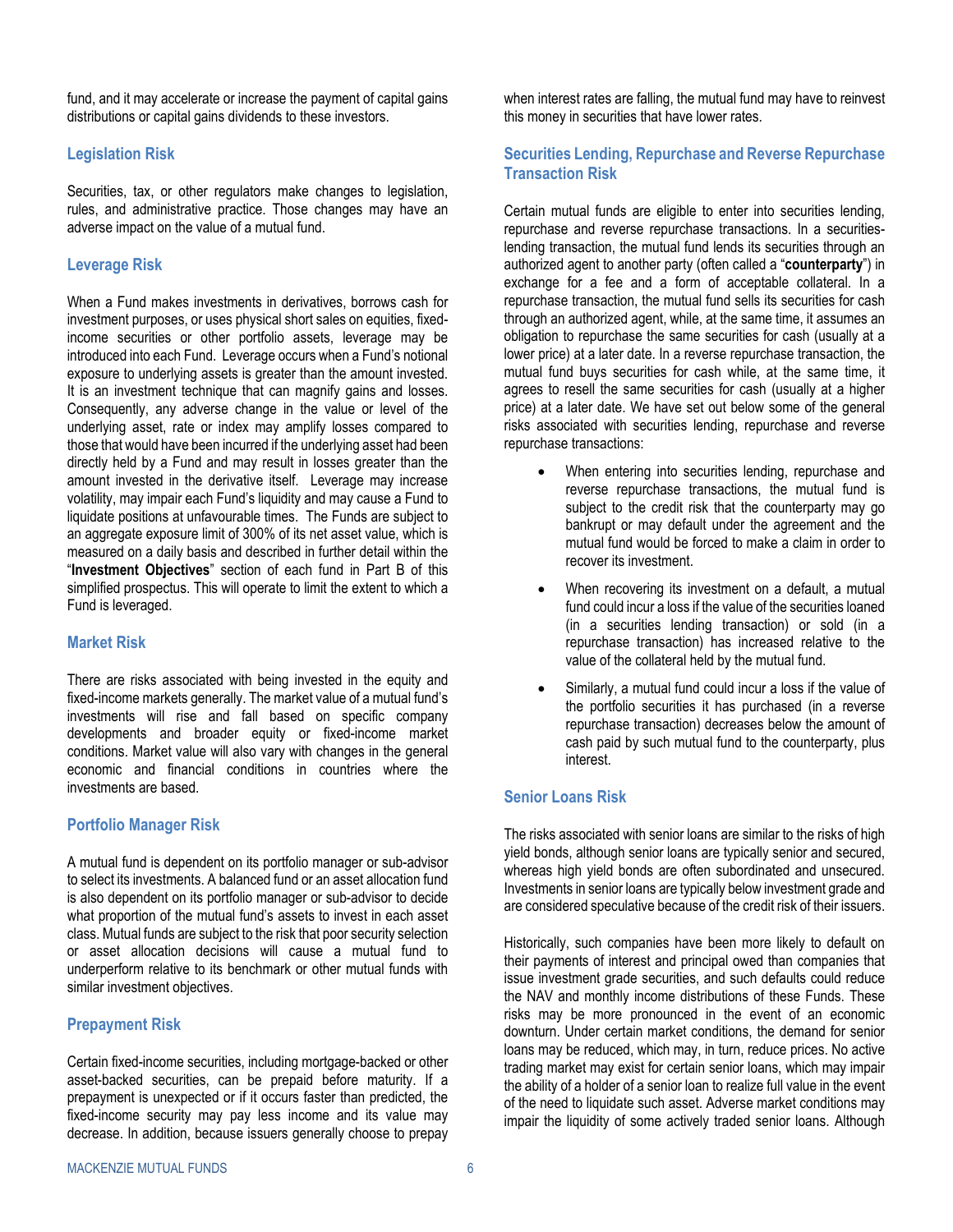these loans are generally secured by specific collateral, there can be no assurance that such collateral would be available or would otherwise satisfy the borrower's obligation in the event of nonpayment of scheduled interest or principal or that such collateral could be readily liquidated. In these circumstances, the holder of a loan may not receive payments to which it is entitled.

Senior loans may also be subject to certain risks due to longer settlement periods than the settlement periods associated with other securities. Settlement of transactions in most securities occurs two days after the trade date and is referred to as "T+2" settlement. In contrast, transactions in senior loans may have longer than normal settlement periods and have settlement periods that exceed T+2. Unlike equities trades, there is no central clearinghouse for loans, and the loan market has not established enforceable settlement standards or remedies for failure to settle. This potentially longer settlement timeline may create a mismatch between the settlement time for a senior loan and the time in which an investment fund holding the senior loan as an investment must settle redemption requests from its investors.

#### **Series Risk**

A mutual fund may offer more than one series, including series that are sold under different simplified prospectuses. If one series of such a mutual fund is unable to pay its expenses or satisfy its liabilities, then the assets of the other series of that mutual fund will be used to pay the expenses or satisfy the liability. This could lower the investment returns of the other series.

#### <span id="page-8-0"></span>**Short-Selling Risk**

Certain mutual funds are permitted to engage in short selling. A short sale is a transaction in which a mutual fund sells, on the open market, securities that it has borrowed from a lender for this purpose. At a later date, the mutual fund purchases identical securities on the open market and returns them to the lender. In the interim, the mutual fund must pay compensation to the lender for the loan of the securities and provide collateral to the lender for the loan. The Funds are permitted to sell securities short up to a maximum of 50% of net asset value, as described in further detail within the "**Investment Objectives**" section of each fund in [Part B](#page-30-0) of this simplified prospectus.

Short selling involves certain risks:

- There is no assurance that the borrowed securities will decline in value during the period of the short sale by more than the compensation paid to the lender, and securities sold short may instead increase in value.
- The Funds may experience difficulties in purchasing and returning borrowed securities if a liquid market for the securities does not exist at that time.
- A lender may require the Funds to return borrowed securities at any time. This may require the Funds to purchase such securities on the open market at an inopportune time.

The lender from whom the Funds have borrowed securities, or the prime broker who is used to facilitate short selling, may become insolvent and the Funds may lose the collateral they have deposited with the lender and/or the prime broker.

### **Small Company Risk**

A mutual fund may make investments in equities and, sometimes, fixed-income securities issued by smaller capitalization companies. These investments are generally riskier than investments in larger companies for several reasons. Smaller companies are often relatively new and may not have an extensive track record. This lack of history makes it difficult for the market to place a proper value on these companies. Some of these companies do not have extensive financial resources and, as a result, they may be unable to react to events in an optimal manner. In addition, securities issued by smaller companies are sometimes less liquid, meaning there is less demand for the securities in the marketplace at a price deemed fair by sellers.

### **Small/New Fund Risk**

A new or smaller mutual fund's performance may not represent how the mutual fund is expected to or may perform in the long term if and when it becomes larger and/or has fully implemented its investment strategies. For both new mutual funds or smaller mutual funds, investment positions may have a disproportionate impact, either positive or negative, on the mutual fund's performance. New and smaller mutual funds may also require a period of time before they are fully invested in a representative portfolio that meets their investment objectives and strategies. A mutual fund's performance may be more volatile during this "ramp-up" period than it would be after the mutual fund is fully invested. Similarly, an investment strategy of a new or smaller mutual fund may require a longer period of time to show returns that are representative of the strategy. New mutual funds have limited performance histories for investors to evaluate and they may not attract sufficient assets to achieve investment and trading efficiencies. If a new or smaller mutual fund were to fail to successfully implement its investment objective or strategies, performance may be negatively impacted, and any resulting redemptions could create larger transaction costs for the mutual fund and/or tax consequences for investors.

### **Taxation Risk**

Each Fund is expected to qualify at all material times as a "mutual fund trust" under the Tax Act. If a Fund does not qualify or ceases to qualify as a mutual fund trust under the Tax Act, the income tax considerations described under the heading Income Tax Considerations could be materially and adversely different in some respects. For example, if a Fund does not qualify or ceases to qualify as a mutual fund trust, and is not a registered investment, the securities of the Fund will not be qualified investments for registered plans under the Tax Act. The Tax Act imposes penalties on the annuitant of an RRSP or RRIF, the holder of a TFSA or RDSP or the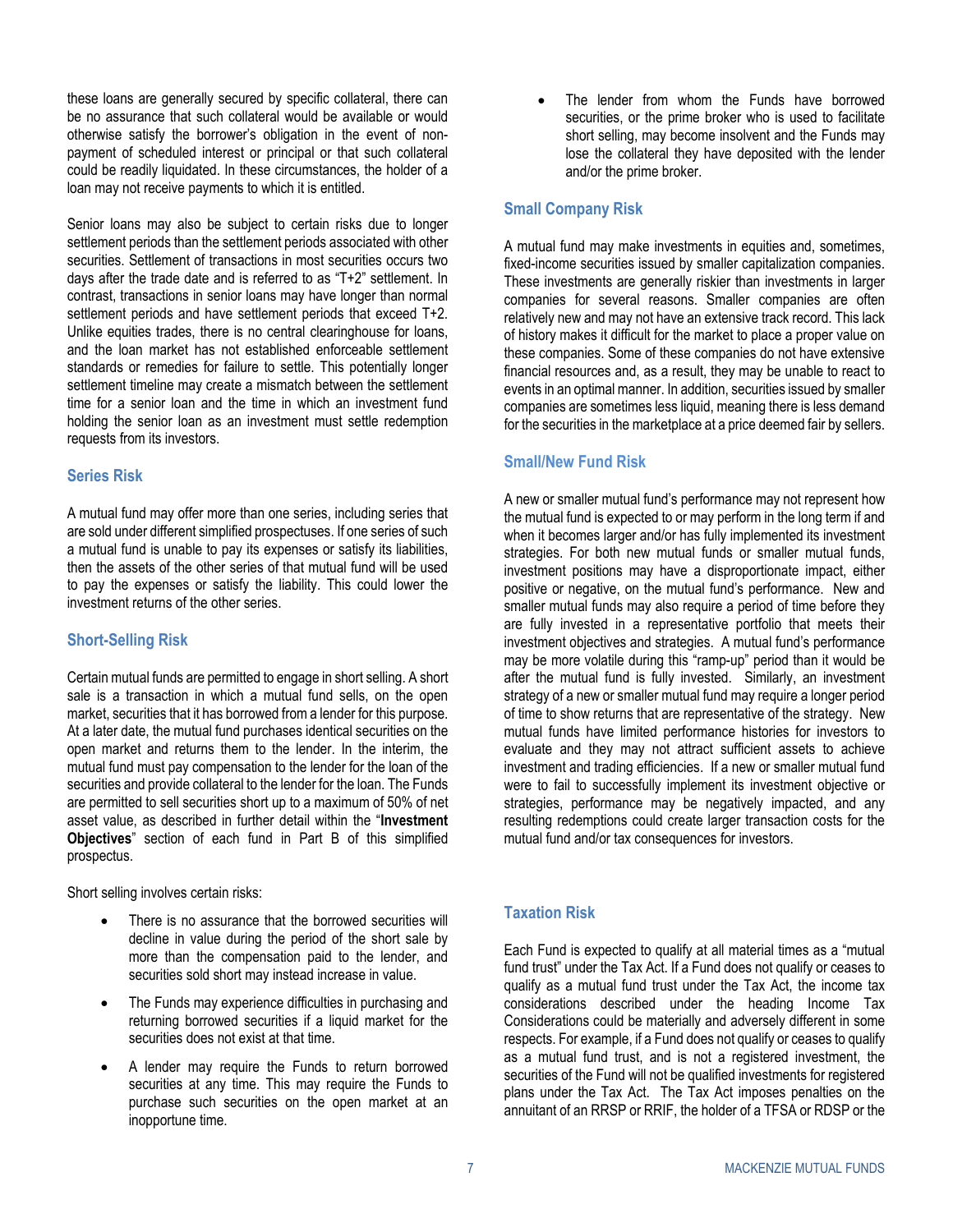subscriber of a RESP (each as defined below) for the acquisition or holding of non-qualified investments.

There can be no assurance that the Canada Revenue Agency (the "**CRA**") will agree with the tax treatment adopted by the Fund in filings its tax return. The CRA could reassess the Fund on a basis that results in tax being payable by the Fund or in an increase in the

taxable component of distributions considered to have been paid to securityholders. A reassessment by the CRA may result in the Fund being liable for unremitted withholding tax on prior distributions to non-resident securityholders. Such liability may reduce the NAV of securities of the Fund.

### <span id="page-9-0"></span>**ORGANIZATION AND MANAGEMENT OF THE FUNDS**

| <b>Manager</b><br><b>Mackenzie Financial Corporation</b><br>180 Queen Street West<br>Toronto, Ontario M5V 3K1              | We manage the overall business of each of the Funds, including selecting the portfolio management team<br>for each Fund's portfolio, providing each Fund with accounting and administration services and promoting<br>sales of each Fund's units through independent financial advisors in each province and territory of Canada.                                                                                                                                                                                                                                                                                                                                                                                                                                                                                                                                                |
|----------------------------------------------------------------------------------------------------------------------------|----------------------------------------------------------------------------------------------------------------------------------------------------------------------------------------------------------------------------------------------------------------------------------------------------------------------------------------------------------------------------------------------------------------------------------------------------------------------------------------------------------------------------------------------------------------------------------------------------------------------------------------------------------------------------------------------------------------------------------------------------------------------------------------------------------------------------------------------------------------------------------|
| <b>Trustee</b><br><b>Mackenzie Financial Corporation</b><br>Toronto, Ontario                                               | Each of the Funds is organized as a unit trust. When you invest in the Fund, you are buying units of the trust.<br>The trustee holds the actual title to the cash and units owned by the Funds on your behalf.                                                                                                                                                                                                                                                                                                                                                                                                                                                                                                                                                                                                                                                                   |
| <b>Portfolio Manager</b><br><b>Mackenzie Financial Corporation</b><br>Toronto, Ontario                                     | In our capacity as manager, we have ultimate responsibility for and directly provide, unless indicated, the<br>portfolio management services provided to the Funds.                                                                                                                                                                                                                                                                                                                                                                                                                                                                                                                                                                                                                                                                                                              |
| <b>Custodian</b><br><b>Canadian Imperial Bank of Commerce</b><br>("CIBC")<br>Toronto, Ontario                              | Except as otherwise stated, the custodian has custody of the units in each Fund's portfolio.                                                                                                                                                                                                                                                                                                                                                                                                                                                                                                                                                                                                                                                                                                                                                                                     |
| <b>Registrar</b><br><b>Mackenzie Financial Corporation</b><br>Toronto, Ontario                                             | As registrar, we keep track of the owners of units of the Funds, process purchase, switch and redemption<br>orders, issue investor account statements and issue annual tax-reporting information.                                                                                                                                                                                                                                                                                                                                                                                                                                                                                                                                                                                                                                                                                |
| <b>Auditor</b><br><b>Deloitte LLP</b><br>Toronto, Ontario                                                                  | The auditor audits the annual financial statements of each Fund and provides an opinion on whether or not<br>the annual financial statements are fairly presented in accordance with International Financial Reporting<br>Standards.                                                                                                                                                                                                                                                                                                                                                                                                                                                                                                                                                                                                                                             |
| <b>Securities Lending Agent</b><br><b>CIBC</b><br>Toronto, Ontario<br><b>Bank of New York Mellon</b><br>New York, New York | CIBC and Bank of New York Mellon act as agents for securities lending transactions for the Funds that<br>engage in securities lending.                                                                                                                                                                                                                                                                                                                                                                                                                                                                                                                                                                                                                                                                                                                                           |
| <b>Mackenzie Funds' Independent Review</b><br><b>Committee</b>                                                             | The mandate of the Mackenzie Funds' Independent Review Committee ("IRC") is to review and provide input<br>on our written policies and procedures that deal with conflict-of-interest matters in respect of a Fund and to<br>review and, in some cases, approve conflict-of-interest matters. This includes reviewing a Fund's holdings,<br>purchases and sales of securities of companies related to us. The IRC may also approve certain mergers<br>involving the Funds and any change of the auditor of the Funds. Investor approval will not be obtained in<br>these circumstances, but the affected Fund's investors will be sent a written notice at least 60 days before<br>the effective date of any such merger or change of auditor. The IRC presently consists of the following four<br>members: Robert Hines (Chair), George Hucal, Martin Taylor and Scott Edmonds. |
|                                                                                                                            | Each member of the IRC is independent of us, the Mackenzie Funds and any party related to us. The IRC<br>prepares, at least annually, a report of its activities for investors. This report is available on our website at<br>www.mackenzieinvestments.com, or you may request a copy, at no cost to you, by contacting us at<br>service@mackenzieinvestments.com.                                                                                                                                                                                                                                                                                                                                                                                                                                                                                                               |
|                                                                                                                            | Additional information about the IRC is available in the annual information form.                                                                                                                                                                                                                                                                                                                                                                                                                                                                                                                                                                                                                                                                                                                                                                                                |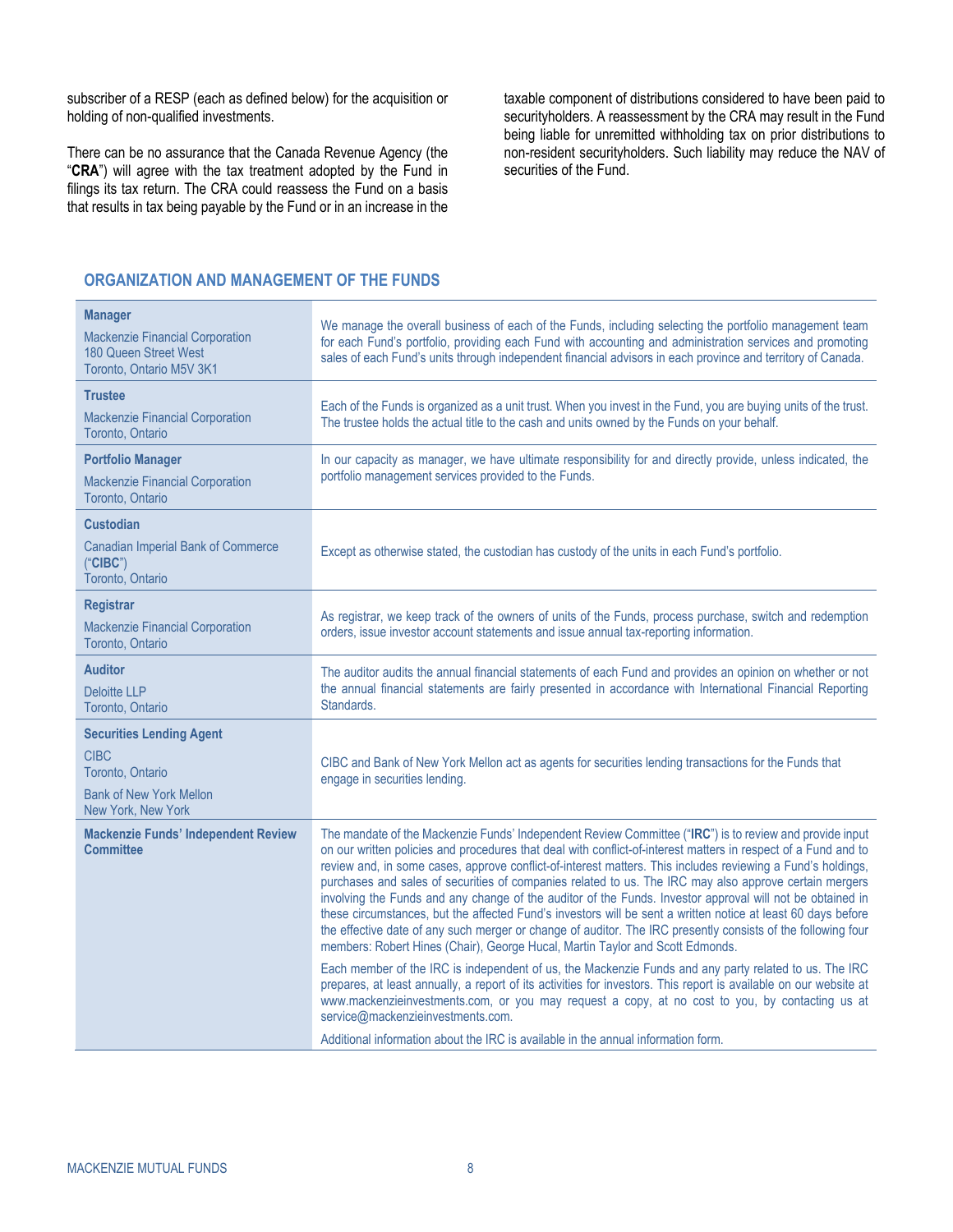### <span id="page-10-0"></span>**FUND OF FUNDS**

Under NI 81-102, a mutual fund may invest some or all of its assets in an Underlying Fund.

We may vote the securities of any Underlying Fund that are owned by a Fund if the Underlying Fund is not managed by us. If an Underlying Fund is managed by us or one of our associates or affiliates, we will not vote the securities of any Underlying Fund owned by a Fund but will instead decide if it is in your best interests for you to vote individually on the matter. Generally, for routine matters, we will decide that it is not in your best interests for you to vote individually. However, if we decide that it is in your best interests, then we will ask you for instructions on how to vote your proportionate share of the Underlying Fund securities owned by the Fund, and we will vote accordingly. We will only vote the proportion of the Underlying Fund securities for which we have received instructions.

### <span id="page-10-1"></span>**PURCHASES, SWITCHES AND REDEMPTIONS**

#### **Funds and Series**

Each Fund is entitled to the total return (including realized and unrealized gains) on the portfolio assets of that Fund less certain fees and expenses.

### **Series of Units**

Each Fund may issue an unlimited number of series of units and may issue an unlimited number of units within each series. The

Funds may offer new series, or cease to offer existing series, at any time, without notification to, or approval from you. The expenses of each series of each Fund are tracked separately and a separate NAV is calculated for each series. Although the money which you and other investors pay to purchase units of each series, and the expenses of each series, are tracked on a series-by-series basis in your Fund's administration records, the assets of all series of your Fund are combined into a single pool to create one portfolio for investment purposes.

There are currently seven (7) series of units available under this simplified prospectus: Series A, F, FB, O, PW, PWFB and PWX units. The particular series available within each Fund under this simplified prospectus is listed on the front cover and in the [Part B](#page-30-0) of each Fund. The minimum investment and eligibility requirements of the series offered under this simplified prospectus are detailed below.

#### *Series Eligibility and/or Suitability Requirements*

The series are subject to their respective minimum investment requirements, as detailed below under "**[Minimum Initial and](#page-11-0)  [Subsequent Investment Requirements](#page-11-0)**".

In addition to the minimum investment requirements, the table below describes the suggested series suitability (your financial advisor can best assist you with determining the right series for you) and any further series eligibility requirements you must meet to qualify to purchase the series. Mackenzie does not monitor the appropriateness of any particular series of a Fund for you.

| <b>SERIES</b>    | <b>SUGGESTED SUITABILITY</b>                                                                                                                                                                                                                                                                                   | <b>ADDITIONAL ELIGIBILITY REQUIREMENTS</b>                                                                                                                                                                                                                                                                                                                                                                                                                                                   |
|------------------|----------------------------------------------------------------------------------------------------------------------------------------------------------------------------------------------------------------------------------------------------------------------------------------------------------------|----------------------------------------------------------------------------------------------------------------------------------------------------------------------------------------------------------------------------------------------------------------------------------------------------------------------------------------------------------------------------------------------------------------------------------------------------------------------------------------------|
| <b>Series A</b>  | Retail investors.                                                                                                                                                                                                                                                                                              | None.                                                                                                                                                                                                                                                                                                                                                                                                                                                                                        |
| <b>Series F</b>  | Retail investors.                                                                                                                                                                                                                                                                                              | Only permitted with confirmation from your dealer that you<br>are enrolled in a dealer-sponsored fee-for-service or wrap<br>program, you are subject to an asset-based fee rather than<br>commissions on each transaction and your dealer has<br>entered into an agreement with us relating to the distribution<br>of these units. Also available to our employees and<br>employees of our subsidiaries*, our directors, and, at our<br>discretion, to former employees of our subsidiaries. |
| <b>Series FB</b> | Retail investors.                                                                                                                                                                                                                                                                                              | Only permitted if you negotiate an advisor service fee with<br>your dealer, which is specified within a Series FB agreement<br>with us, and if your dealer has entered into an agreement with<br>us relating to the distribution of these units.                                                                                                                                                                                                                                             |
| <b>Series O</b>  | For investors enrolled in Mackenzie Portfolio Architecture Service or<br>Open Architecture Service, investors in a Qualified Group Plan and<br>certain institutional investors. Individual clients may hold Series O through<br>an account with a dealer pursuant to a separate agreement with such<br>dealer. | Only permitted if you have entered into a Series O account<br>agreement with us, which specifies the fees applicable to<br>your account. Qualified Group Plans are group plans with a<br>minimum of \$10,000,000 in assets. Also available to certain<br>of our employees and employees of our subsidiaries and, at<br>our discretion, to former employees and to relatives of current<br>and former employees.                                                                              |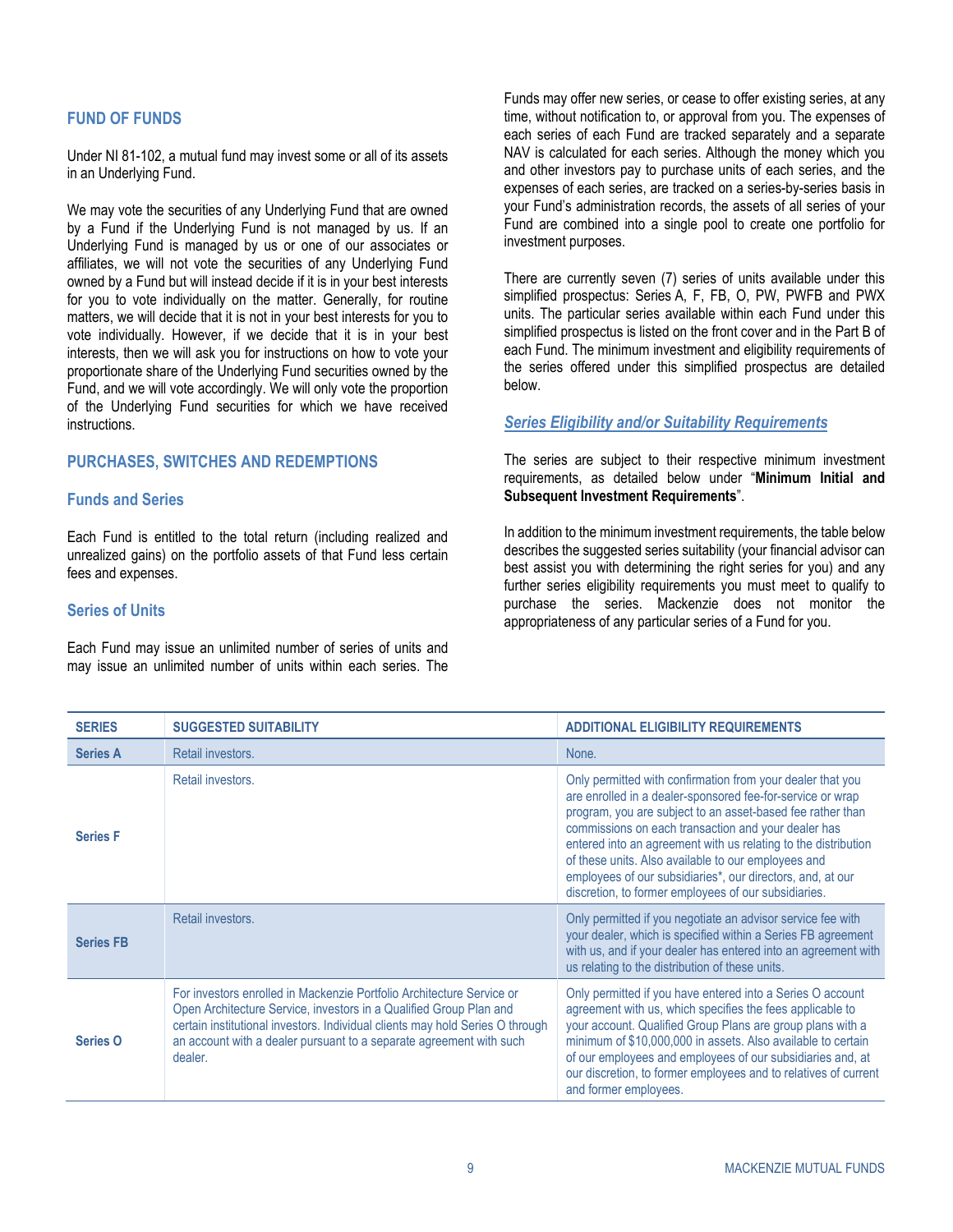| <b>SERIES</b>      | <b>SUGGESTED SUITABILITY</b>                                                                                                                                                                                                                                                                            | <b>ADDITIONAL ELIGIBILITY REQUIREMENTS</b>                                                                                                                                                                                                         |
|--------------------|---------------------------------------------------------------------------------------------------------------------------------------------------------------------------------------------------------------------------------------------------------------------------------------------------------|----------------------------------------------------------------------------------------------------------------------------------------------------------------------------------------------------------------------------------------------------|
| <b>Series PW</b>   | For certain high net worth investors through our Mackenzie Private<br>Wealth program ("Private Wealth Program").<br>These investors typically have large investments in the Funds and may<br>include high net worth investors, institutional investors, other investment<br>funds, and other investors. | None.                                                                                                                                                                                                                                              |
| <b>Series PWFB</b> | For certain high net worth investors through our Private Wealth Program.<br>These investors typically have large investments in the Funds, and may<br>include high net worth investors, institutional investors, other investment<br>funds, and other investors.                                        | Only permitted if you negotiate an advisor service fee with<br>your dealer, which is specified within a Series PWFB<br>agreement with us, and if your dealer has entered into an<br>agreement with us relating to the distribution of these units. |
| <b>Series PWX</b>  | For certain high net worth investors through our Private Wealth Program.<br>These investors typically have large investments in the Funds and may<br>include high net worth investors, institutional investors, other investment<br>funds, and other investors.                                         | Only permitted if you negotiate an advisor service fee with<br>your dealer, which is specified within a Series PWX<br>agreement with us.                                                                                                           |

\* If the employee is the Chief Investment Officer or lead portfolio manager of the Fund, then, for Series F, the employee will receive a management fee reduction, as described in the "**Management Fees**" section of the "**[Fees and Expenses Payable by the Funds](#page-19-0)**" table. The effect of this management fee reduction is that the employee will not pay management fees but will still bear his or her *pro rata* share of fund administration fees and fund costs borne by all Series F investors.

### <span id="page-11-0"></span>*Minimum Initial and Subsequent Investment Requirements*

The minimum initial investment requirements for each series are described in [Table](#page-11-1) 1 below. **Please note that we reserve the right to increase, decrease, waive or remove the minimum initial investment requirement to purchase any series of the Funds at any time.**

#### <span id="page-11-1"></span>**Table 1: Minimum Initial Investment Requirements**

| <b>Series</b>        | <b>Minimum Initial Investment</b> |
|----------------------|-----------------------------------|
| Series A, F, FB      | \$500                             |
| Series PW, PWFB, PWX | \$100,000                         |
| Series O             | \$500,000                         |

The minimum subsequent investment is \$100 per Fund unless you buy through a pre-authorized contribution plan, in which case, the minimum is \$50 per Fund.

**We reserve the right to change or waive the minimum subsequent investment requirement to purchase any series of the Funds.**

### *Account Aggregation Rules for Minimum Investment Requirements*

For the purpose of satisfying the minimum investment requirements described in this section, each of the following is an "**Eligible Account**":

- an account belonging to you;
- an account belonging to your spouse, or a family member residing at the same address;
- an account belonging to you and your spouse jointly;
- an account belonging to your dependent minor(s);
- an account belonging to a corporation of which you or your spouse own more than 50% of the equity, and control more than 50% of the voting shares.
- Mackenzie Investments Charitable Giving Program account(s) for which you, or any family member residing at the same address as you, act as a donor.

For Series O units, you may combine the value of up to two Eligible Accounts, excluding the value of any of our segregated funds held in these accounts, to satisfy the minimum initial investment requirements. If you satisfy the minimum initial investment requirements in this way, you may purchase any of these series in any of your Eligible Accounts, provided you meet all other eligibility requirements for those series.

In this Prospectus, Series PW, PWFB and PWX are collectively referred to as the "**Private Wealth Series**". For the Private Wealth Series of the Funds, if you invest more than \$100,000 in units of Mackenzie Funds across your Eligible Accounts, we may waive the minimum initial investment amount for an Eligible Account in any Private Wealth Series of the Funds. You are responsible for ensuring your advisor is aware of all Eligible Accounts that should be linked in order to waive the minimum initial investment amount. We will link your Eligible Accounts only after your advisor has communicated your Eligible Account information to us. Generally, neither Mackenzie nor your advisor have the ability to independently determine what accounts should be linked. Mackenzie will, however, automatically link accounts belonging to one individual if the address associated with each account is identical and they have the same dealer representative code. This means that if you have two or more accounts with the same advisor, provided your advisor maintains these accounts under the same dealer representative code, they will be automatically linked by us. **Accounts will not be automatically**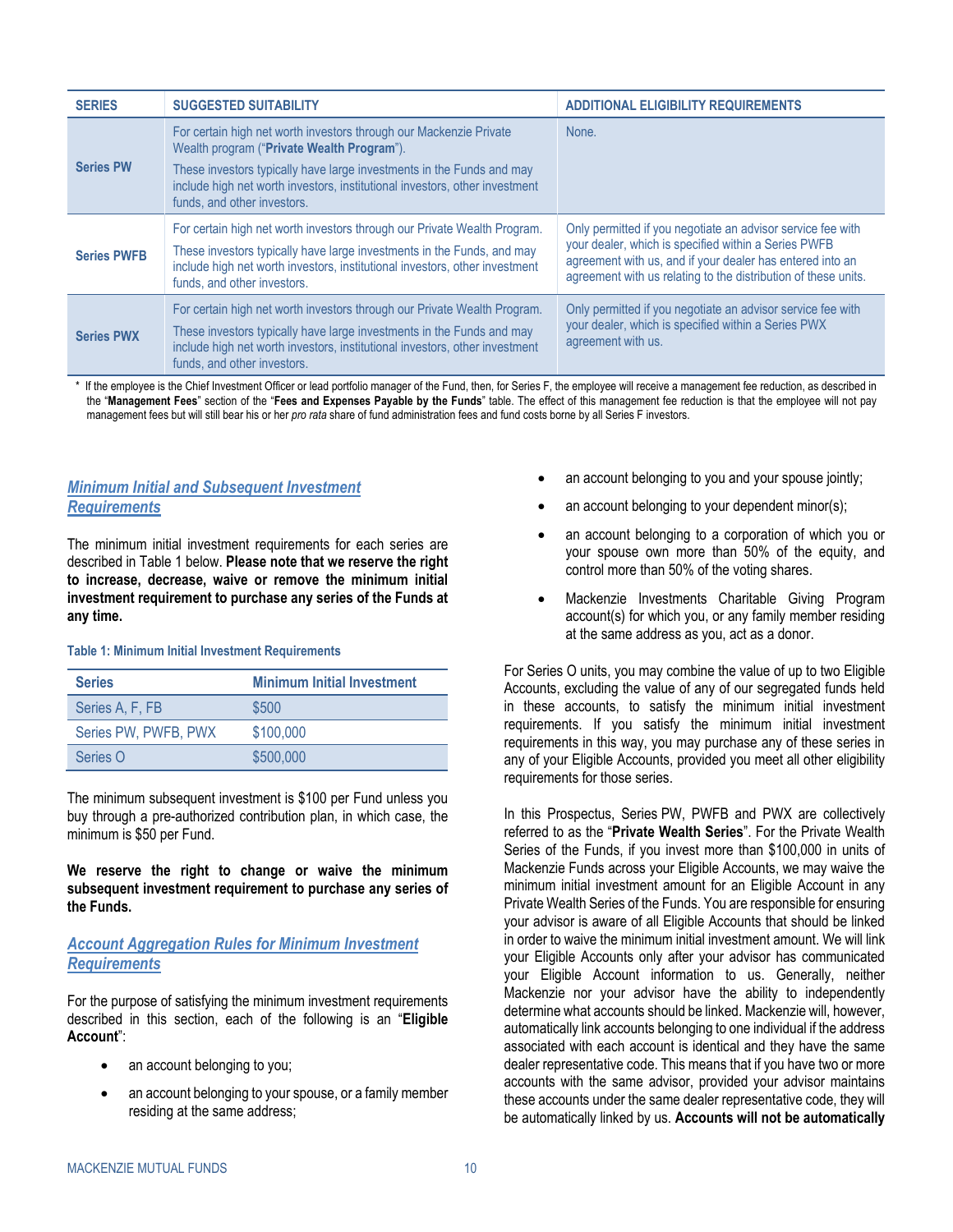**linked if you hold Funds with more than one advisor or dealer.** For example, if you also hold Funds in a discount brokerage account, that account will not be automatically linked with an account you hold with your advisor.

### *Failure to Maintain the Minimum Investment Requirements*

[Table](#page-12-0) 2 below sets out the switches or redemptions that we may process if the market value of your investment in a series falls below the specified minimum investment because you redeem units:

#### <span id="page-12-0"></span>**Table 2**

| If you are invested in this<br>series: | We may redeem your investment or<br>switch it into this series:                                 |
|----------------------------------------|-------------------------------------------------------------------------------------------------|
| Series A, F and FB                     | We may redeem your units, close the<br>account and return the proceeds of<br>redemption to you. |
| <b>Series PW</b>                       | Series A                                                                                        |
| Series PWX <sup>1</sup>                | Series A                                                                                        |
| <b>Series PWFB</b>                     | <b>Series FB</b>                                                                                |
| Series O <sup>1</sup>                  | Series PWX, if available, as<br>applicable. Otherwise, Series A, as<br>applicable.              |

The switch or redemption will only be processed after we have provided you with 30 days' prior notice.

**You should be aware that the management fee rate and administration fee rate charged to the series you are switched to may be higher than the series of units in which you were invested.** You should discuss investing additional money in your account with your financial advisor or dealer during the notice period so that the status of your investment can be maintained. We will not switch or redeem your investment or ask for the increase to the specified minimum investment amount if the account has fallen below that level as a result of a decline in the NAV rather than a redemption of your units.

### *Failure to Maintain Eligibility Requirements*

[Table](#page-12-1) 3 below set out the switches that we may process if you are no longer eligible for Series F, FB or PWFB units because, as applicable you are no longer enrolled in a dealer-sponsored fee-forservice or wrap program; or you no longer pay a negotiated advisor service fee to your dealer.

#### <span id="page-12-1"></span>**Table 3**

| If you are invested in this | We may redeem your investment or |
|-----------------------------|----------------------------------|
| series:                     | switch it into this series:      |
| Series F. FB or PWFB        | Series A                         |

## *Changes in Series Minimum Investment Requirements or Eligibility Conditions*

We may change the minimum investment requirements or terms of eligibility for prospective investors in the various series of units at any time.

We may redeem your units, without notice, if we determine in our discretion that

- you are engaging in inappropriate or excessive shortterm trading;
- for purposes of applicable securities law or tax law, you have become a resident of a foreign jurisdiction where such foreign residency may have negative legal, regulatory or tax implications for a Fund; or
- it would be in the best interest of a Fund to do so.

You remain responsible for all tax consequences, costs and losses, if any, associated with the redemption of units of a Fund upon the exercise by us of our right to switch or redeem your units.

# *Buying, Selling and Switching Units of the Funds*

You may purchase units of the Funds or request switches through your financial advisor or dealer. You may redeem units of the Funds through your financial advisor or dealer or through us. The financial advisor or dealer you select is your agent to provide you with investment recommendations to meet your own risk/return objectives and to place orders to purchase, switch, or redeem on your behalf. We are not liable for the recommendations given to you by your financial advisor and we are entitled to rely on electronic or other instructions that a financial advisor or dealer provides to us without verifying your instructions.

If we receive your order before 4:00 p.m. (Toronto time) on any day on which the Toronto Stock Exchange (the "**TSX**") is open for trading (a "**trading day**"), we will process your order at the NAV calculated later that day. Otherwise, we will process your order at the NAV calculated on the next trading day. We may process orders at an earlier time if the TSX closes for trading earlier on a particular day. (Orders received after that earlier closing time would be processed on the next trading day).

We calculate the NAV of each Fund at the close of trading on the TSX on each trading day. We calculate a NAV for each series of units of each Fund in the following manner:

- adding up the series' proportionate share of the cash, portfolio securities and other assets of the Fund;
- subtracting the liabilities applicable to that series of units (which includes the series' proportionate share of common liabilities, plus liabilities directly attributable to the series); and
- dividing the net assets by the total number of units of that series owned by investors.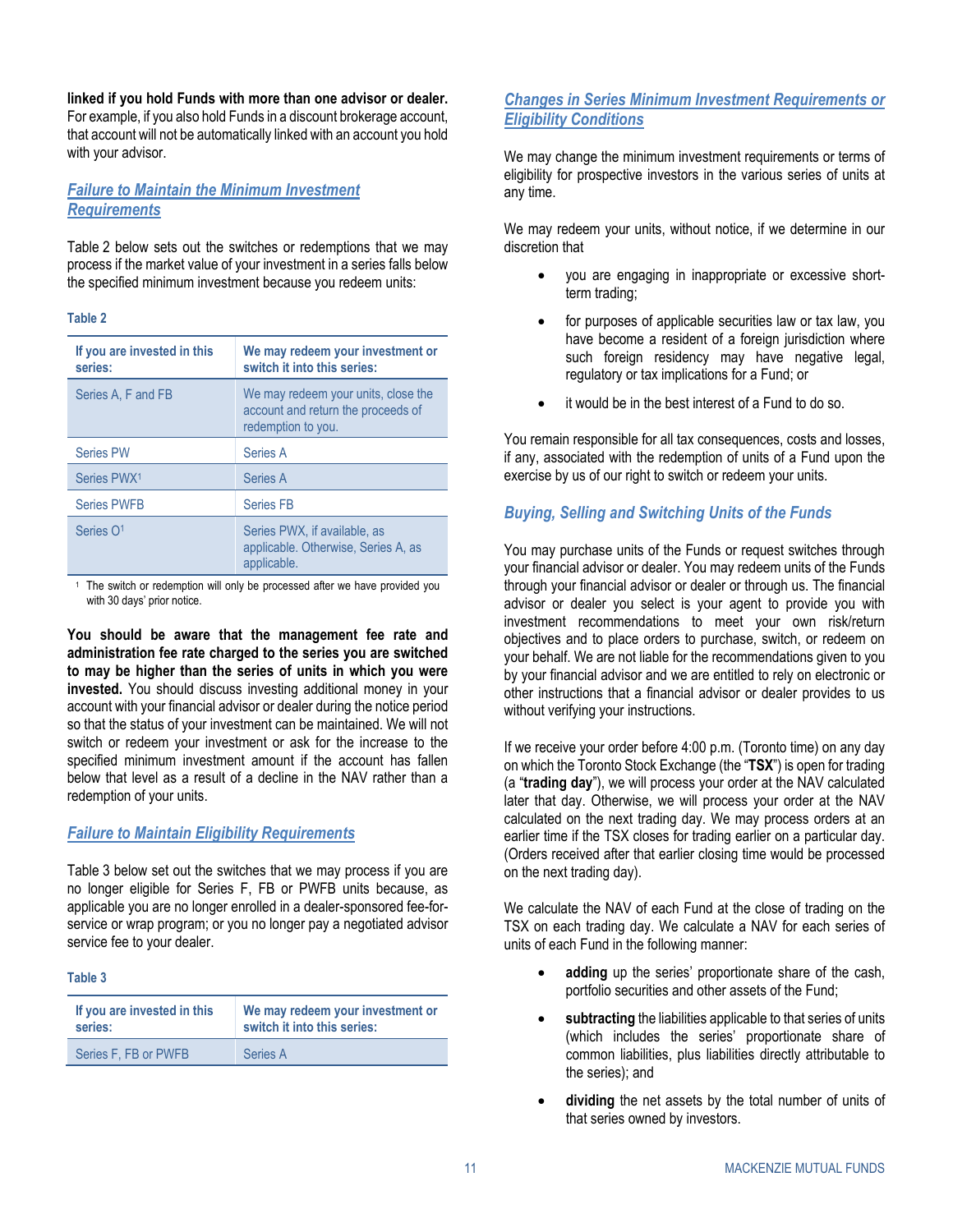We must receive the appropriate documentation and payment for the units purchased within two (2) trading days of receiving your purchase order. We are entitled to reject any purchase order, but we can only do so within one (1) day of receiving it. If we reject an order, we will return immediately to your dealer any monies we have received from you in connection with that order, without interest.

If we have received your payment but the documentation for your purchase is incomplete, we will invest your money in Series SC securities of Mackenzie Canadian Money Market Fund (offered under a separate simplified prospectus).

Once we know the Fund(s) you have selected and we have received your documentation in good order, we will switch this investment into the Fund(s) you have selected, without any additional charge, at the NAV(s) of the Fund(s) on that switch date.

The Funds are available under the sales charge purchase option. The amount that you will receive for your redemption order is based on each Fund's NAV for the series of units next calculated after your redemption order has been received in good order. Your redemption order must be in writing or, if you have made arrangements with your dealer, by electronic means through your dealer. If you have a security certificate, you must present the certificate at the time of your redemption request. To protect you from fraud, redemptions above certain dollar amounts require that your signature on your redemption order (and certificate, if applicable) be guaranteed by one of a bank, trust company, member of a recognized stock exchange or any other organization satisfactory to us.

Under exceptional circumstances, we may be unable to process your redemption order of a Fund. This would most likely occur if market trading has been suspended on stock exchanges, options exchanges or futures exchanges on which more than 50% by value of each Fund's assets are listed and if the Fund's portfolio units cannot be traded on any other exchange that represents a reasonably practical alternative to that Fund. During these periods, units of each Fund will also not be issued or switched. For the purposes of making this determination, each Fund will be considered to own directly the units owned by any Underlying Funds whose securities are owned by that Fund.

You can switch your investment among the series of a Fund available for sale or from any of the Funds to another Mackenzie Fund available through your dealer. Please refer to the simplified prospectus of the Mackenzie Funds dated September 25, 2020 as amended for more information or eligible switches from the Funds to other Mackenzie Funds.

We have created Series DA of Mackenzie Canadian Money Market Fund (offered under a separate simplified prospectus) to assist you in making investments in other Funds over time through our One-Step Dollar-Cost Averaging Service. Partial switching out of Series DA is not available. Please refer to the **["Optional Services](#page-14-0)**" section of this document for a full description of this service.

We have created Series GP units of Mackenzie Canadian Money Market Fund (offered under a separate simplified prospectus) to assist you in making investments into our Guided Portfolio Service. By signing our GPS Client Agreement, when you purchase Series GP units of Mackenzie Canadian Money Market Fund, you have instructed us, on the business day following the settlement of your purchase (and subject to the receipt of a signed Schedule "A" to your Mackenzie GPS Client Agreement, if applicable) to automatically switch your Series GP units to units of the Funds and, where applicable, other Mackenzie Funds, that comprise your chosen portfolio, according to your target allocations. "**Business day**" means any day a Fund is open to accept orders to purchase or redeem units. Please refer to the "**[Optional Services](#page-14-0)**" section of this document for a full description of this service.

The following table summarizes which switch transactions will be taxable to you if your units are held outside a registered plan.

**Table 4**

| <b>Type of Switch</b>                                                                                    | <b>Taxable</b> | Non-Taxable |
|----------------------------------------------------------------------------------------------------------|----------------|-------------|
| From any series and/or purchase<br>option to any other series and/or<br>purchase option of the same Fund |                |             |
| All other switches                                                                                       |                |             |

### <span id="page-13-0"></span>**Short-Term Trading**

We have adopted policies and procedures to detect and deter inappropriate and excessive short-term trading.

We define an inappropriate short-term trade as a combination of a purchase and redemption, including switches between Mackenzie Funds, made within 30 days, which we believe is detrimental to Fund investors and that may take advantage of Funds with investments priced in other time zones or illiquid investments that trade infrequently.

We define excessive short-term trading as a combination of purchases and redemptions, including switches between Mackenzie Funds, that occurs with such frequency within a 30-day period that we believe is detrimental to Fund investors.

Inappropriate short-term trading may harm Fund investors who do not engage in these activities by diluting the NAV of their Fund units as a result of the market timing activities of other investors. Inappropriate and excessive short-term trading may cause a Fund to carry an abnormally high cash balance and/or high portfolio turnover rate, both of which may reduce a Fund's returns.

All trades that we determine to be inappropriate short-term trades will be subject to a 2% fee. All trades that we determine to be part of a pattern of excessive short-term trading will be subject to a 1% fee. The fees charged will be paid to the applicable Funds.

We may take such additional action as we consider appropriate to prevent further similar activity by you. These actions may include the delivery of a warning to you, placing you or your account(s) on a watch list to monitor your trading activity and the subsequent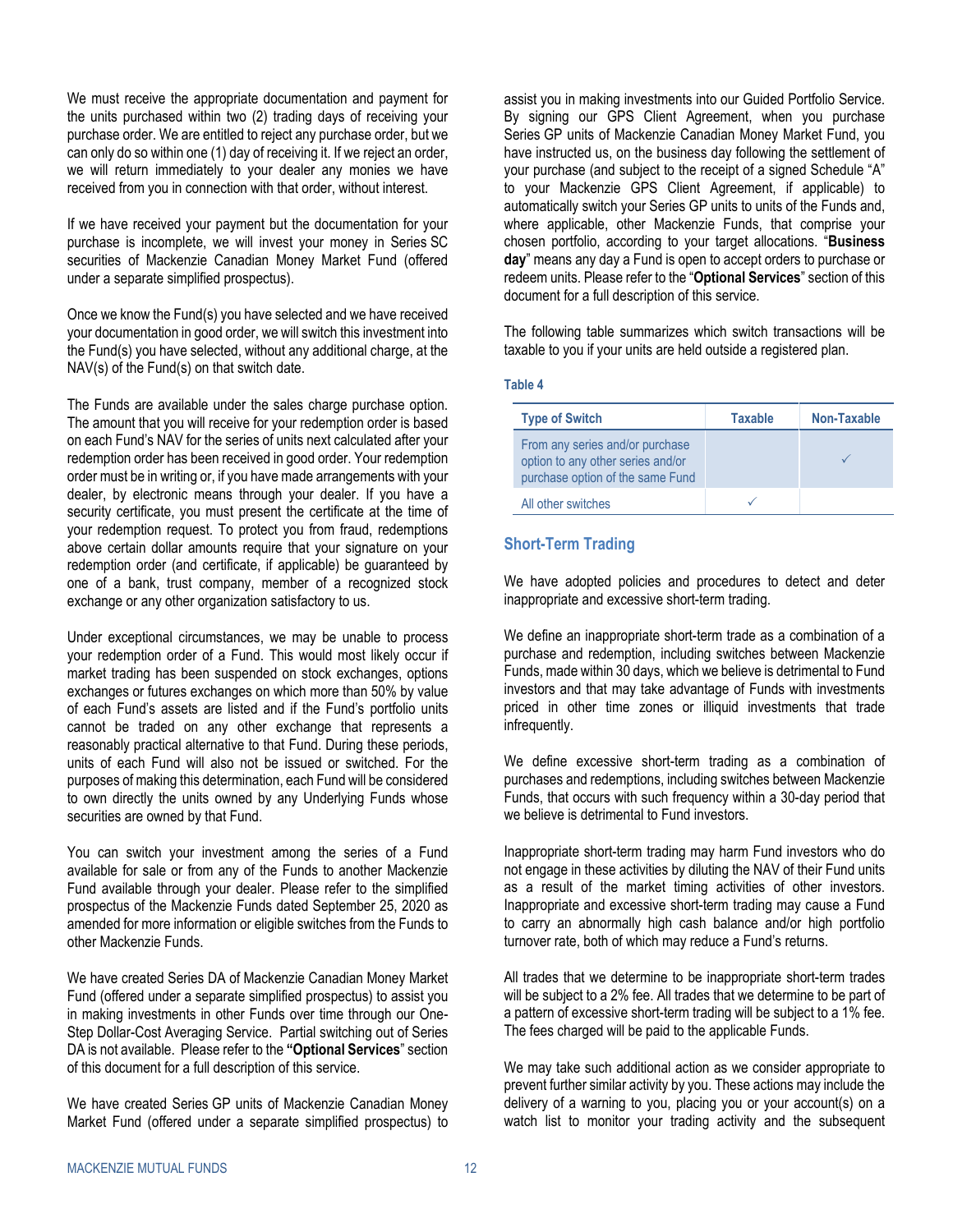rejection of further purchases by you if you continue to attempt such trading activity and/or closure of your account.

In determining whether a short-term trade is inappropriate or excessive, we will consider relevant factors, including the following:

- *bona fide* changes in investor circumstances or intentions;
- unanticipated financial emergencies;
- the nature of the Mackenzie Fund;
- past trading patterns;
- unusual market circumstances; and
- an assessment of harm to the Mackenzie Fund or to us.

The following types of redemptions (including switches) will be exempt from short-term trading fees:

- from money market or similar funds. These Funds are exempt from short-term trading fees because they are unlikely to be exposed to the adverse effects of shortterm trading.
- from an Underlying Fund by a Fund in a fund-of-funds program or other similar program;
- for our asset allocation programs, excluding manual rebalancing in our Guided Portfolio Service;
- for systematic withdrawal plans;
- redemptions of units received on the reinvestment of income or other distributions;
- redemptions of units to pay management fees, administration fees, operating expenses, fund costs and/or advisor fees with respect to Series FB, O, PWFB, or PWX units; and
- automatic rebalancing of your holdings within our Guided Portfolio Service, which will not, in any circumstances other than a manual rebalancing, result in short-term trading fees being charged.

In making these judgments, we seek to act in a manner that we believe is consistent with your best interests. Your interests and the Mackenzie Funds' ability to manage their investments may be adversely affected by inappropriate or excessive short-term trading because, among other things, these types of trading activities can dilute the value of Mackenzie Fund securities, can interfere with the efficient management of a Mackenzie Fund portfolio and can result in increased brokerage and administrative costs.

While we will actively take steps to monitor, detect and deter inappropriate and excessive short-term trading, we cannot ensure that such trading activity will be completely eliminated. For example, certain financial institutions may offer alternative investment products to the public that are comprised, in whole or in part, of securities of Mackenzie Funds. These institutions may open accounts with us on behalf of multiple investors whose identity and trading activity is not normally recorded on our transfer agent system.

**We reserve the right to restrict, reject or cancel, without any prior notice, any purchase or switch order, including transactions that we deem to represent inappropriate or excessive short-term trading.**

### <span id="page-14-0"></span>**OPTIONAL SERVICES**

### **Guided Portfolio Service**

Our Guided Portfolio Service ("**GPS**") is an automatic portfolio rebalancing service that allows you to invest in any number of Mackenzie Funds with specific target fund allocations selected by you, creating your own customized portfolio of investments. We will then rebalance these holdings from time to time, based on your chosen frequency and rebalancing range, to make sure that your portfolio mix is allocated in line with your initial target instructions. Rebalancing is achieved by switching your investments among the Mackenzie Funds selected by you. This may result in a redemption of your securities and cause you to realize a capital gain or loss. Please see the "**[Purchases, Switches and Redemptions](#page-10-1)**" section of this document.

All of the series of the Funds are eligible for this service. You may also hold securities of other Mackenzie Funds within the same account and keep them separate from the funds you wish to comprise your rebalancing portfolio.

To participate in this service, you must first complete and sign our GPS Client Agreement. By completing this form, you authorize us to monitor your portfolio and to rebalance it at intervals selected by you (together with the help of your financial advisor), which can be monthly, quarterly, semi-annually, or annually.

In order to facilitate investing in the service, we have created Series GP securities of Mackenzie Canadian Money Market Fund (offered under a separate simplified prospectus). When you enrol in the service, you have the option of using this series to direct your investment into your selected Mackenzie Funds upon the activation of your portfolio rebalancing service. Series GP securities are available for purchase under all purchase options, to coincide with your preferred purchase option for the Mackenzie Funds that will comprise your portfolio.

Upon activation of your rebalancing service, your Series GP securities of Mackenzie Canadian Money Market Fund will automatically be switched (at no cost) and allocated amongst the various Mackenzie Funds you have elected to include in your Portfolio.

Series GP securities are only available for investment to facilitate portfolio construction using this service. If you invest in Series GP and have not submitted the GPS Client Agreement specifying your target fund allocations and rebalancing preferences within 30 days, we will switch your investment to a different series of Mackenzie Canadian Money Market Fund as follows: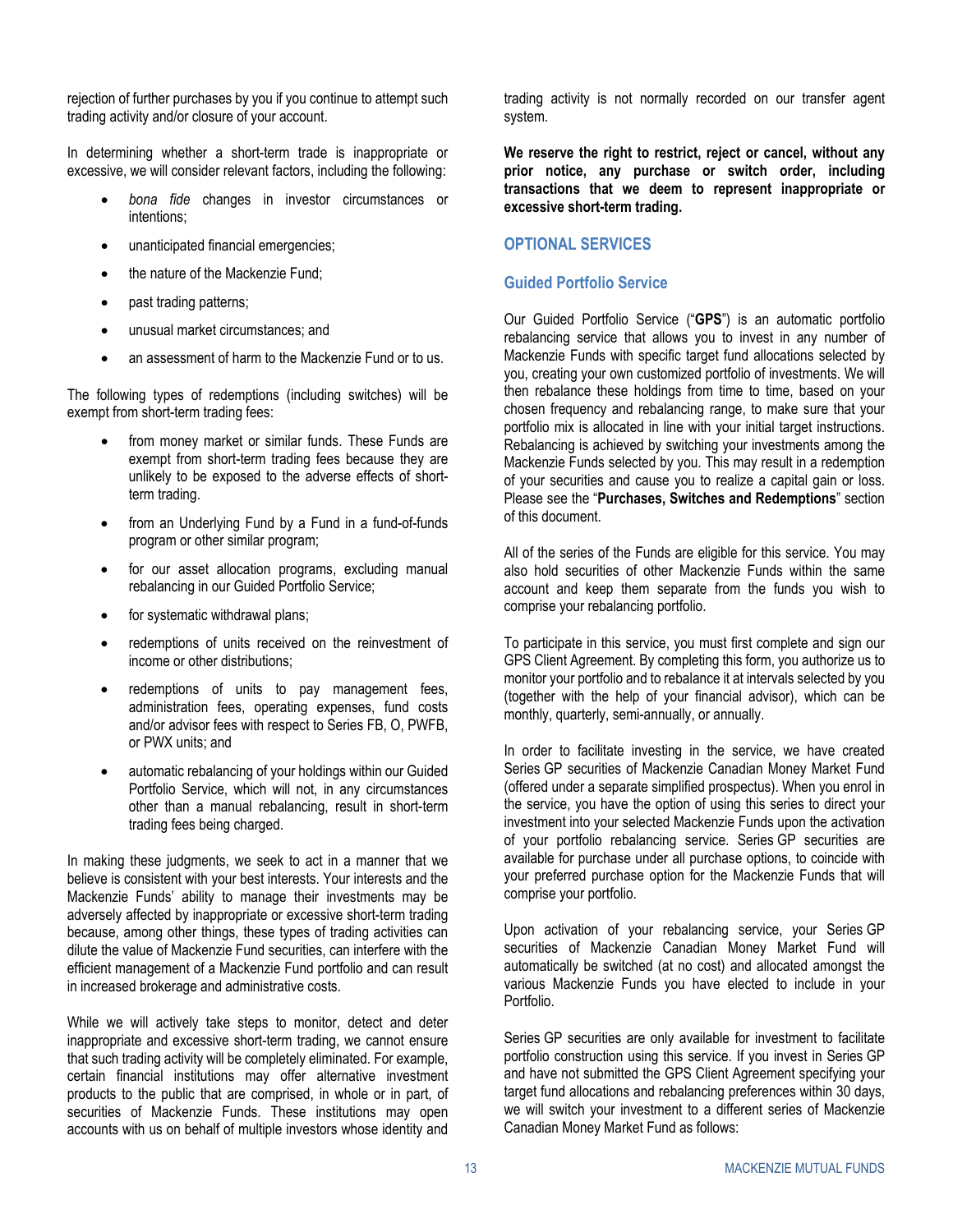- to Series SC if you held your Series GP securities under the sales charge purchase option; or
- to Series A if you held your Series GP securities under any other purchase option.

Rebalancing will occur at the intervals you specify, provided the current fund allocations are outside of a range anywhere between 2% and 10% (you select the rebalancing range, which must be in increments of 0.5%) above or below your stated target allocation at the time you enroll in the service. Your portfolio will be rebalanced to be within the tolerance range you have selected and not to the target allocation.

If you redeem all of your investments in a Mackenzie Fund that was part of your target fund allocation without providing us with an amended GPS Client Agreement, then, at the time of your next scheduled rebalancing, we will rebalance the remaining Mackenzie Funds in your portfolio and proportionately reallocate your investments amongst the same Mackenzie Funds in your current target fund allocation (including the redeemed Mackenzie Fund).

You always retain the option of changing your target allocation, rebalancing ranges or rebalancing frequency of your portfolio upon further written instructions to us or through your dealer using an Amendment Form to our GPS Client Agreement. You may also request a manual rebalancing of your portfolio outside of the scheduled automatic rebalancing period at any time. Be advised that, in some cases, a manual rebalancing may trigger short-term trading fees. Please see the "**[Purchases, Switches and](#page-10-1)  [Redemptions](#page-10-1)**" - "**[Short-Term Trading](#page-13-0)**" section of this document for details of our short-term trading policy.

There are no separate fees for this program. Any applicable mutual fund charges will apply. There is no minimum investment requirement in this service.

All of the terms and conditions of the service are on the GPS Client Agreement, which is available from your dealer or at **[www.mackenzieinvestments.com](http://www.mackenzieinvestments.com/)**.

### <span id="page-15-0"></span>**Open Architecture Service**

If you meet the minimum investment requirement for the Portfolio Architecture Service (discussed below) you may wish to construct portfolios solely in conjunction with your financial advisor. In this case, we offer certain administrative services that are available in the Portfolio Architecture Service, namely, personalized client statements and portfolio monitoring services, based on instructions provided by you and your financial advisor.

Your financial advisor can provide you with additional details about the Open Architecture Service. The fees payable for this service are listed under "**Open Architecture Service Fees**" in the "**[Fees and](#page-21-0)  [Expenses Payable Directly by You](#page-21-0)**" table, in the "**[Fees and](#page-17-0)  [Expenses](#page-17-0)**" section of this document.

### **Portfolio Architecture Service**

The Portfolio Architecture Service is a portfolio service that we offer. We have developed a number of model portfolios (the "**Model Portfolios**") comprised exclusively of a selection of the Funds. The Funds in the Model Portfolios may consist of equity funds, fixedincome funds, alternative funds or a combination of such funds. There are Model Portfolios suitable for investors with different time horizons and tolerances for risk. Utilizing a Model Portfolio gives you the ability to invest in a portfolio of investments that are maintained to your specific needs.

To be eligible for this service, you must

- (a) invest a minimum of \$500,000 in Mackenzie Funds, exclusive of any investments in Series AR securities; and
- (b) invest at least 51% of your portfolio in Series O, O5 and/or one or more of the Private Wealth Series.

You may combine the value of all your Eligible Accounts in order to satisfy the minimum initial investment requirement for this service.

Under this service, you will meet with your financial advisor to determine your investment objectives, your investment time horizon and your level of appropriate investment risk. To aid in this process, we make available to you and your financial advisor a dedicated Portfolio Architecture Service questionnaire.

Once you complete the questionnaire with your financial advisor, your financial advisor will score the questionnaire and suggest to you an appropriate percentage weighting for the relevant asset classes. Exposure to the different asset classes in a Model Portfolio will be achieved using a recommended list of Funds with specified minimum and maximum percentage ranges ("**Permitted Ranges**") to be invested in each Fund. Your financial advisor will then propose a Model Portfolio for your consideration.

Your financial advisor will review the proposed Model Portfolio with you and, with your approval, changes may be made with respect to Fund selection, Permitted Ranges and asset class weightings based on your financial advisor's knowledge of your overall financial circumstances and taking into account what is considered suitable to meet your particular investment needs and requirements. **The responsibility for achieving this rests with your dealer and financial advisor**. Once an acceptable Model Portfolio is agreed upon, an agreement is entered into between you, the dealer, your financial advisor and us that sets out the agreed upon Model Portfolio and the terms and conditions under which it will be managed for you. We will also prepare an Investment Policy Statement for you that we will deliver to your financial advisor for your review. We will then prepare an investment allocation sheet ("**IAS**") which sets out how your assets will be invested among your various accounts under the Model Portfolio. Once you have reviewed the IAS with your financial advisor, the necessary mutual fund trades to implement your Model Portfolio solution will be executed by your dealer.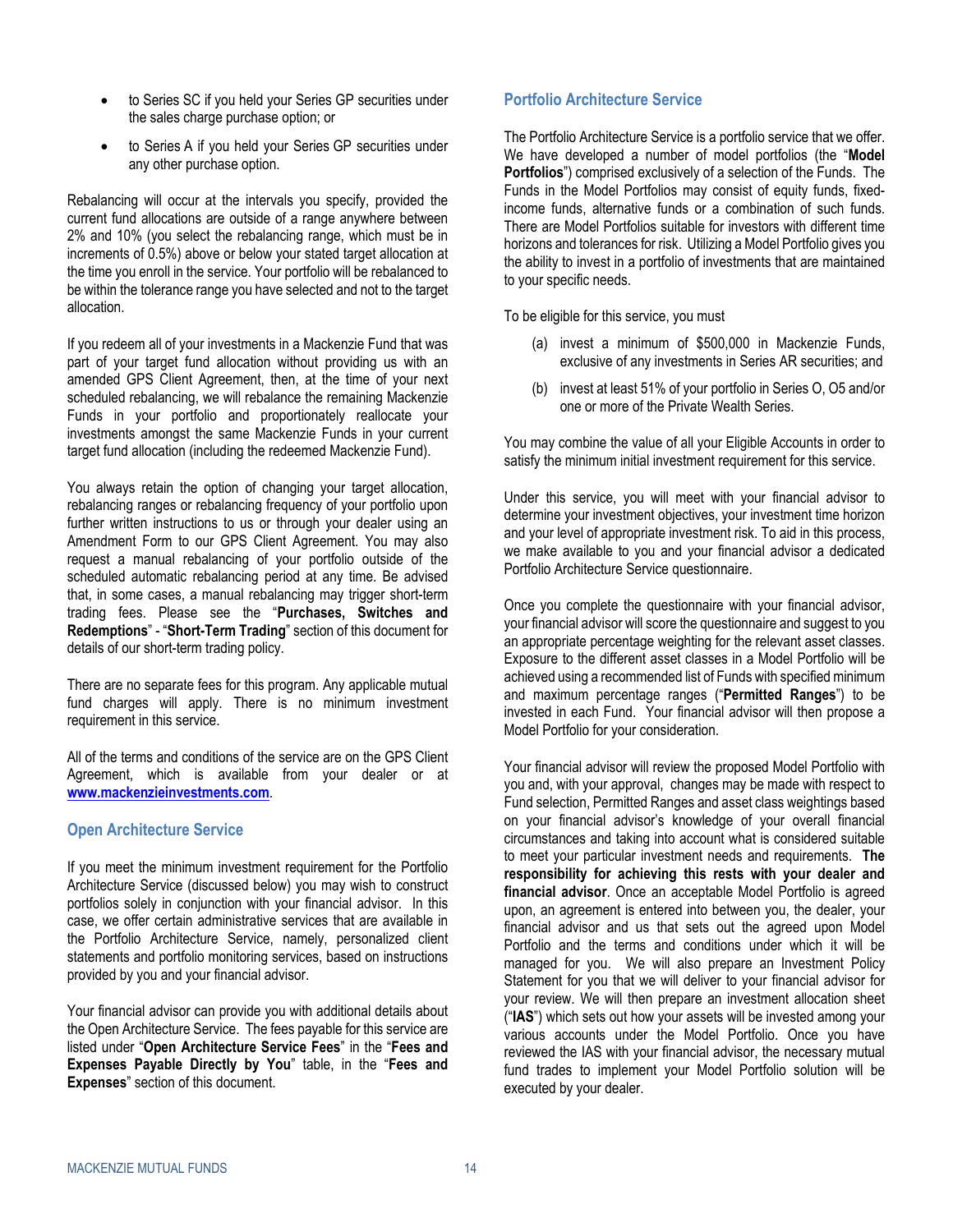We will monitor your agreed upon Model Portfolio, rebalance holdings in the Funds within the Permitted Ranges, which may be adjusted in our discretion. We may, from time to time, replace a Fund (a) due to it being terminated, or for any other similar reason that no longer allows the Fund to participate as part of a Model Portfolio, or (b) when another Fund is considered by us to be more appropriate, provided that the investment objectives and strategies of the two Funds are substantially similar. We may also make changes to the asset classes and Permitted Ranges upon providing you with 60 days prior written notice. All of these changes will be done under the terms of the agreement entered into with you. Changes to your Model Portfolio arising from changes in your financial circumstances or risk profile, which have been reviewed with you by your financial advisor, will be made, with your approval.

Your financial advisor can provide you with additional details about the Portfolio Architecture Service. The fees payable for this service are listed under "**Portfolio Architecture Service Fees**" in the "**[Fees](#page-21-0)  [and Expenses Payable Directly by You](#page-21-0)**" table, in the "**[Fees and](#page-17-0)  [Expenses](#page-17-0)**" section of this document.

### **Pre-Authorized Contribution Plans**

You can make regular purchases of most units of the Funds through a pre-authorized contribution plan ("**PAC**"). You can invest weekly, bi-weekly, semi-monthly, monthly, bi-monthly, quarterly, semiannually or annually. Each investment must be at least \$50 per Fund. Ask your financial advisor for an authorization form to start the plan. There is no administrative charge for this service.

When you enrol in a PAC, your dealer will send you a complete copy of the Funds' or other Mackenzie Funds' current Fund Facts, along with a PAC form agreement (a "**Form**") as described below. Upon request, you will also be provided with a copy of the Funds' simplified prospectus.

You will not receive the Fund Facts when you make any subsequent purchases under the PAC unless you request this at the time of your initial investment, or subsequently send a request. You can get copies of these documents at **www.mackenzieinvestments.com** or at www.sedar.com, from your dealer, by calling us toll-free at **1- 800-387-0614** or by e-mailing us at **service@mackenzieinvestments.com**. We will only send you an updated copy of the Fund Facts annually upon renewal and any amendments if you have requested them.

You have a statutory right to withdraw from an initial purchase of the Funds under the PAC plan, but you do not have a statutory right to withdraw from subsequent purchases of the Fund under the PAC. However, you will continue to have all other statutory rights under securities law, including a right of action for damages or rescission in the event any Fund Facts or document incorporated by reference in any renewal simplified prospectus contains any misrepresentation, whether or not you have requested the Fund Facts.

You may change or terminate your PAC at any time before a scheduled investment date, as long as we receive at least ten (10) business days' notice.

The Canadian Payments Association has implemented Rule H1, which is intended to protect consumers from unauthorized debits. On PAC enrolment, you must be given the form or disclosure that describes the PAC terms and conditions and investors' rights. By enrolling in a PAC, you are deemed to

- waive any pre-notification requirements;
- authorize us to debit your bank account;
- authorize us to accept changes from your registered dealer or financial advisor;
- agree to release your financial institution of all liability if your request to stop a PAC is not respected, except where the financial institution is grossly negligent;
- agree that a limited amount of your information will be shared with the financial institution for the purpose of administering your PAC;
- agree that you are fully liable for any charges incurred if the debits cannot be made due to insufficient funds or any other reason for which you may be held accountable; and
- be aware that you have rights and that you can change your instructions at any time, on ten (10) days' advance notice to us and that you can find out more about your right to cancel a pre-authorized debit agreement by contacting your financial institution or by visiting **[www.cdnpay.ca](http://www.cdnpay.ca/)**.

### **Registered Plans**

You can open certain registered plans offered by us through your dealer. We offer the following plans (collectively referred to as "**registered plans**"):

- registered retirement savings plans ("**RRSPs**"), including
	- locked-in retirement accounts ("**LIRAs**"),
	- locked-in retirement savings plans ("**LRSPs**"),
	- restricted locked-in savings plans ("**RLSPs**"),
- registered retirement income funds ("**RRIFs**"), including
	- life income funds ("**LIFs**"),
	- locked-in retirement income funds ("**LRIFs**"),
	- prescribed retirement income funds ("**PRIFs**"),
	- restricted life income funds ("**RLIFs**"),
- tax-free savings accounts ("**TFSAs**"),
- registered education savings plans ("**RESPs**"),
- registered disability savings plans ("**RDSPs**"), and
- deferred profit sharing plans ("**DPSPs**").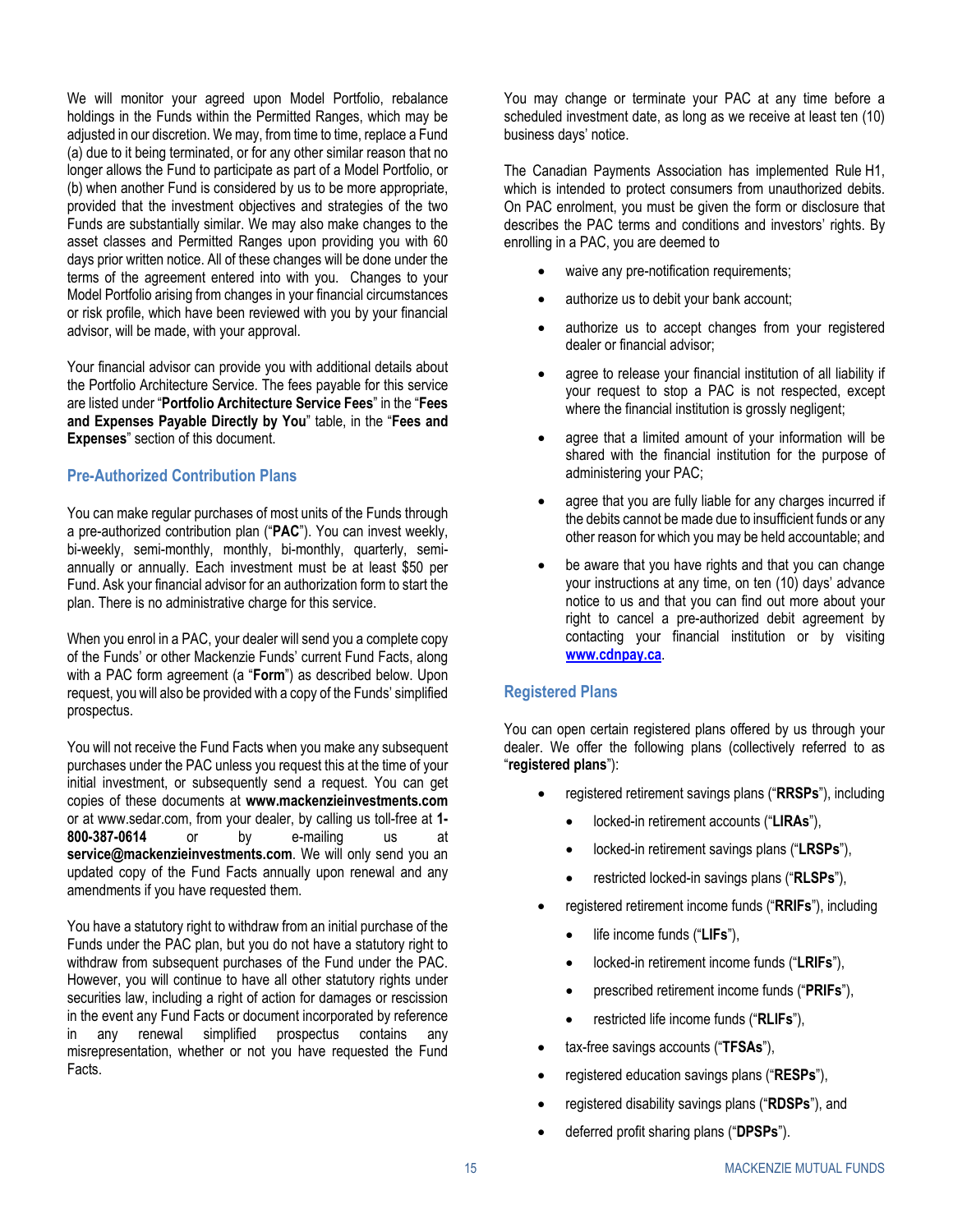B2B Trustco is the trustee of our registered plans.

### **Systematic Transfer and Exchange Program**

Our Systematic Transfer and Exchange Program ("**STEP**") allows you to periodically and systematically move money from the Starting Fund to the Target Fund, within the same account or a different account. STEP is applicable to most series offered under this simplified prospectus. You may switch an amount of your choice to another fund on a weekly, bi-weekly, semi-monthly, monthly, bimonthly, quarterly, semi-annual and annual basis and you may make changes to (i) the Target Fund; (ii) the frequency of the switch; and (iii) the amount switched, upon three (3) business days' written notice to us. **We will automatically sell securities of the Starting Fund and use the proceeds to buy securities of the Target Fund.** Short-term trading fees do not apply to securities switched through this service; however, you may have to pay a negotiable switch fee to your financial advisor. If you hold your securities outside a registered plan, you may realize a capital gain or loss. Capital gains are taxable. Where the selected switch date is not a trading day, the switch will be moved forward to the next trading day.

You may change or terminate a STEP at any time before a scheduled investment date, as long as we receive at least three (3) business days' notice.

### **Systematic Withdrawal Plans**

You can set up a systematic withdrawal plan ("**SWP**") if you have at least \$5,000 invested in Funds in your account. You can choose when to withdraw (weekly, bi-weekly, semi-monthly, monthly, bimonthly, quarterly, semi-annually or annually) and how much to redeem each time. There is no administrative charge for this program. The program is not available for some types of registered plans and for certain series of securities. **Please understand that regular withdrawals could eventually eliminate your entire investment if you do not make additional purchases in your account.**

You may change or terminate your SWP at any time before a scheduled withdrawal date, as long as we receive at least three (3) business days' notice.

#### **Telephone Redemption Service**

At times, it may be more convenient for you to telephone us directly to place a redemption order for your Funds. The telephone number is **1-800-387-0614**. Your financial advisor can give you our Telephone Redemption Service application form**. This service is** 

**not available to redeem securities held in a registered plan or for securities in accounts held in your dealer's or other intermediary's name.** We recommend that you always consult your financial advisor before placing a redemption order.

Your redemption proceeds will be transferred electronically to your bank account. To protect both you and us from fraud, for redemptions above certain dollar thresholds, your signature on the application form must be guaranteed by one of a bank, trust company, member of a recognized stock exchange or any other organization satisfactory to us. There is no additional charge for using the Telephone Redemption Service.

### <span id="page-17-0"></span>**FEES AND EXPENSES**

The tables below list the fees and expenses that you may have to pay if you invest in a Fund. You may have to pay some of these fees and expenses directly. Alternatively, a Fund may have to pay some of these fees and expenses directly, which will therefore reduce the value of your investment in a Fund. Unless otherwise indicated, the Funds pay management fees, administration fees and fund costs. The management fees and any administration fees are paid to us as manager of the Funds. The management fee is paid in exchange for the investment advisory services provided to the Funds, including portfolio analysis and decision-making, ensuring that all activities of the Funds are in compliance with their investment objectives and strategies, as well as marketing and promotion of the Funds.

As shown in the tables below, the annual management fees and administration fees vary by series. You should make a specific request to purchase any applicable lower-fee series you are eligible to purchase or switch your existing units to any applicable lower fee series you are eligible to purchase, through your dealer.

The fees for Series O units of the Funds are negotiable by you and payable directly to us. Parties related to us and our employees and employees of our subsidiaries may be charged fees that are lower than those available to other investors. For Series O units, this fee can be paid (a) by cheque or by the redemption of Series O units you hold, if you have a minimum of \$5,000,000 invested in Series O units; or (b) by the redemption of Series O units you hold, if you have less than \$5,000,000 invested in Series O units. In addition, fund costs will be charged to Series O units.

The management and administration fees for Series PWX units of the Funds are payable by you directly to us and will be paid by the redemption of Series PWX units you hold. Fund costs will be charged to Series PWX units.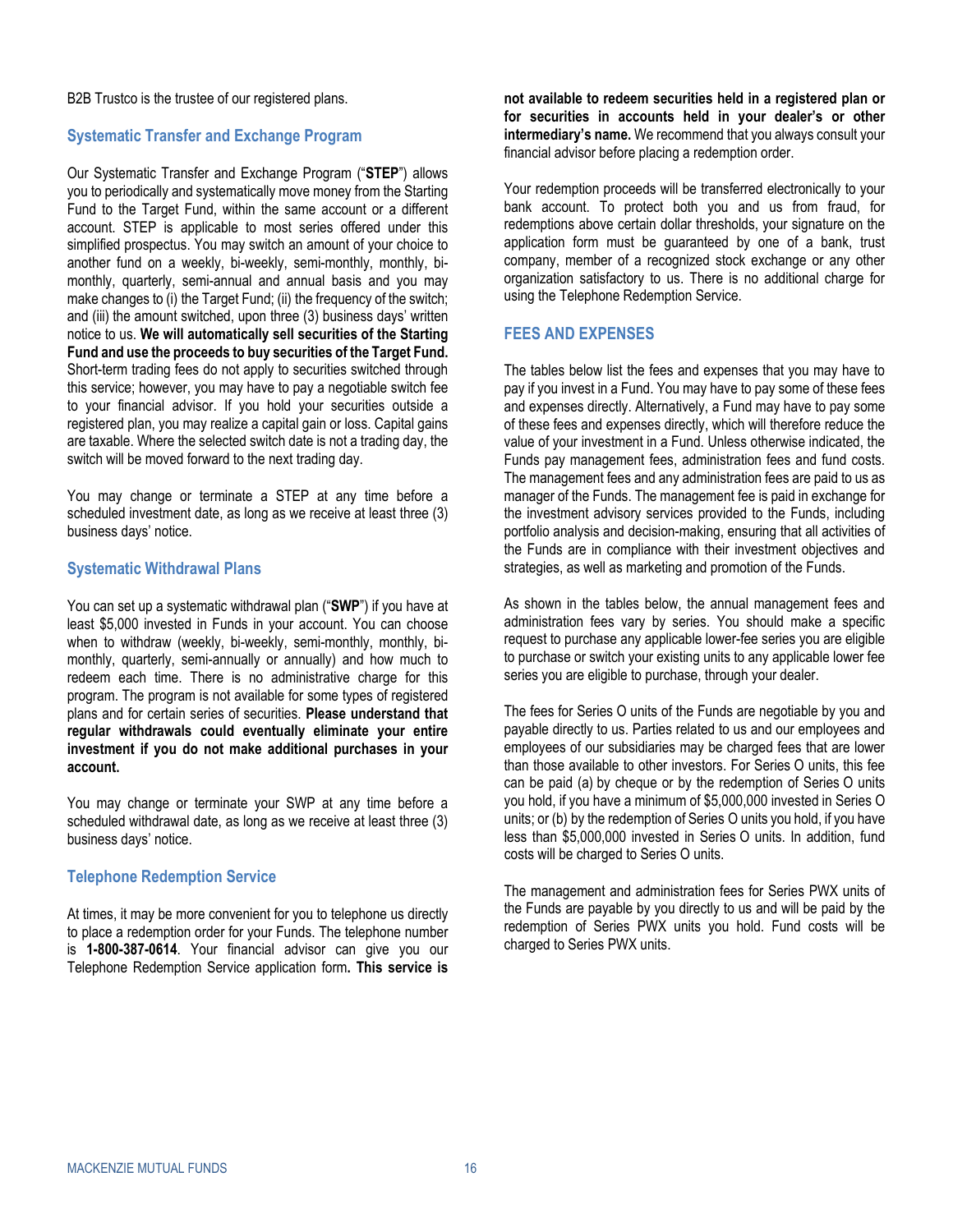#### **Table 5: Fees and Expenses Payable by the Funds**

| FEES AND EXPENSES PAYABLE BY THE FUNDS<br>ANNUAL MANAGEMENT FEE RATE BY SERIES (%) |       |       |       |       |
|------------------------------------------------------------------------------------|-------|-------|-------|-------|
| <b>FUND</b><br><b>PW</b><br><b>F/PWFB</b><br>FB                                    |       |       |       |       |
| <b>ALTERNATIVE MUTUAL FUND</b>                                                     |       |       |       |       |
| Mackenzie Alternative Enhanced Yield Fund                                          | 1.85% | 0.75% | 0.85% | 1.75% |
| Mackenzie Credit Absolute Return Fund                                              | 1.35% | 0.75% | 0.85% | 1.25% |
| Mackenzie Global Macro Fund<br>2.10%<br>1.00%<br>1.10%<br>2.00%                    |       |       |       |       |
| Mackenzie Multi-Strategy Absolute Return Fund                                      | 2.10% | 1.00% | 1.10% | 2.00% |

\* Management fees are subject to applicable taxes, including G.S.T. / H.S.T.

### <span id="page-18-0"></span>*Management Fee, Administration Fee and Fund Cost Reductions*

We may reduce the management fee rate, administration fee rate and/or fund costs that we charge with respect to any particular Fund units you may hold.

We will implement any reduction of fees and/or fund costs by reducing the amount charged to the Fund, and the Fund will then make a special distribution ("**Fee Distribution**") to you that will be reinvested, without charge, in additional units of the series on which they were paid, unless you elect in advance to receive them in cash. The Fee Distributions paid by Funds will be paid first out of the Fund's income and capital gains and then, if necessary, out of capital. The tax consequences of Fee Distributions will generally be borne by the qualifying investors receiving these distributions.

The level of reduction may be typically negotiable between you and us and usually will be based on the size of your account and the extent of Fund services you require.

### **Negotiated Trailing Commissions Implemented by Management Fee Reductions**

If you hold Series A or PW units, you may negotiate with your dealer to reduce the amount of trailing commission that we pay your dealer out of the management fees that we collect. Your dealer will submit to us a form describing the reduced trailing commission amount they are willing to accept, requesting that we reduce your management fee rate accordingly.

We will subtract the reduced trailing commission, to which you and your dealer have agreed, from the maximum trailing commission described within the "**[Trailing Commissions](#page-24-0)**" section of this document. We will then reduce your management fee rate for the applicable series that you hold to reflect the difference. These management fee reductions will be implemented as described under the "**[Management Fee, Administration Fee and Fund Cost](#page-18-0)**  **[Reductions](#page-18-0)**" section of this document. Ask your financial advisor for more information on this program.

**We may discontinue or change the terms of this program at our discretion and dealers that choose to participate may instruct us to discontinue the program in relation to your investment(s) at any time. It is your dealer's obligation to provide you with notice in both cases. Your dealer has no obligation to participate in this program.**

### **Switching between Retail Series and Private Wealth Series**

We will automatically switch your Series A or FB units (the "**Retail Series**") into the applicable Private Wealth Series once you have \$100,000 in Eligible Investments (as defined below) within your Eligible Accounts (the "**Eligibility Criteria**"**)**, subject to certain exceptions outlined below and provided your dealer offers Private Wealth Series securities. These switches will occur so that you will be invested in the Private Wealth Series with the lowest combined management and administration fees for which you are eligible.

Eligible Investments are (i) the Private Wealth Series that you hold within your Eligible Account(s), and (ii) any Series A, AR, B, C, D, DA, F, F5, F8, FB, FB5, G, GP, I, O, O5, S5, S8, SC, T5, T8 or Investor Series securities of Mackenzie Funds (some of which are offered under a different prospectus) and other series of selected Funds that you hold within your Eligible Account(s).

Once you meet the Private Wealth Series Eligibility Criteria through a purchase or a switch transaction, you will be automatically switched into the applicable Private Wealth Series the following business day. In addition, we will automatically switch your securities into the applicable Private Wealth Series on or about the second Friday of every month if positive market movement has allowed you to meet the Eligibility Criteria. Please note you will never be moved out of a Private Wealth Series because of a decrease in market value.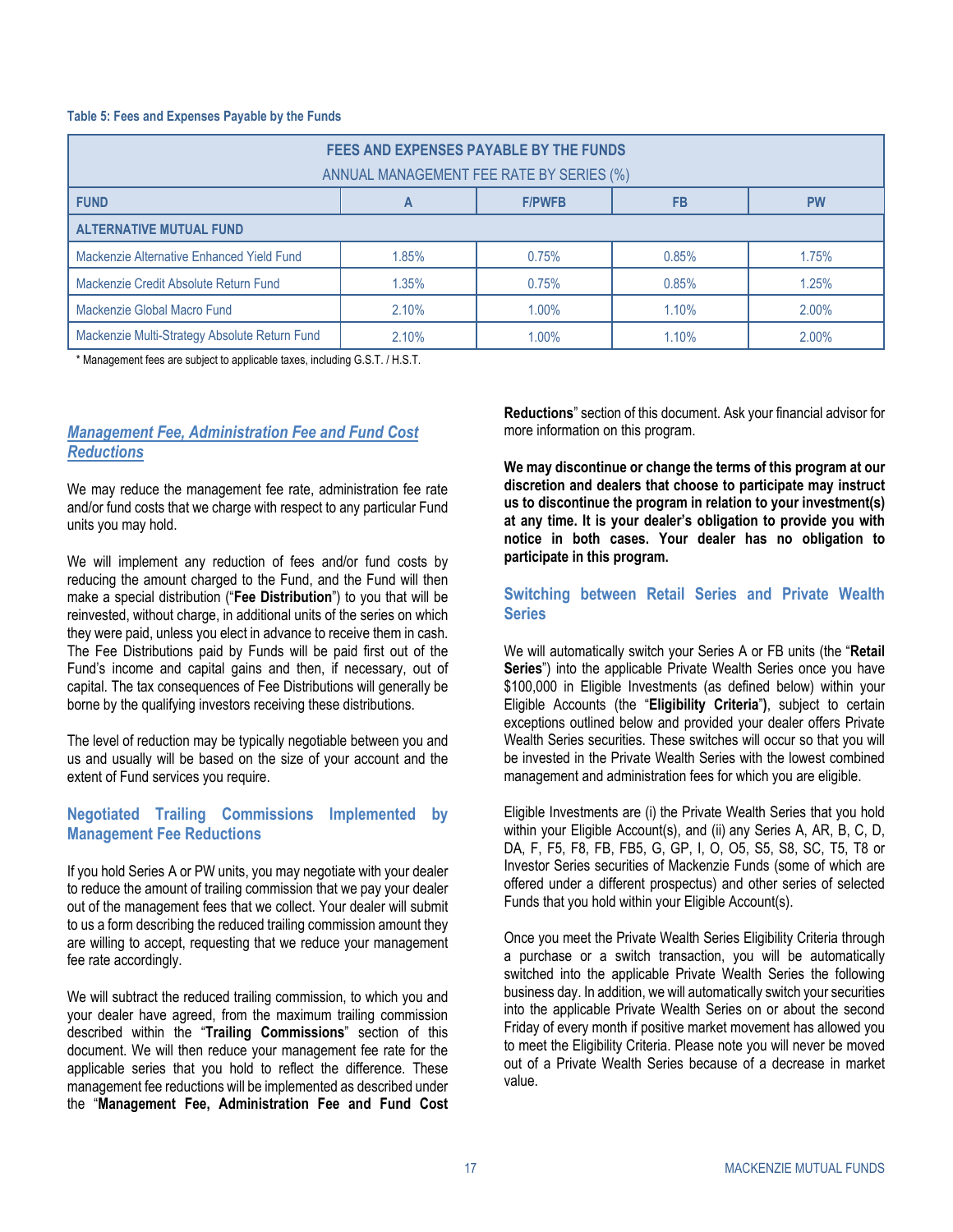You are responsible for ensuring your advisor is aware of all Eligible Accounts that should be linked in order to qualify for Private Wealth Series. We will link your Eligible Accounts only after your advisor has communicated your Eligible Account information to us. Generally, neither Mackenzie nor your advisor have the ability to independently determine what accounts should be linked. Mackenzie will, however, automatically link accounts belonging to one individual if the address associated with each account is identical and they have the same dealer representative code. This means that, if you have two or more accounts with the same advisor, provided your advisor maintains these accounts under the same dealer representative code, they will be automatically linked by us. **Accounts will not be automatically linked if you hold Funds with more than one advisor or dealer.** For example, if you also hold Funds in a discount brokerage account, that account will not be automatically linked with an account you hold with your advisor.

The following Retail Series securities will be excluded from the automatic switches:

- Securities held in our Portfolio Architecture Service or Open Architecture Service program; and
- Series C of Mackenzie Canadian Money Market Fund (offered under a different simplified prospectus).

The calculation of your total investments with us for purposes of determining whether you are or remain eligible for Private Wealth Series will be determined in accordance with the calculation of a

<span id="page-19-0"></span>**FEES AND EXPENSES PAYABLE BY THE FUNDS**

'high watermark'. A "high watermark" is the highest peak in value that a fund or account has reached since we began automatically switching investors to Private Wealth Series in April 2017. The 'high watermark' is calculated daily and is the greater of either the previous days' high watermark plus the current day's additional purchases and minus the current day's redemptions, or the current day's market value.

Redemptions of your units (except for redemptions from RDSPs and RRIFs, including LIFs, LRIFs, PRIFs and RLIFs) will decrease the 'high watermark'. However, market value declines in your Private Wealth Series or Eligible Investments in your Eligible Accounts will not decrease your 'high watermark'.

If you no longer meet the Eligibility Criteria for Private Wealth Series, we will automatically switch your units back into the appropriate Retail Series, which will have higher management and administration fees than the Private Wealth Series. Such switches will occur on or about the second Friday of every month. Unless your Eligible Investments fall below \$75,000 (for reasons other than a decrease in market value), we do not automatically switch your units back to the applicable Retail Series. This is intended to provide you with flexibility in connection with major life events. We reserve the right to switch your Private Wealth Series to Retail Series if, in our view, you are misusing this flexibility to fall below the Eligibility Criteria for Private Wealth Series.

Please speak with your advisor for more details about this program.

|                                                                                                                                                                                                                                                                                                                                                                                                                        | <u>I LLYMIND LAFLINJLY FATADLL DT TIIL I UNDY</u>                                                                                                                                                                                                                                                                                                                                                                                                                                                                                         |                  |       |
|------------------------------------------------------------------------------------------------------------------------------------------------------------------------------------------------------------------------------------------------------------------------------------------------------------------------------------------------------------------------------------------------------------------------|-------------------------------------------------------------------------------------------------------------------------------------------------------------------------------------------------------------------------------------------------------------------------------------------------------------------------------------------------------------------------------------------------------------------------------------------------------------------------------------------------------------------------------------------|------------------|-------|
|                                                                                                                                                                                                                                                                                                                                                                                                                        | We pay all operating expenses, other than "fund costs", for each series, in exchange for a fixed-rate annual<br>administration fee (the "Administration Fee"). Administration Fees are paid by each series of the Fund except for<br>Series PWX units, for which Administration Fees are charged directly to you. Administration Fees are subject to<br>applicable taxes, such as G.S.T./ H.S.T. We provide the majority of services required for the Fund to operate,<br>although we retain third parties to provide certain services.   |                  |       |
|                                                                                                                                                                                                                                                                                                                                                                                                                        | In exchange for the Administration Fee, the expenses borne by us on behalf of the series include (i) recordkeeping,<br>accounting and fund valuation costs; (ii) custody safekeeping fees; (iii) audit and legal fees; and (iv) the costs of<br>preparing and distributing Fund financial reports, simplified prospectuses, and other investor communications we<br>are required to prepare to comply with applicable laws (other than the costs of complying with any new regulatory<br>requirements, as described in Fund Costs below). |                  |       |
| <b>Administration Fee</b>                                                                                                                                                                                                                                                                                                                                                                                              | The Administration Fee is charged separately from the management fee for each series. It is calculated as a fixed<br>annual percentage of the NAV of each series as indicated below.                                                                                                                                                                                                                                                                                                                                                      |                  |       |
| There are no Administration Fees charged to Series O units of the Fund, although fund costs will still be allocated.<br>As stated above, the Administration Fees for Series PWX are charged directly to you. Please see the "Fees and<br>Expenses Payable Directly by You" table in this section for more details. For all other series, Administration Fees<br>are charged at the rates shown in the following table. |                                                                                                                                                                                                                                                                                                                                                                                                                                                                                                                                           |                  |       |
|                                                                                                                                                                                                                                                                                                                                                                                                                        |                                                                                                                                                                                                                                                                                                                                                                                                                                                                                                                                           |                  |       |
|                                                                                                                                                                                                                                                                                                                                                                                                                        | <b>Fund</b>                                                                                                                                                                                                                                                                                                                                                                                                                                                                                                                               | <b>F/PW/PWFB</b> | A/FB  |
|                                                                                                                                                                                                                                                                                                                                                                                                                        | <b>ALTERNATIVE MUTUAL FUND</b>                                                                                                                                                                                                                                                                                                                                                                                                                                                                                                            |                  |       |
|                                                                                                                                                                                                                                                                                                                                                                                                                        | Mackenzie Alternative Enhanced Yield Fund                                                                                                                                                                                                                                                                                                                                                                                                                                                                                                 | 0.15%            | 0.24% |
|                                                                                                                                                                                                                                                                                                                                                                                                                        | Mackenzie Credit Absolute Return Fund                                                                                                                                                                                                                                                                                                                                                                                                                                                                                                     | 0.15%            | 0.24% |
|                                                                                                                                                                                                                                                                                                                                                                                                                        | Mackenzie Global Macro Fund                                                                                                                                                                                                                                                                                                                                                                                                                                                                                                               | 0.15%            | 0.28% |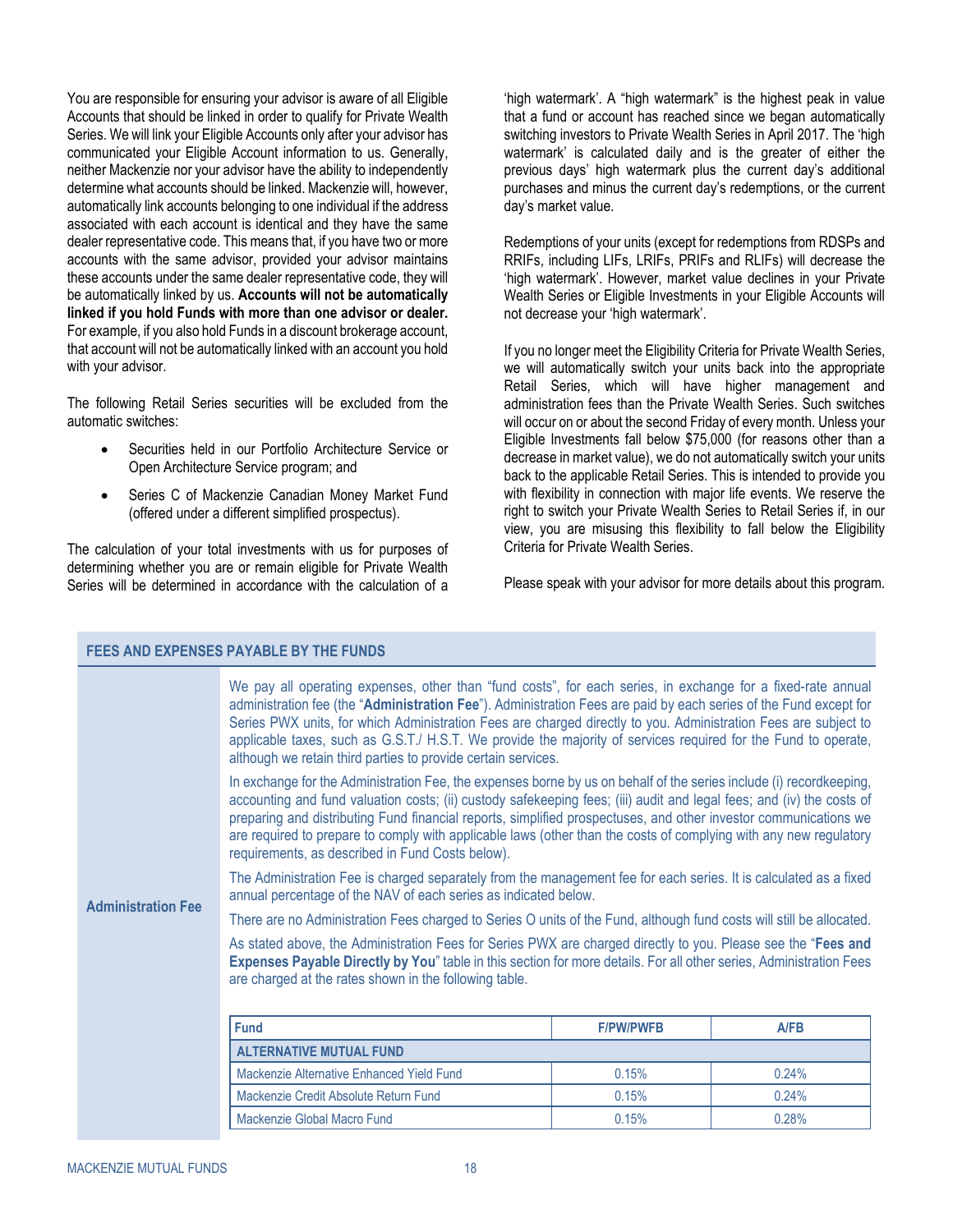|                               | <b>FEES AND EXPENSES PAYABLE BY THE FUNDS</b>                                                                                                                                                                                                                                                                                                                                                                                                                                                                                                                                                                                                                                                                                                                                                                                                                                                                                                                                                                                                                                                                                                                                                                                                                                                                                                                    |       |       |
|-------------------------------|------------------------------------------------------------------------------------------------------------------------------------------------------------------------------------------------------------------------------------------------------------------------------------------------------------------------------------------------------------------------------------------------------------------------------------------------------------------------------------------------------------------------------------------------------------------------------------------------------------------------------------------------------------------------------------------------------------------------------------------------------------------------------------------------------------------------------------------------------------------------------------------------------------------------------------------------------------------------------------------------------------------------------------------------------------------------------------------------------------------------------------------------------------------------------------------------------------------------------------------------------------------------------------------------------------------------------------------------------------------|-------|-------|
|                               | Mackenzie Multi-Strategy Absolute Return Fund                                                                                                                                                                                                                                                                                                                                                                                                                                                                                                                                                                                                                                                                                                                                                                                                                                                                                                                                                                                                                                                                                                                                                                                                                                                                                                                    | 0.15% | 0.28% |
|                               |                                                                                                                                                                                                                                                                                                                                                                                                                                                                                                                                                                                                                                                                                                                                                                                                                                                                                                                                                                                                                                                                                                                                                                                                                                                                                                                                                                  |       |       |
| <b>Fund Costs</b>             | Each series of each Fund pays "fund costs", which include interest and borrowing costs, brokerage commissions<br>and related transaction fees, taxes (including, but not limited to G.S.T./H.S.T. and income tax), all fees and<br>expenses of the Mackenzie Funds' IRC, costs of complying with the regulatory requirement to produce fund facts,<br>fees paid to external service providers associated with tax reclaims, refunds or the preparation of foreign tax reports<br>on behalf of the Funds, new fees related to external services that were not commonly charged in the Canadian<br>mutual fund industry and introduced after February 6, 2020, and the costs of complying with any new regulatory<br>requirements, including, without limitation, any new fees introduced after February 6, 2020. Interest and borrowing<br>costs and taxes will be charged to each series directly based on usage. Costs of complying with new regulatory<br>requirements will be assessed based on the extent and nature of these requirements. The remaining fund costs<br>will be allocated to each series of each Fund based on their net assets relative to the net assets of all series of<br>each Fund. We may allocate fund costs among each series of a Fund based on such other method of allocation as<br>we consider fair and reasonable to the Fund. |       |       |
| <b>Fund Costs</b><br>(cont'd) | Mackenzie may decide, in its discretion, to pay for some of these fund costs that are otherwise payable by a Fund,<br>rather than having the Fund incur such fund costs. Mackenzie is under no obligation to do so and, if any fund costs<br>are reimbursed by Mackenzie, it may discontinue this practice at any time.<br>Fund costs are charged separately from the management fee and administration fee for each series.<br>Each IRC member shall be entitled to an annual retainer of \$40,000 (\$50,000 for the Chair) and a fee of \$1,500 for<br>each meeting attended. In addition, the Chair of an IRC sub-committee shall be entitled to an annual retainer of<br>\$5,000. Members are also entitled to be reimbursed for all reasonable expenses incurred in the performance of<br>their duties, including reasonable travel and accommodation expenses. We also purchase and maintain insurance<br>liability coverage for the benefit of the IRC members. For the year ended March 31, 2020, the total amount expensed<br>in this regard by the Mackenzie Funds was \$279,474.40. All fees and expenses were allocated among the<br>Mackenzie Funds managed by us in a manner that was fair and reasonable.                                                                                                                                         |       |       |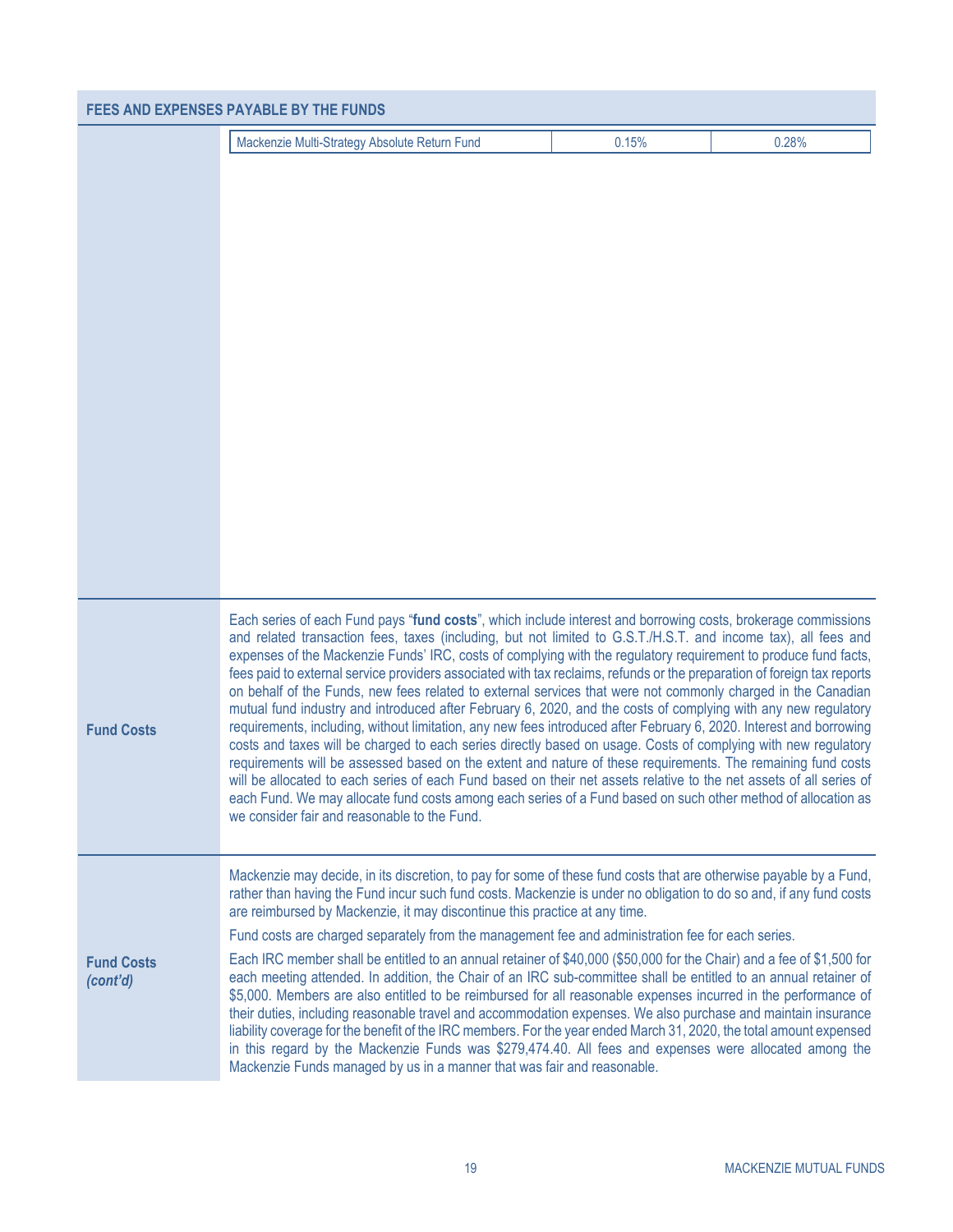### **FEES AND EXPENSES PAYABLE BY THE FUNDS**

|                                                                | We may reduce any Administration Fees or other fees and/or expenses for you, as described in the preceding<br>section of this table (see "Management Fees"). There will be no duplication of expenses payable by the Funds as<br>a result of their investments in Underlying Funds. Management expense ratios ("MERs") are calculated separately<br>for each series of units of the Funds and include that series' management fees, Administration Fees and/or fund<br>costs (except as specified below).                                                                                                                                                                                                                                                        |
|----------------------------------------------------------------|------------------------------------------------------------------------------------------------------------------------------------------------------------------------------------------------------------------------------------------------------------------------------------------------------------------------------------------------------------------------------------------------------------------------------------------------------------------------------------------------------------------------------------------------------------------------------------------------------------------------------------------------------------------------------------------------------------------------------------------------------------------|
| <b>General Information</b><br>on Fees/Expenses<br>of All Funds | Each Fund pays its own brokerage commissions for portfolio transactions and related transaction fees. These<br>expenses are not included in a Fund's MER but are, for tax purposes, added to the cost base or subtracted from<br>the sale proceeds of its portfolio investments. These expenses constitute a Fund's trading expense ratio ("TER").<br>Both the MER and the TER are disclosed in each Fund's annual and semi-annual Management Report of Fund<br>Performance.                                                                                                                                                                                                                                                                                     |
|                                                                | We will give you 60 days' written notice of any change to the basis of the calculation of the fees or expenses that<br>are charged to a Fund by an arm's length party that could result in an increase in charges, or the introduction of a<br>fee or expense to be charged to a Fund by an arm's length party that could result in an increase in charges.                                                                                                                                                                                                                                                                                                                                                                                                      |
|                                                                | Where the Funds invest in Underlying Funds, the fees and expenses payable in connection with the management<br>of the Underlying Fund are in addition to those payable by the Funds. However, there will be no management fees<br>or administration fees payable by the Funds that to a reasonable person would duplicate a fee payable by an<br>Underlying Fund for the same service. Where the Funds invest in ETFs that qualify as IPUs, the fees and expenses<br>payable in connection with the management of ETFs are in addition to those payable by the Funds. Currently,<br>where we are the manager of such ETFs, we will waive these fees for at least one year from the date of this<br>prospectus. This arrangement is subject to change thereafter. |
| <b>Fund of Funds</b>                                           | Except as described below in respect of ETFs managed by Mackenzie, there will not be sales fees (i.e., brokerage<br>commissions or trading expenses) or redemption fees payable by a Fund with respect to the purchase or<br>redemption by it of securities of an Underlying Fund managed by us or by one of our affiliates. In addition, a Fund<br>will not pay sales fees or redemption fees with respect to the purchase or redemption by it of securities of an<br>Underlying Fund that, to a reasonable person, would duplicate a fee payable by you in the Fund.                                                                                                                                                                                           |
|                                                                | Where Funds invest in (i) active ETFs managed by Mackenzie, we have obtained exemptive relief to permit the<br>Funds to pay brokerage commissions and trading expenses in connection with investing in these ETFs; and<br>(ii) ETFs managed by Mackenzie that qualify as IPUs, the Funds are permitted to pay brokerage commissions and<br>trading expenses in connection with investing in these ETFs, in accordance with NI 81-102.                                                                                                                                                                                                                                                                                                                            |

### <span id="page-21-1"></span><span id="page-21-0"></span>**FEES AND EXPENSES PAYABLE DIRECTLY BY YOU**

|                                               | If you purchase Series A or PW units under the sales charge purchase option, you will pay a sales charge which you<br>negotiate with your financial advisor and which is payable to your dealer at the time you purchase your units. The<br>table below sets out the sales charges applicable to each series offered by the Fund: |                                                       |  |  |
|-----------------------------------------------|-----------------------------------------------------------------------------------------------------------------------------------------------------------------------------------------------------------------------------------------------------------------------------------------------------------------------------------|-------------------------------------------------------|--|--|
| <b>Sales Charge</b><br><b>Purchase Option</b> | <b>Series/Option</b>                                                                                                                                                                                                                                                                                                              | <b>Maximum Sales Charge</b><br>(% of Purchase Amount) |  |  |
|                                               | Series A                                                                                                                                                                                                                                                                                                                          | 5%                                                    |  |  |
|                                               | Series PW                                                                                                                                                                                                                                                                                                                         | 2%                                                    |  |  |
|                                               | The Funds will not pay sales charges if they purchase securities of any other Mackenzie Fund, unless otherwise<br>indicated.                                                                                                                                                                                                      |                                                       |  |  |
| <b>Switch Fees</b>                            | If you switch between the Funds, or between series of a Fund or to other Mackenzie Funds, then you may pay a switch<br>fee of 0-2%. This fee is negotiable with your dealer in the circumstances described in the section "Dealer<br><b>Compensation - Sales Commissions".</b>                                                    |                                                       |  |  |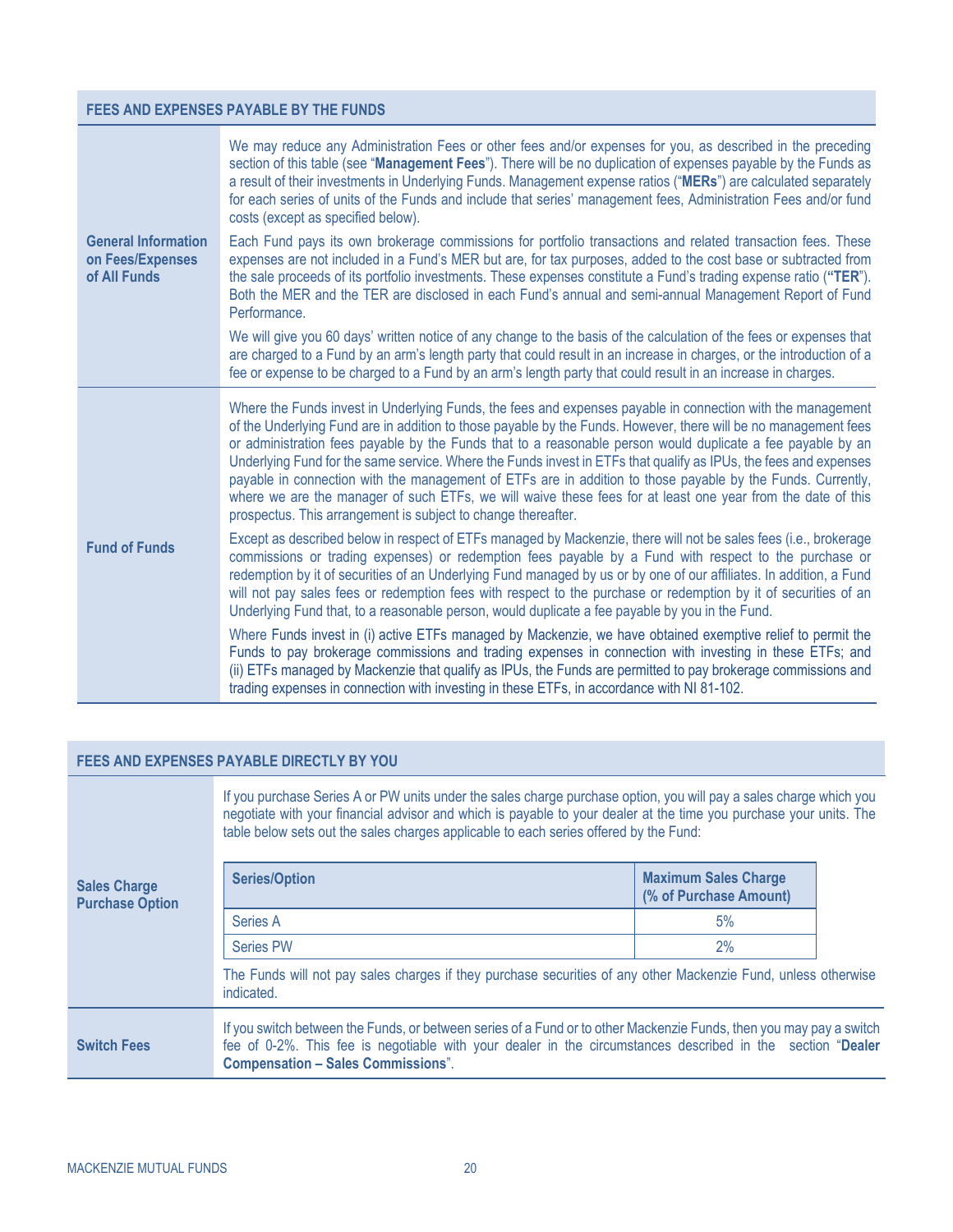### **FEES AND EXPENSES PAYABLE DIRECTLY BY YOU**

<span id="page-22-0"></span>

| <b>Inappropriate Short-</b><br><b>Term Trading Fee</b>                                                                                                                                                                                                                                                                                                                                                                                                                                                                                                                                                                                                                                                                                                                                                                                                                                                                                                                                                                                                                                                           | A fee of 2% of the amount switched or redeemed will be charged by a Fund for inappropriate short-term trading.<br>Inappropriate short-term trading is defined as a combination of a purchase and redemption, including switches<br>between Mackenzie Funds, within 30 days, that we believe is detrimental to Fund investors and that may take<br>advantage of Funds with investments priced in other time zones or illiquid investments that trade infrequently.<br>For further information about our policies on inappropriate short-term trading, please see the "Short-Term Trading"<br>section of this simplified prospectus.                                                                                                                                                                                                                                                      |  |  |  |
|------------------------------------------------------------------------------------------------------------------------------------------------------------------------------------------------------------------------------------------------------------------------------------------------------------------------------------------------------------------------------------------------------------------------------------------------------------------------------------------------------------------------------------------------------------------------------------------------------------------------------------------------------------------------------------------------------------------------------------------------------------------------------------------------------------------------------------------------------------------------------------------------------------------------------------------------------------------------------------------------------------------------------------------------------------------------------------------------------------------|-----------------------------------------------------------------------------------------------------------------------------------------------------------------------------------------------------------------------------------------------------------------------------------------------------------------------------------------------------------------------------------------------------------------------------------------------------------------------------------------------------------------------------------------------------------------------------------------------------------------------------------------------------------------------------------------------------------------------------------------------------------------------------------------------------------------------------------------------------------------------------------------|--|--|--|
| <b>Excessive Short-</b><br><b>Term Trading Fee</b>                                                                                                                                                                                                                                                                                                                                                                                                                                                                                                                                                                                                                                                                                                                                                                                                                                                                                                                                                                                                                                                               | A fee of 1% of the amount switched or redeemed will be charged by a Fund if you invest in a Fund for less than 30<br>days and your trading is part of a pattern of short-term trading that we believe is detrimental to Fund investors.<br>The short-term trading fees will be paid to the Funds. Under no circumstances will automatic switches out of Series GP<br>(offered under a separate simplified prospectus), automatic switches in DCA or STEP, or automatic rebalancing of<br>your holdings within our Guided Portfolio Service, Open Architecture Service or Portfolio Architecture Service be<br>subject to short-term trading fees.<br>For further information about our policies on excessive short-term trading, please see the "Short-Term Trading"<br>section of this simplified prospectus.                                                                          |  |  |  |
| <b>Series FB and PWFB</b><br><b>Advisor Service</b><br><b>Fees</b>                                                                                                                                                                                                                                                                                                                                                                                                                                                                                                                                                                                                                                                                                                                                                                                                                                                                                                                                                                                                                                               | You may negotiate an advisor service fee with your dealer for services provided in connection with you FB and PWFB<br>series investments. This service fee will be set out in your Series FB/PWFB Account Agreement.<br>We will pay the advisor service fee on your behalf by redeeming units of the Funds from your account, in an amount<br>equal to the advisor service fee, and remitting the proceeds to your dealer. In all instances, the maximum advisor<br>service fee is 1.50%                                                                                                                                                                                                                                                                                                                                                                                                |  |  |  |
| <b>Series O: Fees and</b><br><b>Advisor Service</b><br><b>Fees</b>                                                                                                                                                                                                                                                                                                                                                                                                                                                                                                                                                                                                                                                                                                                                                                                                                                                                                                                                                                                                                                               | The maximum fee (excluding advisor service fee) payable by you directly to us for Series O units is an amount of up<br>to 1.50% of the units purchased, plus applicable taxes, for all Funds. Series O fees are paid to us in consideration for<br>the management and administration services provided to each Fund.<br>These fees will be described in your Series O Account Agreement.<br>In addition, you may pay an advisor service fee, which is negotiated between you and your financial advisor (on behalf<br>of the dealer). This fee is stipulated in your Portfolio Architecture Service or Open Architecture Service Agreement, in<br>which you may agree to allow us to redeem units of the Funds from your account for an amount equal to that fee and<br>remit the proceeds to the dealer. In all instances, the maximum advisor service fee for Series O units is 1.50% |  |  |  |
| The maximum fees (excluding advisor service fee) payable by you directly to us for Series PWX units are disclosed<br>in the table below. The advisor service fee will be described in your Series PWX Account Agreement.<br>We will pay the advisor service fee on your behalf by redeeming units of the Funds from your account, in an amount<br>equal to the advisor service fee, and remitting the proceeds to your dealer. You are required to negotiate your advisor<br>service fee with your financial advisor on behalf of the dealer. In all instances, the maximum advisor service fee for<br><b>Series PWX Fees:</b><br>Series PWX units is 1.50%.<br><b>Management Fees,</b><br><b>Administration Fees</b><br><b>Management Fee</b><br><b>Administration Fee</b><br><b>Fund</b><br>and Advisor Service<br><b>ALTERNATIVE MUTUAL FUND</b><br><b>Fees</b><br>Mackenzie Alternative Enhanced Yield Fund<br>0.75%<br>0.15%<br>Mackenzie Credit Absolute Return Fund<br>0.75%<br>0.15%<br>Mackenzie Global Macro Fund<br>1.00%<br>0.15%<br>1.00%<br>Mackenzie Multi-Strategy Absolute Return Fund<br>0.15% |                                                                                                                                                                                                                                                                                                                                                                                                                                                                                                                                                                                                                                                                                                                                                                                                                                                                                         |  |  |  |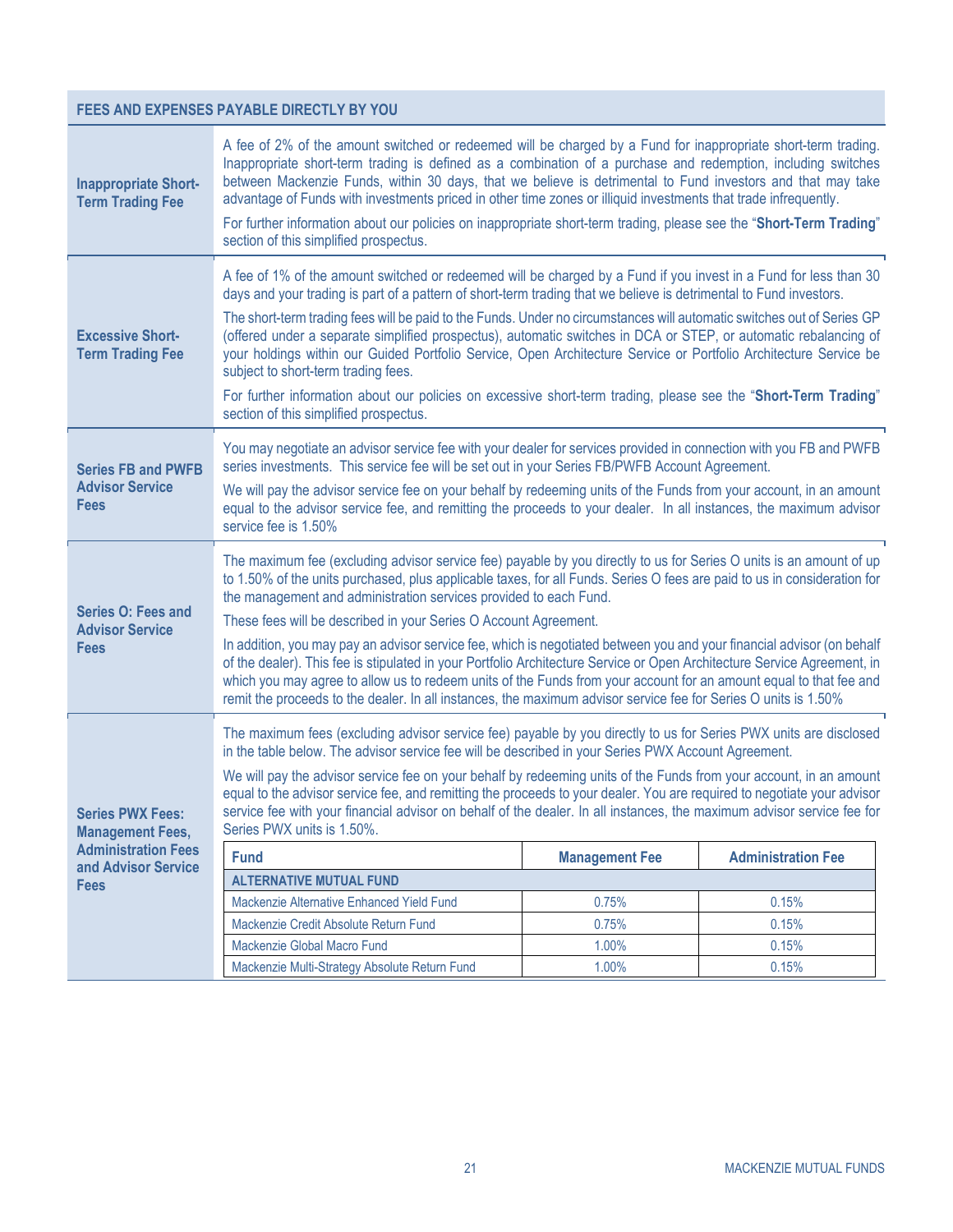#### **FEES AND EXPENSES PAYABLE DIRECTLY BY YOU**

|                                                 | A quarterly PAS portfolio fee of up to 0.0375% (0.15% annually), payable to us, is charged on all assets in your PAS<br>portfolio. We will waive this fee where your PAS assets reach \$1.25 million. This fee may also be reduced or waived<br>by us at our discretion.                                                         |
|-------------------------------------------------|----------------------------------------------------------------------------------------------------------------------------------------------------------------------------------------------------------------------------------------------------------------------------------------------------------------------------------|
| <b>Portfolio</b><br><b>Architecture Service</b> | In addition, a negotiable PAS advisory fee, payable quarterly is charged by your dealer for the ongoing service of your<br>accounts. The PAS advisory fee may not exceed 1.50%                                                                                                                                                   |
| ("PAS") Fees                                    | The PAS advisory fee is not payable on assets that are subject to (a) trailing commissions or (b) an asset-based fee<br>associated with dealer-sponsored-fee based accounts.                                                                                                                                                     |
|                                                 | The quarterly PAS portfolio fee, quarterly PAS advisory fee and any other applicable advisor service fees can be paid<br>by the redemption of securities in your portfolio. Please see "Portfolio Architecture Service" in the "Optional Services"<br>section of this simplified prospectus for more details about this service. |
|                                                 | A quarterly OAS portfolio fee of up to 0.0175% (0.07% annually), payable to us, is charged on all assets in your OAS<br>portfolio. We will waive this fee where your OAS assets reach \$1.25 million. This fee may also be reduced or waived<br>by us at our discretion.                                                         |
| <b>Open Architecture</b>                        | In addition, a negotiable OAS advisory fee, payable quarterly is charged by your dealer for the ongoing service of your<br>accounts. The OAS advisory fee may not exceed 1.50%                                                                                                                                                   |
| Service ("OAS")<br><b>Fees</b>                  | The OAS advisory fee is not payable on assets that are subject to (a) trailing commissions or (b) an asset-based fee<br>associated with dealer-sponsored-fee based accounts.                                                                                                                                                     |
|                                                 | The quarterly OAS portfolio fee, quarterly OAS advisory fee and any other applicable advisory fees can be paid by<br>the redemption of securities in your portfolio. Please see "Open Architecture Service" in the "Optional Services"<br>section of this simplified prospectus for more details about this service.             |

#### *Impact of Sales Charges*

The following table shows the maximum sales charges that you would pay under the sales charge purchase option available to you

if you made an investment of \$1,000 in units of each Fund and if you held that investment for periods of one, three, five or ten years, and then redeemed your entire investment immediately before the end of the period.

#### **Table 6: Sales charge purchase option**

|                              | At time of purchase | vear                     | vears                    | 5 vears                  | <b>10 years</b> |
|------------------------------|---------------------|--------------------------|--------------------------|--------------------------|-----------------|
| Sales charge purchase option | Up to \$50          | $\overline{\phantom{a}}$ | $\overline{\phantom{a}}$ | $\overline{\phantom{a}}$ |                 |

1 Based on a maximum sales charge rate of 5%, generally. There are no sales charges to purchase Series F, FB or PWFB units, and these units are generally available only if you are enrolled in a dealer-sponsored fee-for-service or wrap program and you are subject to an asset-based fee rather than commissions on each transaction, among other eligibility rules. The maximum sales charge to purchase Series PW units is 2%.

#### <span id="page-23-1"></span><span id="page-23-0"></span>**DEALER COMPENSATION**

#### **Sales Commissions**

[Table](#page-23-2) 7 below sets out the sales commissions that are payable to your dealer when you purchase the Fund units identified below. Sales commissions are based on the purchase amount and are negotiated and paid by you. Mackenzie does not monitor or make any determination as to the appropriateness of any series of a Fund for any investor purchased through a registered dealer.

#### <span id="page-23-2"></span>**Table 7: Sales Commissions payable to your dealer**

| <b>Series of the Fund</b> | <b>Sales Charge Purchase Option</b>                                                                                                                                        |  |
|---------------------------|----------------------------------------------------------------------------------------------------------------------------------------------------------------------------|--|
| Series A units            | Maximum of 5%                                                                                                                                                              |  |
| Series PW units           | Maximum of 2%                                                                                                                                                              |  |
| Series F, FB, PWFB units  | No sales charge but you will generally<br>be required to pay your dealer an<br>advisory or asset-based fee in<br>addition to the management fees<br>payable by that series |  |
| Series O and PWX units    | Nil                                                                                                                                                                        |  |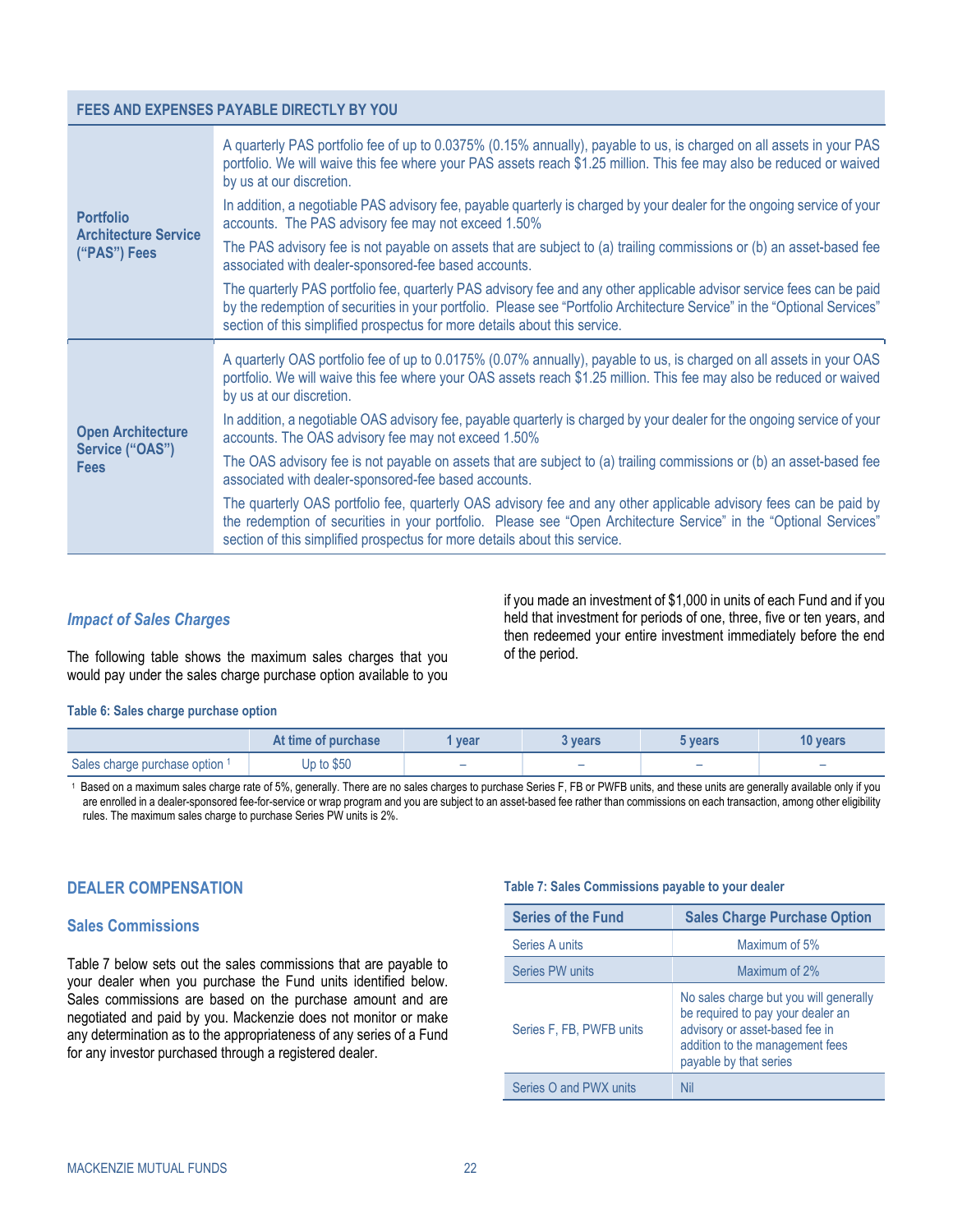We do not pay commissions when you switch between Mackenzie Funds, and your new Mackenzie Fund units are issued under the same purchase option as your previous Mackenzie Fund units. A switch fee of up to 2% of the amount you switch may be charged and retained by your dealer. The Fund will not pay sales commissions if it purchases units of any other Mackenzie Fund.

No sales commissions are paid when you receive units from your reinvested Fund distributions.

### <span id="page-24-0"></span>**Trailing Commissions**

We may pay dealers a trailing commission at the end of each month or calendar quarter as a percentage of the value of units of each Fund held in your account with your dealer[. Table](#page-24-1) 8 below shows the maximum trailing commission annual rates applicable to the series of units offered under this simplified prospectus.

Series A and PW trailing commissions are paid out of the management fees collected by us. No trailing commissions are paid in respect of Series F, FB, PWFB, O and PWX units.

You may negotiate an advisor service fee with your financial advisor on behalf of the dealer in your Series O Account Agreement. The maximum advisor service fee for Series O units is 1.50%. Under that agreement, you may agree to allow us to redeem units of each Fund from your account for an amount equal to that fee and remit the proceeds to the dealer. Please see the "**[Series O](#page-22-0)**" section in the "**[Fees and Expenses Payable Directly by You](#page-21-0)**" table in this simplified prospectus for more details.

For Series FB, PWFB or PWX, you are subject to an advisor service fee that we will pay on your behalf by redeeming units of each Fund from your account in an amount equal to the advisor service fee and remitting the proceeds to your dealer. You are required to negotiate your advisor service fee with your financial advisor on behalf of the dealer. These advisor service fees are disclosed within a Series FB, PWFB or PWX Account Agreement with us. In all instances, the maximum advisor service fee for Series FB, PWFB or PWX units is 1.50%.

#### <span id="page-24-1"></span>**Table 8: Trailing Commission Annual Rates**

| <b>TRAILING COMMISSION ANNUAL RATE FOR ALL FUNDS</b> |            |  |  |
|------------------------------------------------------|------------|--|--|
| <b>Series</b>                                        | A, PW      |  |  |
| <b>Purchase Option*</b>                              | <b>SCS</b> |  |  |
| Mackenzie Alternative Enhanced Yield Fund            | 1.00%      |  |  |
| Mackenzie Credit Absolute Return Fund                | 0.50%      |  |  |
| Mackenzie Global Macro Fund                          | 1.00%      |  |  |
| Mackenzie Multi-Strategy Absolute Return Fund        | $1.00\%$   |  |  |

\* "**SCS**" means the Sales Charge Purchase option.

In the event that B2B Bank Securities Services Inc. or its affiliate acts as a dealer for an account held by our employees or directors or our subsidiary, in addition to the amounts set out above, we may pay B2B Bank Securities Services Inc. up to an extra 0.25% for administering that particular staff account.

In circumstances where Fund units are purchased through discount brokerage accounts, we may also pay trailing commissions to the discount broker. We may change the terms of the trailing commission program or cancel it at any time.

### **Other Kinds of Dealer Compensation**

We pay for marketing materials that we give to dealers to help support their sales efforts. These materials include reports and commentaries on securities, the markets, Mackenzie Funds and the services we offer to you.

We may share with dealers up to 50% of their costs in marketing the Mackenzie Funds. For example, we may pay a portion of the costs of a dealer in advertising the availability of the Mackenzie Funds through the financial advisors of the dealer. We may also pay part of the costs of a dealer in running a seminar to inform you about the Mackenzie Funds or generally about the benefits of investing in mutual funds.

We may pay up to 10% of the costs of some dealers to hold educational seminars or conferences for their financial advisors to teach them about, among other things, new developments in the mutual fund industry, financial planning or new financial products. The dealer makes all decisions about where and when the conference is held and who can attend.

We also arrange seminars and conferences for financial advisors where we inform them about new developments in the Mackenzie Funds, our products and services and mutual fund industry matters. We invite dealers to send their financial advisors to our seminars and conferences, but we do not decide who attends. The financial advisors must pay their own travel, accommodation and personal expenses for attending our seminars and conferences.

### **Disclosure of Equity Interests**

We are an indirect, wholly owned subsidiary of IGM Financial Inc. ("**IGM**"), a financial services company listed on the TSX. IGM is a majority-owned subsidiary of Power Financial Corporation ("**Power**"). Great-West Lifeco Inc. ("**GWL**") is also a majority-owned subsidiary of Power. IGM's activities are principally carried out through us, Investors Group Inc. and Investment Planning Counsel Inc. ("**IPCI**"). Other indirect, wholly owned subsidiaries of IGM who are therefore affiliated with us and who, as dealers, may hold, sell and/or recommend securities of the Mackenzie Funds include (a) Investors Group Securities Inc. and IPC Securities Corporation (each an investment dealer), and (b) Investors Group Financial Services Inc. and IPC Investment Corporation (each a mutual fund dealer). Each of the Investors Group companies is wholly owned by Investors Group Inc. Each of the IPC companies is wholly owned by IPCI.

GWL's activities are principally carried out through its subsidiary, The Canada Life Assurance Company. Other indirectly owned subsidiaries of GWL who are therefore affiliated with us and who, as dealers, may hold, sell and/or recommend securities of the Mackenzie Funds include Quadrus Investment Services Ltd. (a mutual fund dealer). All investment dealers and mutual fund dealers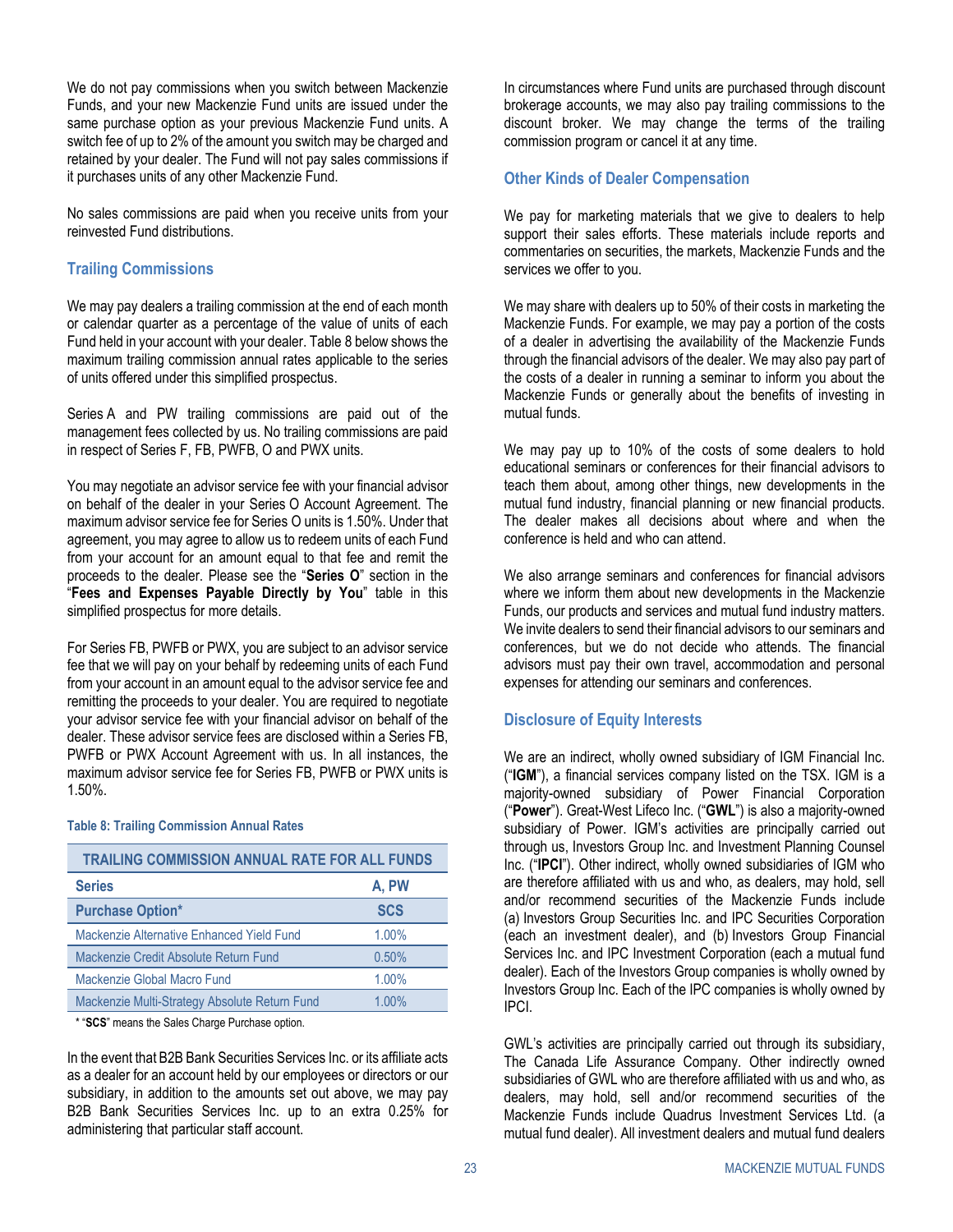referenced above are, collectively, "**participating dealers**". From time to time, representatives of any of the participating dealers may own, directly or indirectly, shares of IGM, GWL or Power.

Please refer to the annual information form for additional details on the relevant corporate relationships within the Power Group of Companies.

### <span id="page-25-0"></span>**DEALER COMPENSATION FROM MANAGEMENT FEES**

During our financial year ended December 31, 2020, we paid to dealers who distributed securities of Mackenzie Funds total cash compensation (sales commissions, trailing commissions and other kinds of cash compensation) representing approximately 43.87% of the total management fees which we received from all of our funds in that year.

### <span id="page-25-1"></span>**INCOME TAX CONSIDERATIONS**

This is a general summary of certain Canadian federal income tax considerations applicable to you as an investor in the Funds. This summary assumes that you are an individual (other than a trust) resident in Canada and that you hold your units directly as capital property or within a registered plan. **This summary is not intended to be legal advice or tax advice. We have tried to make this discussion easy to understand. As a result, it may not be technically precise or cover all the tax consequences that may be relevant to you. Accordingly, you should consult your own tax advisor, having regard to your own particular circumstances when you consider purchasing, switching or redeeming units of a Fund.**

This summary is based on the current provisions of the *Income Tax Act* (Canada) (the "**Tax Act**"), the regulations under the Tax Act, all proposals for specific amendments to the Tax Act or the regulations that have been publicly announced by the Minister of Finance (Canada) before the date hereof and our understanding of the current published administrative practices and assessing policies of the CRA. Except for the foregoing, this summary does not take into account or anticipate any change in law, whether by legislative, regulatory, administrative or judicial action. Furthermore, this summary does not take into account provincial, territorial or foreign income tax legislation or considerations.

### **How the Funds are Taxed**

The following paragraphs describe some of the ways in which mutual funds can earn income:

- Mutual funds can earn income in the form of interest. dividends or income from the investments they make, including in other mutual funds, and can be deemed to earn income from investments in certain foreign entities. All income must be computed in Canadian dollars, even if earned in a foreign currency.
- Mutual funds can realize a capital gain by selling an investment for more than its adjusted cost base ("**ACB**"). They can also realize a capital loss by selling an investment for less than its ACB. A mutual fund that

invests in foreign-denominated securities must calculate its ACB and proceeds of disposition in Canadian dollars based on the conversion rate on the date the securities were purchased and sold, as applicable. As a result, a mutual fund may realize capital gains and losses due to changes in the value of the foreign currency relative to the Canadian dollar.

- Mutual funds can realize gains and losses from using derivatives or engaging in short selling. Generally, gains and losses from derivatives are added to or subtracted from the mutual fund's income. However, if derivatives are used by a mutual fund as a hedge to limit its gain or loss on a specific capital asset or group of capital assets and there is sufficient linkage, then the gains and losses from holding these derivatives are generally capital gains or capital losses. Generally, gains and losses from short selling are treated as income. The derivative forward agreement rules in the Tax Act (the "**DFA Rules**") target certain financial arrangements (described in the DFA Rules as "derivative forward agreements") that seek to reduce tax by converting, through the use of derivative contracts, the return on investments that would have the character of ordinary income to capital gains. The DFA Rules will generally not apply to derivatives used to closely hedge gains or losses due to currency fluctuations on underlying capital investments of a Fund. Hedging, other than currency hedging on underlying capital investments, which reduces tax by converting the return on investments that would have the character of ordinary income to capital gains through the use of derivative contracts, will be treated by the DFA Rules on income account.
- Gains and losses from trading in precious metals and bullion will be treated on income account, rather than as capital gains and losses.

In certain circumstances, a Fund may be subject to loss restriction rules that deny or defer the deduction of certain losses. For example, a capital loss realized by a Fund will be suspended if, during the period that begins 30 days before and ends 30 days after the date on which the capital loss was realized, the Fund or an affiliated person (as defined in the Tax Act) acquires property that is, or is identical to, the property on which the loss was realized and owns that property at the end of the period.

Since the Funds are organized as trusts, the following sections describe the taxation of these types of entities.

### *The Funds*

Each Fund computes its income or loss separately. All of a Fund's deductible expenses, including management fees, will be deducted in calculating the Fund's income for each taxation year. Each Fund will be subject to tax on its net income, including net taxable capital gains, not paid or payable to its investors for the taxation year after taking into consideration any loss carry-forwards and any capital gains refund. Each Fund intends to pay to investors enough of its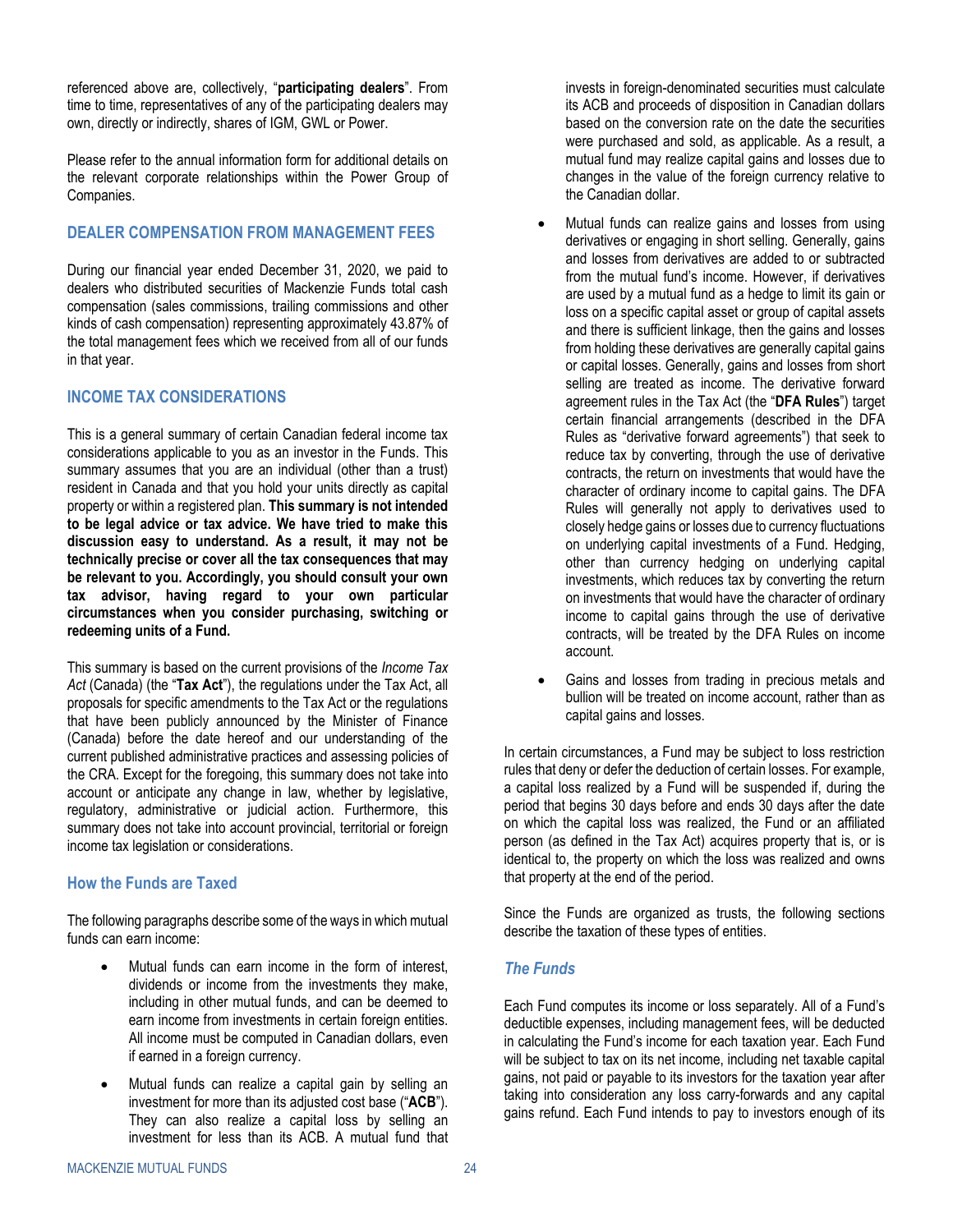income and capital gains for each taxation year so that it will not be liable for ordinary income tax under Part I of the Tax Act.

The losses of a Fund may be restricted when a person or partnership becomes a "majority-interest beneficiary" of the Fund (generally by holding units representing more than 50% of NAV of the Fund) unless the Fund qualifies as an "investment fund" by satisfying certain investment diversification and other conditions.

### *Funds that do not qualify as "mutual fund trust"*

A Fund that does not qualify as a "**mutual fund trust**" for purposes of the Tax Act throughout its taxation year is not eligible for the capital gains refund and could be subject to alternative minimum tax for the year, as well as other taxes under the Tax Act. In addition, if one or more "**financial institutions**", as defined in the Tax Act, owns more than 50% of the fair market value of the units of such a Fund, that Fund will be a "**financial institution**" for the purposes of the "**mark-to-market**" tax rules. In this case, most of the Fund's investments would be considered mark-to-market property, with the result that

- it will be deemed to have disposed of and re-acquired its mark-to-market property at the end of each taxation year, as well as at such time as it becomes, or ceases to be, a financial institution; and
- the gains and losses from these deemed dispositions will be on income account, not capital account.

In any year throughout which the Funds do not qualify as a mutual fund trust under the Tax Act, the Funds could be subject to tax under Part XII.2 of the Tax Act. Part XII.2 of the Tax Act provides that certain trusts (excluding mutual fund trusts) that have an investor who is a "designated beneficiary" under the Tax Act at any time in the taxation year are subject to a special tax under Part XII.2 of the Tax Act on the trust's "designated income" under the Tax Act. "Designated beneficiaries" generally include non-resident persons, non-resident owned investment corporations, certain trusts, certain partnerships, and certain tax-exempt persons in certain circumstances where the tax-exempt person acquires units from another beneficiary. "Designated income" generally includes income from businesses carried on in Canada and taxable capital gains from dispositions of taxable Canadian property. Where the Fund is subject to tax under Part XII.2, provisions in the Tax Act are intended to ensure that Unitholders who are not designated beneficiaries receive an appropriate refundable tax credit.

Mackenzie Alternative Enhanced Yield Fund was established in 2020 and does not yet qualify as a "mutual fund trust". However, it is expected to qualify as a mutual fund trust by the time it files its first tax return in which it will make an election to be deemed to be a mutual fund trust effective from the date of its creation.

### **Taxation of the Fund if Investing in Foreign-Domiciled Underlying Trusts**

### *Section 94.2*

A Fund may invest in foreign-domiciled underlying investment funds that qualify as "exempt foreign trusts" (the "**Underlying Trust Funds**") for purposes of the non-resident trust rules in sections 94 and 94.2 of the Tax Act.

If the total fair market value at any time of all fixed interests of a particular class in an Underlying Trust Fund held by the Fund, persons or partnerships not dealing at arm's length with the Fund, or persons or partnerships that acquired their interests in the Underlying Trust Fund in exchange for consideration given to the Underlying Trust Fund by the Fund, is at least 10% of the total fair market value at the time of all fixed interests of the particular class of the Underlying Trust Fund, the Underlying Trust Fund will be a "foreign affiliate" of the Fund and will be deemed by section 94.2 of the Tax Act to be at the time a "controlled foreign affiliate" of the Fund.

If the Underlying Trust Fund is deemed to be a "controlled foreign affiliate" of the Fund at the end of the particular taxation year of the Underlying Trust Fund and earns income that is characterized as "foreign accrual property income" as defined in the Tax Act ("**FAPI**") in that taxation year of the Underlying Trust Fund, the Fund's proportionate share of the FAPI (subject to deduction for grossed-up "foreign accrual tax" as discussed below) must be included in computing its income for Canadian federal income tax purposes for the taxation year of the Fund in which that taxation year of the Underlying Trust Fund ends, whether or not the Fund actually receives a distribution of that FAPI. It is expected that the full amount of the income, as determined for Canadian federal income tax purposes, allocated or distributed to an Underlying Trust Fund by the issuers that it holds securities of will be FAPI. FAPI will also include any net realized taxable capital gains, as determined for Canadian federal income tax purposes, of the Underlying Trust Fund from the disposition of those units.

To the extent an amount of FAPI will be required to be included in computing the income of a Fund for Canadian federal income tax purposes, a grossed-up amount may be deductible in respect of the "foreign accrual tax" as defined in the Tax Act ("**FAT**"), if any, applicable to the FAPI. Any amount of FAPI included in income (net the amount of any FAT deduction) will increase the adjusted cost base to the Fund of its units of the Underlying Trust Fund in respect of which the FAPI was included.

### **How You Are Taxed on a Fund Investment**

How you are taxed on an investment in the Funds depends on whether you hold the investment inside or outside a registered plan.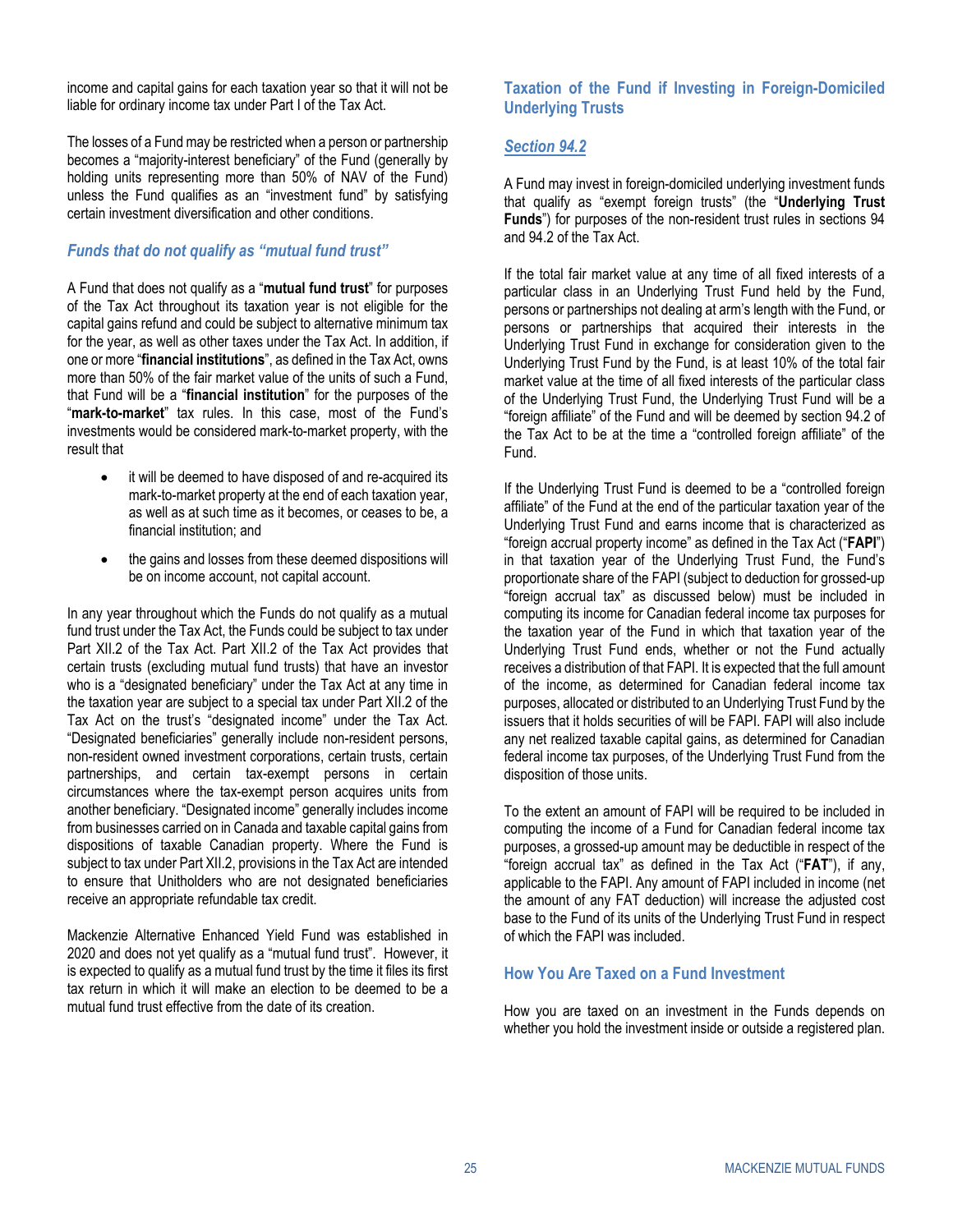### **If you own the Funds outside a registered plan**

### *Distributions*

You must include in your income for a taxation year the taxable portion of all distributions (including Fee Distributions) paid or payable (collectively, "**paid**") to you from a Fund during the year, computed in Canadian dollars, whether these amounts were paid to you in cash or reinvested in additional units. The amount of reinvested distributions is added to the ACB of your units to reduce your capital gain or increase your capital loss when you later redeem. This ensures that you do not pay tax on the amount again at a later date.

Distributions paid by a Fund may consist of capital gains, ordinary taxable dividends, foreign-source income, other income and/or return of capital.

Ordinary taxable dividends are included in your income, subject to the gross-up and dividend tax credit rules. Capital gains distributions will be treated as capital gains realized by you, one-half of which will generally be included in calculating your income as a taxable capital gain. A Fund may make designations in respect of its foreign-source income so that you may be able to claim any foreign tax credits allocated to you by that Fund.

You may receive a return of capital from your Fund. You will not be taxed on a return of capital, but it will reduce the ACB of your units of that Fund such that, when you redeem your units, you will realize a greater capital gain (or smaller capital loss) than if you had not received the return of capital. If the ACB of your units is reduced to less than zero, the ACB of your units will be deemed to be increased to zero and you will be deemed to realize a capital gain equal to the amount of this increase.

The higher the portfolio turnover rate of a Fund in a year, the greater the chance that you will receive a capital gains distribution. There is not necessarily a relationship between a high turnover rate and the performance of a Fund.

When securities of a Fund are acquired by purchasing or switching into that Fund, a portion of the acquisition price may reflect income and capital gains of the Fund that have not yet been realized or distributed. Accordingly, unitholders who acquire securities of a Fund just before a distribution date, including at year-end, may be required to include in their income amounts distributed from the Fund, even though these amounts were earned by the Fund before the unitholder acquired the securities and were included in the price of the securities.

#### *Sales and redemption charges and fees*

A sales charge paid on the purchase of units is not deductible in computing your income but is added to the ACB of your units. A redemption charge paid on the redemption of units is not deductible in computing your income but effectively reduces the proceeds of disposition of your units.

The fees that you pay for Series O and PWX units ("**Unbundled Fees**") consist of advisory fees that you pay to your dealer and management fees that you pay to us. To the extent that such fees are collected by redemption of units, you will realize gains or losses in non-registered accounts. The deductibility of Unbundled Fees, for income tax purposes, will depend on the exact nature of services provided to you and the type of investment held. Fees relating to services provided to registered accounts are not deductible for income tax purposes, regardless of whether such fees were charged to the registered account. You should consult with your tax advisor regarding the deductibility of Unbundled Fees paid in your particular circumstance.

### *Switches*

You will not realize a capital gain or capital loss when you switch the purchase option under which you hold securities of a series of a Fund.

You will not realize a capital gain or capital loss when you switch between series of the same Fund. The cost of the acquired units will be equal to the ACB of the units that you switched.

Other switches involve a redemption of the units being switched and a purchase of the units acquired on the switch.

### *Redemptions*

You will realize a capital gain (capital loss) if any of your units in a Fund are redeemed. Generally, your capital gain (capital loss) will be the amount by which the NAV of the redeemed units is greater (less) than the ACB of those units. You may deduct redemption charges and other expenses of redemption when calculating your capital gain (capital loss). Generally, one-half of your capital gain is included in your income for tax purposes as a taxable capital gain and one-half of your capital loss can be deducted against your taxable capital gains, subject to the provisions of the Tax Act.

In certain circumstances, loss restriction rules will limit or eliminate the amount of a capital loss that you may deduct. For example, a capital loss that you realize on a redemption of units will be deemed to be nil if, during the period that begins 30 days before and ends 30 days after the day of that redemption, you acquired identical units (including through the reinvestment of distributions or a Fee Distribution paid to you) and you continue to own these identical units at the end of that period. In this case, the amount of the denied capital loss will be added to the ACB of your units. This rule will also apply where the identical units are acquired and held by a person affiliated with you (as defined in the Tax Act).

#### *Calculating Your ACB*

Your ACB must be calculated separately for each series of units that you own in each Fund and must be calculated in Canadian dollars. The total ACB of your units of a particular series of a Fund is generally equal to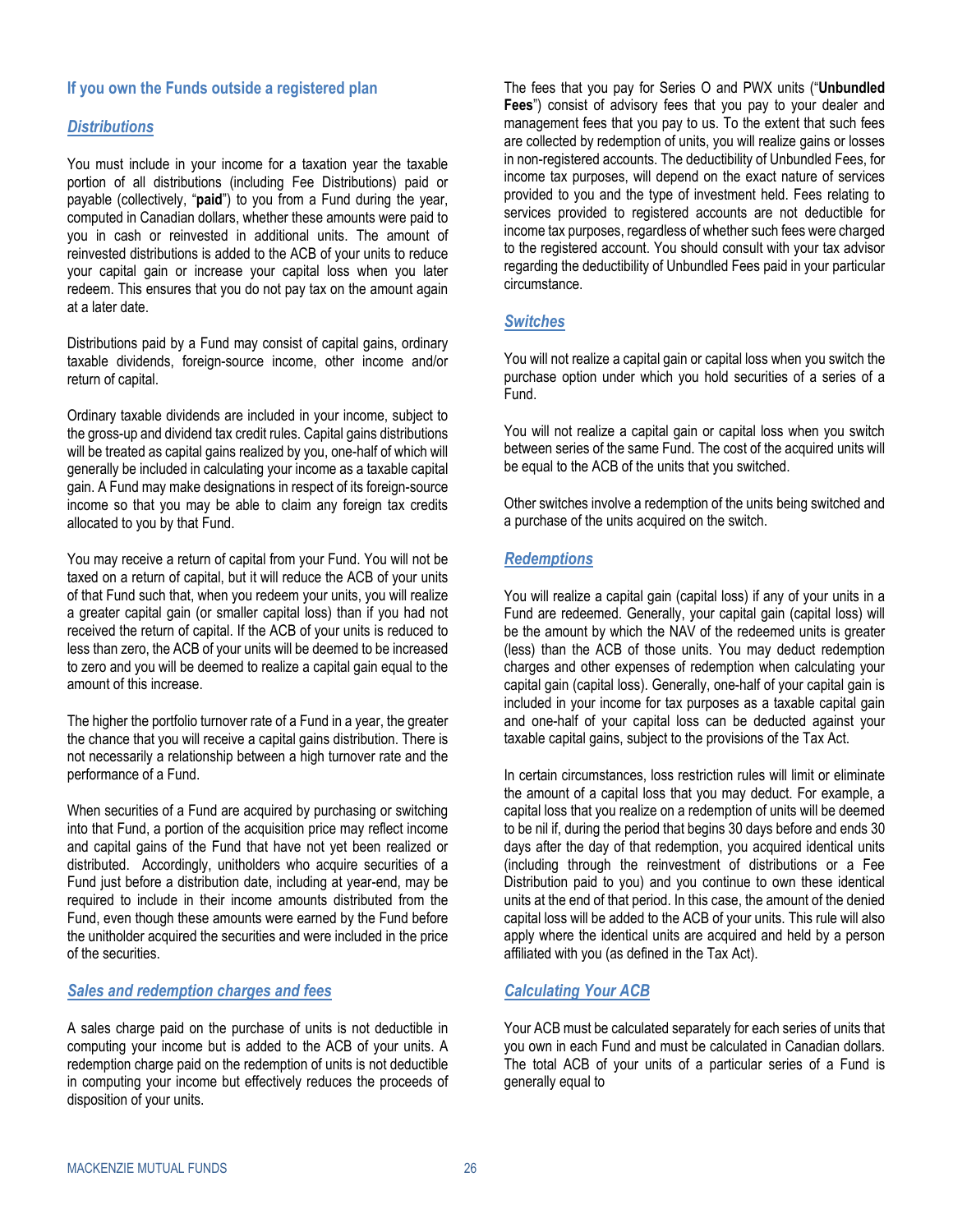the total of all amounts you paid to purchase those units, including any sales charges paid by you at the time of purchase;

#### **plus**

• the ACB of any units of another series and/or Fund that were switched on a tax-deferred basis into securities of the particular series;

#### **plus**

the amount of any reinvested distributions on that series;

#### **less**

• the return of capital component of distributions on that series;

#### **less**

the ACB of any units of the series that were switched on a tax-deferred basis into units of another series and/or Fund;

#### **less**

the ACB of any of your units of that series that have been redeemed.

The ACB of a single security is the total ACB divided by the number of units.

For example, suppose you own 500 units of a particular series of a Fund with an ACB of \$10 each (a total of \$5,000). Suppose you then purchase another 100 units of the same series of the Fund for an additional \$1,200, including a sales charge. Your total ACB is \$6,200 for 600 units so that your new ACB of each unit of the series of the Fund is \$6,200 divided by 600 units or \$10.33 per unit.

#### *Alternative minimum tax*

Amounts included in your income as distributions of Canadian dividends or capital gain, as well as any capital gains realized by you on the disposition of units, may increase your liability for alternative minimum tax.

### *Tax statements and reporting*

If applicable, we will send tax statements to you each year identifying the taxable portion of your distributions, the return of capital component of distributions and redemption proceeds paid to you for each year. Tax statements will not be sent to you if you did not receive, distributions or redemption proceeds, or if units are held in your registered plan. You should keep detailed records of your purchase cost, sales charges, distributions, redemption proceeds and redemption charges in order to calculate the ACB of your units. You may wish to consult a tax advisor to help you with these calculations.

Generally, you will be required to provide your financial advisor with information related to your citizenship, residence for tax purposes and, if applicable, your foreign tax identification number. If you are (i) identified as a U.S. Person (including a U.S. resident or citizen); (ii) identified as a tax resident of a country other than Canada of the U.S.; or (iii) do not provide the required information and indicia of U.S. or non-Canadian status is present, details about you and your investment in a Fund will be reported to the CRA unless securities are held inside a registered plan. The CRA will provide the information to the relevant foreign tax authorities under exchange of information treaties.

### **If you own the Funds inside a registered plan**

When units of a Fund are held in your registered plan, generally, neither you nor your registered plan will be taxed on distributions received from the Fund or capital gains realized on the disposition of the units of the Fund provided the units are a qualified investment and are not a prohibited investment for the registered plan. However, a withdrawal from a registered plan may be subject to tax.

The units of each Fund are expected to be a qualified investment for registered plans at all times.

A unit of a Fund may be a prohibited investment for your registered plan (other than a DPSP) even though it is a qualified investment. If your registered plan holds a prohibited investment, you become liable to a 50% potentially refundable tax on the value of the prohibited investment and a 100% tax on income and capital gains attributable to, and capital gains realized on, the disposition of the prohibited investment.

**You should consult with your own tax advisor regarding the special rules that apply to each type of registered plan, including whether or not a particular unit of a Fund would be a prohibited investment for your registered plan. It is your responsibility to determine the tax consequences to you and your registered plan of establishing the registered plan and causing it to invest in the Funds. Neither we nor the Funds assume any liability to you as a result of making the Funds and/or series available for investment within registered plans.**

### <span id="page-28-0"></span>**WHAT ARE YOUR LEGAL RIGHTS?**

Securities legislation in some provinces gives you the right to withdraw from an agreement to buy securities of a mutual fund within two (2) Business Days of receiving the Fund Facts, or to cancel your purchase within forty-eight (48) hours of receiving confirmation of your order.

Securities legislation in some provinces and territories also allows you to cancel an agreement to buy securities of a mutual fund and get your money back, or to make a claim for damages, if (i) the Fund Facts are not sent or delivered to you within the time required under securities legislation, or (ii) the simplified prospectus, annual information form, Fund Facts or financial statements misrepresent any facts about the mutual fund. These rights must usually be exercised within certain time limits.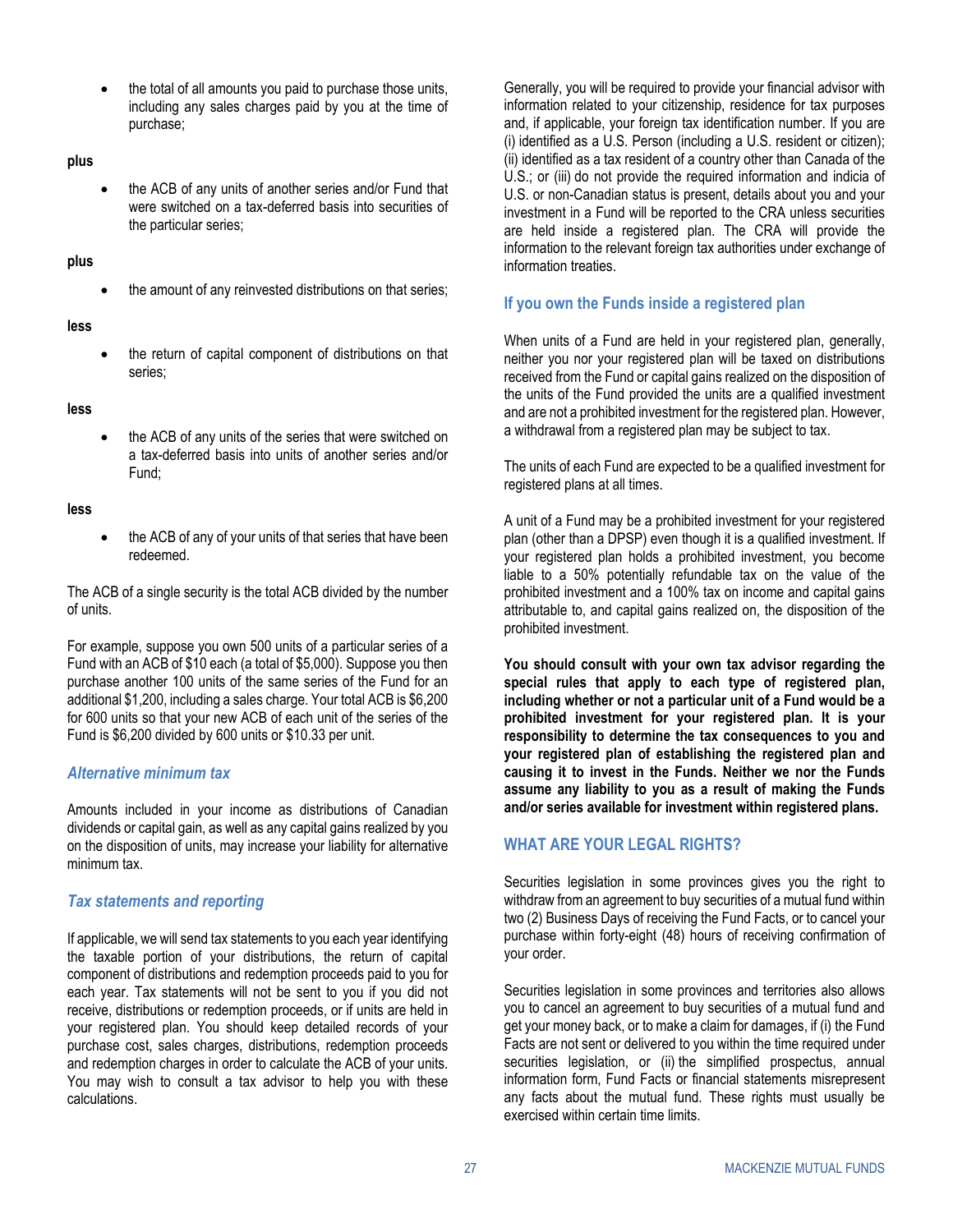<span id="page-29-0"></span>For more information, refer to the securities legislation of your province or territory or consult your lawyer.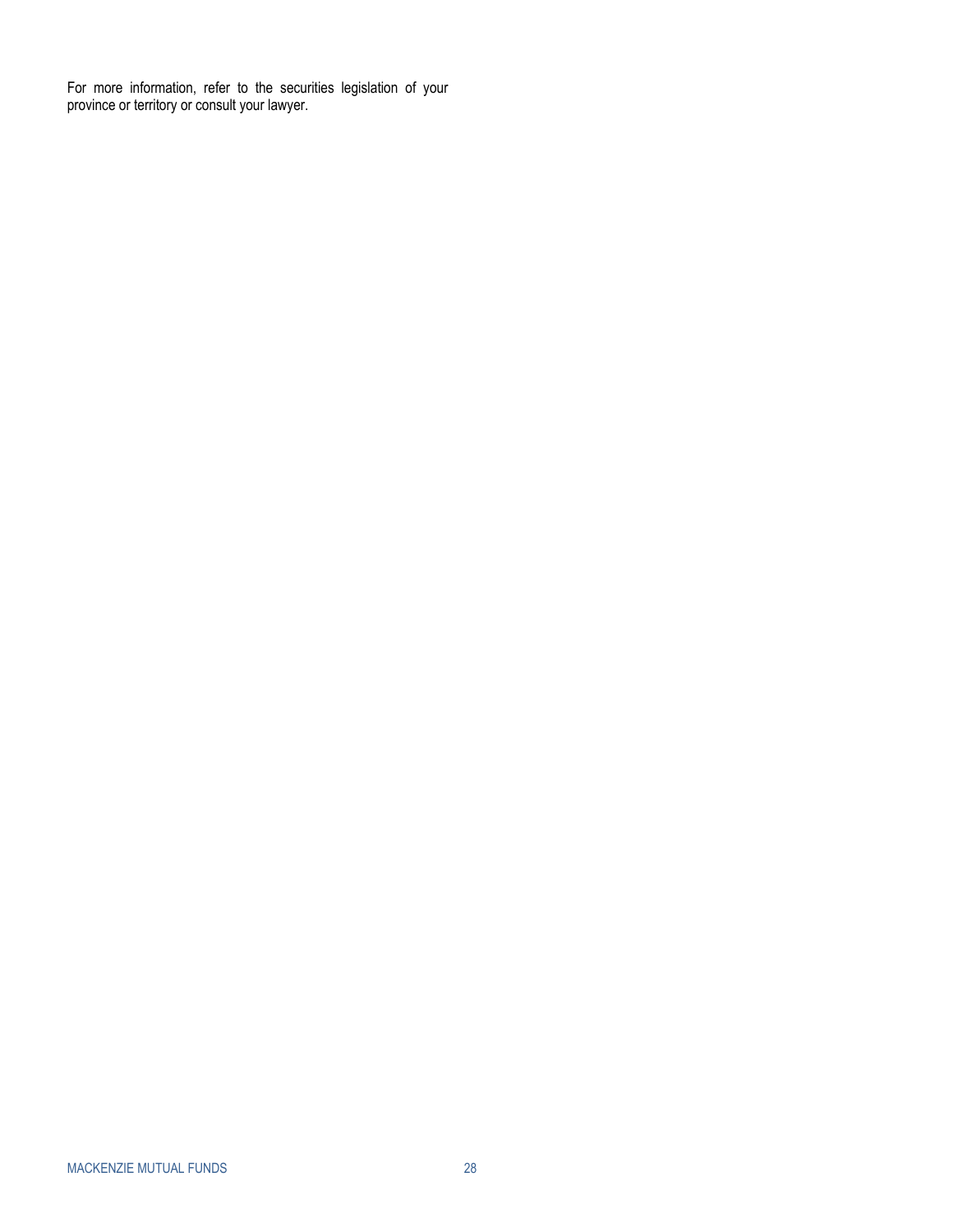# <span id="page-30-0"></span>**PART B: SPECIFIC INFORMATION ABOUT EACH OF THE MUTUAL FUNDS DESCRIBED IN THIS DOCUMENT**

### <span id="page-30-1"></span>**INTRODUCTION TO PART B**

[Part B](#page-30-0) provides specific fund descriptions of each of the Funds in this simplified prospectus. It supplements the general information concerning these Funds that is contained in Part A.

This **[Introduction to Part](#page-30-1) B** explains most of the terms and assumptions which appear in this Part B and the information common to many of the Funds, so that we do not have to repeat that information for each Fund.

### **Fund Details**

This section of each Fund'[s Part B](#page-30-0) gives you information such as the Fund's type, its start date or when it was first publicly sold to investors, the nature of the units offered by the Fund, the series offered by the Fund, whether units are qualified investments under the Tax Act for registered plans, and the name of the Fund's subadvisor(s) (if no sub-advisor is cited, then we directly provide portfolio management services to the Fund).

#### <span id="page-30-2"></span>**What Does the Fund Invest In?**

### *Investment Objectives and Strategies*

Each Fund's [Part B](#page-30-0) describes the Fund's investment objectives and investment strategies. The investment objectives can only be changed with the consent of the investors in the Fund at a meeting called for that purpose. The investment strategies explain how the Fund intends to achieve its investment objectives. As manager of the Funds, we may change the investment strategies from time to time, but will give you notice, by way of a press release, of our intention to do so if it would be a material change as defined in National Instrument 81-106 – Investment Fund Continuous Disclosure ("**NI 81-106**"). Under NI 81-106, a change in the business, operations or affairs of a Fund is considered to be a "material change" if a reasonable investor would consider it important in deciding whether to purchase or continue to hold units of the Fund.

#### *Use of Derivatives*

The Funds may use derivatives for "**hedging**" purposes to reduce each Fund's exposure to changes in securities prices, interest rates, exchange rates or other risks. Derivatives may also be used for "**non-hedging**" purposes, which may include the following: (i) as substitute investments for stocks or a stock market; (ii) to gain exposure to other currencies; (iii) to seek to generate additional income; or (iv) for any other purpose that is consistent with the Fund's investment objectives.

As each Fund is considered an "Alternative Mutual Fund" pursuant to NI 81-102, the Funds are permitted to invest in specified

derivatives, uncovered derivatives or enter into derivatives contracts with counterparties that do not have a designated rating as defined in NI 81-102. If a Fund intends to use derivatives as part of its investment strategy, we have indicated in the Fund's description of investment strategies whether derivatives may be used for hedging purposes, non-hedging purposes or both. Please visit our website at **www.mackenzieinvestments.com/currency** for more information about a Fund's use of currency hedging. For more information on derivatives used by the Funds for hedging and non-hedging purposes as at the last day of the applicable financial reporting period, please refer to the Fund's most recent financial statements. Please also refer to the explanation of risks that accompany the use of derivatives under "**[Derivatives Risk](#page-4-0)**" in the "**[What are the](#page-2-1)  [General Risks of Investing in a Mutual Fund?](#page-2-1)**" section of this document.

### *Securities Lending, Repurchase and Reverse Repurchase Transactions*

The Funds may engage in securities lending, repurchase and reverse repurchase transactions. Securities-lending, repurchase and reverse-repurchase transactions may earn additional income for mutual funds. That income comes from the fees paid by the transaction counterparty and interest paid on the cash or securities held as collateral.

On any securities lending, repurchase and reverse repurchase transaction, a Fund must, unless it has been granted relief,

- deal only with counterparties who meet generally accepted creditworthiness standards and who are unrelated to a Fund's portfolio manager, manager or trustee as defined in NI 81-102;
- hold collateral equal to a minimum 102% of the market value of the portfolio securities loaned (for securities lending transactions), sold (for repurchase transactions) or purchased (for reverse repurchase transactions);
- adjust the amount of the collateral on each business day to ensure the value of the collateral relative to the market value of the portfolio securities loaned, sold or purchased remains at or above the minimum 102% limit; and
- limit the aggregate value of all portfolio securities loaned or sold through securities lending and repurchase transactions to no more than 50% of the total assets of a Fund (without including the collateral for loaned securities and cash for sold securities).

### *Short Selling*

The Funds may engage in a limited amount of short selling in accordance with securities regulations. A short sale is a transaction in which a mutual fund sells, on the open market, securities that it has borrowed from a lender for this purpose. At a later date, the mutual fund purchases identical securities on the open market and returns them to the lender. In the interim, the mutual fund must pay compensation to the lender for the loan of the securities and provide collateral to the lender for the loan. The Funds' short selling activity is subject to the following limits and conditions: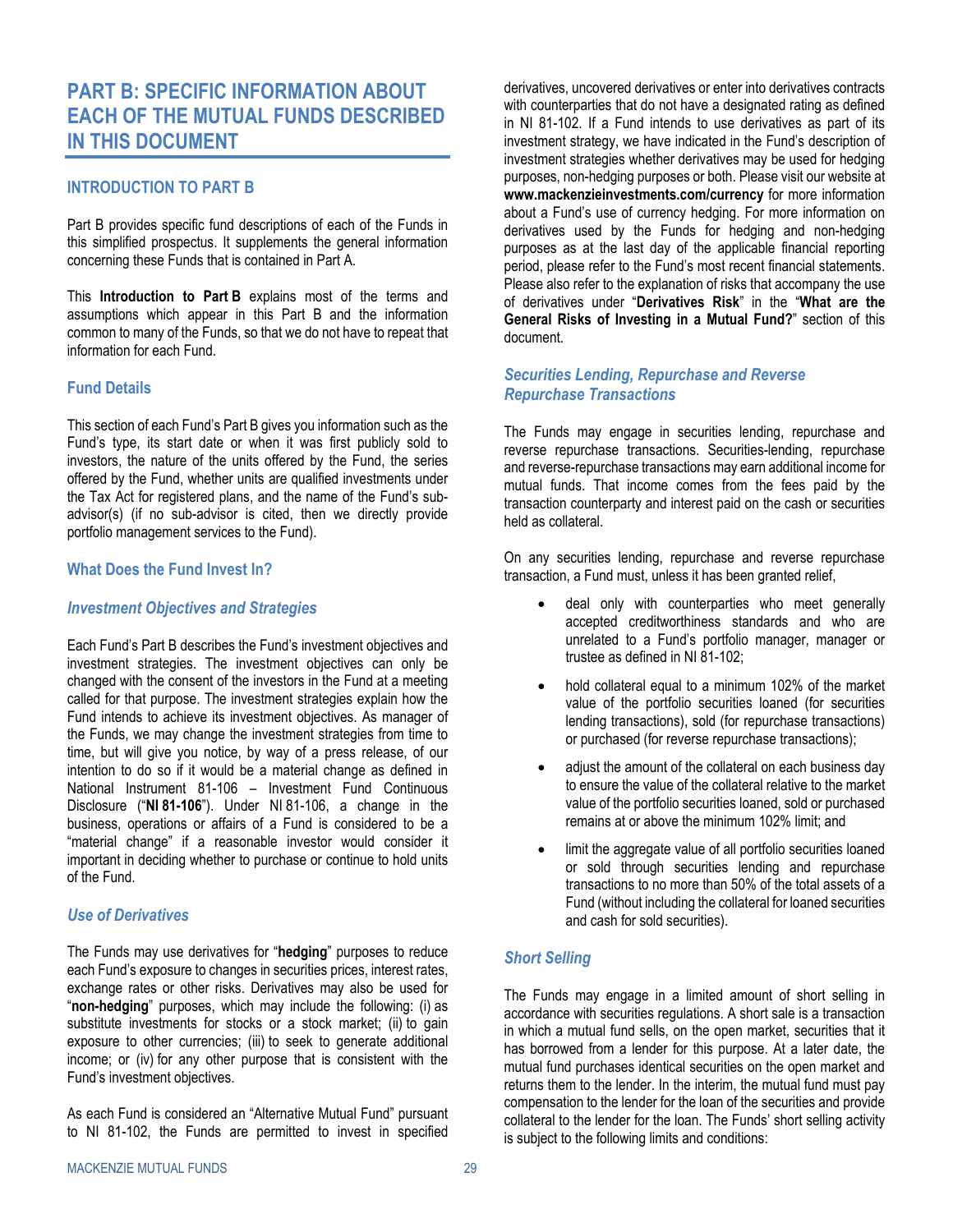- the aggregate market value of all securities sold short by each Fund will not exceed 50% of the total net assets of each Fund;
- the aggregate market value of all securities of any particular issuer sold short by each Fund will not exceed 10% of the total net assets of each Fund;
- each Fund will not deposit collateral with a dealer in Canada unless the dealer is registered in a jurisdiction of Canada and is a member of the Investment Industry Regulatory Organization of Canada ("**IIROC**"); and
- each Fund will not deposit collateral with a dealer outside Canada unless that dealer (i) is a member of a stock exchange that requires the dealer to be subjected to a regulatory audit; and (ii) has a net worth in excess of CDN \$50 million.

The Funds are also permitted to invest in gold, silver or other physical commodities or instruments (such as derivatives and ETFs) that provide exposure to physical commodities.

### *Exemptions from NI 81-102*

The Funds are subject to certain restrictions and practices contained in securities legislation, including NI 81-102, which are designed, in part, to ensure that the investments of mutual funds are diversified and relatively liquid and to ensure the proper administration of mutual funds. We intend to manage the Funds in accordance with these restrictions and practices or to obtain relief from the securities regulatory authorities before implementing any variations. The following provides a description of the exemptions that certain Funds have received from the provisions of NI 81-102, and/or a description of the general investment activity.

### **A) Foreign Sovereign Debt Investment Relief**

Mackenzie Credit Absolute Return Fund has obtained regulatory approval for an exemption from certain requirements in NI 81-102 in order to invest in foreign sovereign debt.

The Fund has obtained regulatory approval to invest up to 35% of its net assets, taken at market value at the time of purchase, in government and/or supranational agency-issued or guaranteed debt securities of any one issuer with a credit rating of "**AAA**" or higher.

This approval includes the following conditions:

- the securities that are purchased must be traded on a mature and liquid market; and
- the acquisition of the securities purchased must be consistent with the fundamental investment objectives of the Fund.

### **B) U.S. Listed ETF Relief**

Given the incorporation of the alternative mutual funds into NI 81- 102, this ETF Relief is only relevant for U.S. listed exchange traded funds.

- 1. The Funds have obtained regulatory approval for an exemption from certain requirements in NI 81-102 in order to invest in ETFs, as described below. An exemption from the Canadian securities regulatory authorities which allows them to purchase and hold securities of the following types of ETFs (collectively, the "**Underlying ETFs**"):
	- (a) ETFs that seek to provide daily results that replicate the daily performance of a specified widely quoted market index (the ETF's "**Underlying Index**") by a multiple of up to 200% ("**Leveraged Bull ETFs**"), inverse multiple of up to 100% ("**Inverse ETFs**"), or an inverse multiple of up to 200% ("**Leveraged Bear ETFs**");
	- (b) ETFs that seek to replicate the performance of gold or silver, or the value of a specified derivative whose underlying interest is gold or silver on an unlevered basis ("**Underlying Gold or Silver Interest**"), or by a multiple of up to 200% (collectively, the "**Leveraged Gold/Silver ETFs**"); and
	- (c) ETFs that invest directly, or indirectly through derivatives, in physical commodities, including but not limited to agriculture or livestock, energy, precious metals and industrial metals, on an unlevered basis ("**Unlevered Commodity ETFs**", and, together with the Leveraged Gold/Silver ETFs, the "**Commodity ETFs**").

This relief is subject to the following conditions:

- a Fund's investment in securities of an Underlying ETF must be in accordance with its fundamental investment objectives;
- the securities of the Underlying ETF must be traded on a stock exchange in Canada or the United States;
- a Fund may not purchase securities of an Underlying ETF if, immediately after the transaction, more than 10% of the NAV of the Fund, taken at market value at the time of the transaction, would consist of securities of Underlying ETFs; and
- a Fund may not purchase securities of Inverse ETFs or securities of Leveraged Bear ETFs or sell any securities short if, immediately after the transaction, the Fund's aggregate market value exposure represented by all such securities purchased and/or sold short would exceed 20% of the NAV of the Fund, taken at market value at the time of the transaction.

### **What are the Risks of Investing in the Fund?**

We provide a list of the risks of mutual fund investing in the "**[What](#page-2-1)  [are the General Risks of Investing in a Mutual Fund?](#page-2-1)**" section of this document. The risks that apply to each Fund are identified under the sub-heading "**What are the Risks of Investing in the Fund**" for each Fund described in this Part B. Those risks are based upon each Fund's expected investments, investment practices and are related to the material risks of investing in each Fund under normal market conditions when considering each Fund's portfolio as a whole, not each individual investment within the portfolio.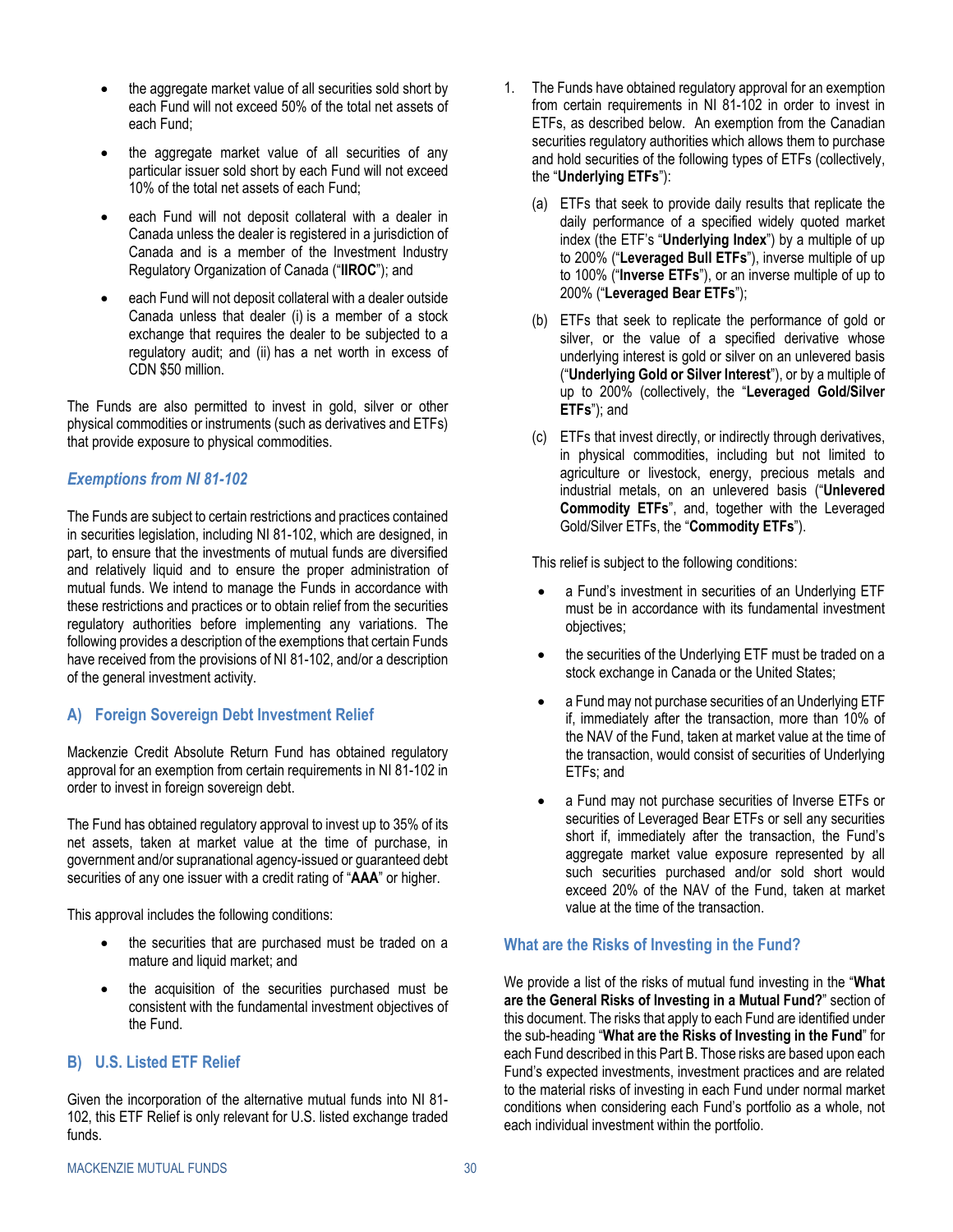We have classified each of the applicable risks as either "primary", "secondary" or "low or not a risk". We consider the primary risks to be the more significant risks in respect of a particular Fund because they occur more frequently and/or because their occurrence will have a more significant impact on a Fund's value. We consider the secondary risks relatively less significant because they occur less frequently and/or because their occurrence will have a less significant impact on a Fund's value. Low or not a risk means that we consider the risk to be either very remote or non-existent. **All of the applicable risks should be understood and discussed with your financial advisor before making any investment in a Fund.**

### *Risk classification methodology*

The risk ratings referred to in this section help you decide, along with your advisor, whether a Fund is right for you. This information is only a guide. The investment risk level of each Fund is required to be determined in accordance with the Canadian Securities Administrators' standardized risk classification methodology, which is based on the historical volatility of the Fund, as measured by the most recent 10-year standard deviation of the returns of the Fund. Standard deviation is used to quantify the historical dispersion of returns around the average returns over the 10-year period. In this context, it can provide an indication of the amount of variability of returns that occurred relative to the average return over the 10-year measurement period. The higher the standard deviation of a Fund, the greater the range of returns it experienced in the past. In general, the greater the range of returns, the higher the risk.

You should know that other types of risks, both measurable and nonmeasurable, exist. Also, just as historical performance may not be indicative of future returns, historical volatility may not be indicative of future volatility, especially since the risk rating is based on the standard deviation of the most recent 10-year period.

For any Fund that is new, or for a Fund that has less than 10 years of performance history, we calculate the investment risk level of these Funds using a reference index that reasonably approximates or, for a newly established Fund, that is reasonably expected to approximate, the standard deviation of the Fund. If the Fund has less than 10 years of performance history but there is another mutual fund with 10 years of performance history that is managed by us and that is highly similar to the Fund (a "**Reference Fund**"), we calculate the investment risk level using the return history of the Reference Fund rather than that of the reference index. For Funds that have 10 years of performance history, the methodology will calculate the standard deviation of the Fund using the return history of the Fund rather than that of the reference index. In each case, the Funds are assigned an investment risk rating in one of the following categories: low, low to medium, medium, medium to high or high risk.

- **Low** for Funds with a level of risk that is typically associated with investments in money market funds and/or Canadian fixed-income funds;
- **Low to Medium** for Funds with a level of risk that is typically associated with investments in balanced funds and global and/or corporate fixed-income funds;
- **Medium** for Funds with a level of risk that is typically associated with investments in equity portfolios that are

diversified among a number of large-capitalization Canadian and/or international equity securities;

- **Medium to High** for Funds with a level of risk that is typically associated with investments in equity funds that may concentrate their investments in specific regions or specific sectors of the economy; and
- **High** for Funds with a level of risk that is typically associated with investment in equity portfolios that may concentrate their investments in specific regions or specific sectors of the economy where there is a substantial risk of loss (e.g., emerging markets, precious metals).

We may exercise discretion and assign a Fund a higher risk classification than indicated by the 10-year standard deviation if we believe that the Fund may be subject to other foreseeable risks that the 10-year standard deviation does not reflect. The following chart sets out a description of the reference index used for the Funds since they have less than 10 years of performance history:

#### **Table 9: Reference Indexes/Reference Funds**

| <b>Mackenzie Fund</b>                                  | <b>Reference Index/Reference</b><br><b>Fund</b>                                                                                                                                                                                                                                                 |
|--------------------------------------------------------|-------------------------------------------------------------------------------------------------------------------------------------------------------------------------------------------------------------------------------------------------------------------------------------------------|
| Mackenzie Alternative<br><b>Enhanced Yield Fund</b>    | Blend: 25% MSCI World (Net)<br>Index (CAD), 10% S&P Global<br>Infrastructure Index (CAD), 10%<br><b>FTSE EPRA Nariet Developed</b><br>REIT Index (CAD), 40% ICE<br><b>BofA Global Broad Market</b><br>(Hedged to CAD) Index, 15%<br><b>ICE BofA Global High Yield</b><br>(Hedged to CAD) Index* |
| <b>Mackenzie Credit Absolute</b><br><b>Return Fund</b> | <b>HFRI Relative Value Index</b>                                                                                                                                                                                                                                                                |
| Mackenzie Global Macro<br>Fund                         | <b>HFRI Macro Total Index CAD</b>                                                                                                                                                                                                                                                               |
| Mackenzie Multi-Strategy<br>Absolute Return Fund       | 33% HFRI Relative Value Index;<br>33% HFRI Equity Hedge Index;<br>33% HFRI Macro Total Index                                                                                                                                                                                                    |

### *Reference Index Definitions*

The **MSCI World (Net) Index (CAD)** is a free float adjusted, market capitalization weighted index that is designed to measure the equity market performance of developed markets. It consists of 23 developed market country indices. Net total returns are after the deduction of withholding tax from the foreign income and dividends of its constituents.

The **S&P Global Infrastructure Index (CAD)** is designed to track 75 companies from around the world chosen to represent the listed infrastructure industry while maintaining liquidity and tradability. To create diversified exposure, the index includes three distinct infrastructure clusters: energy, transportation, and utilities.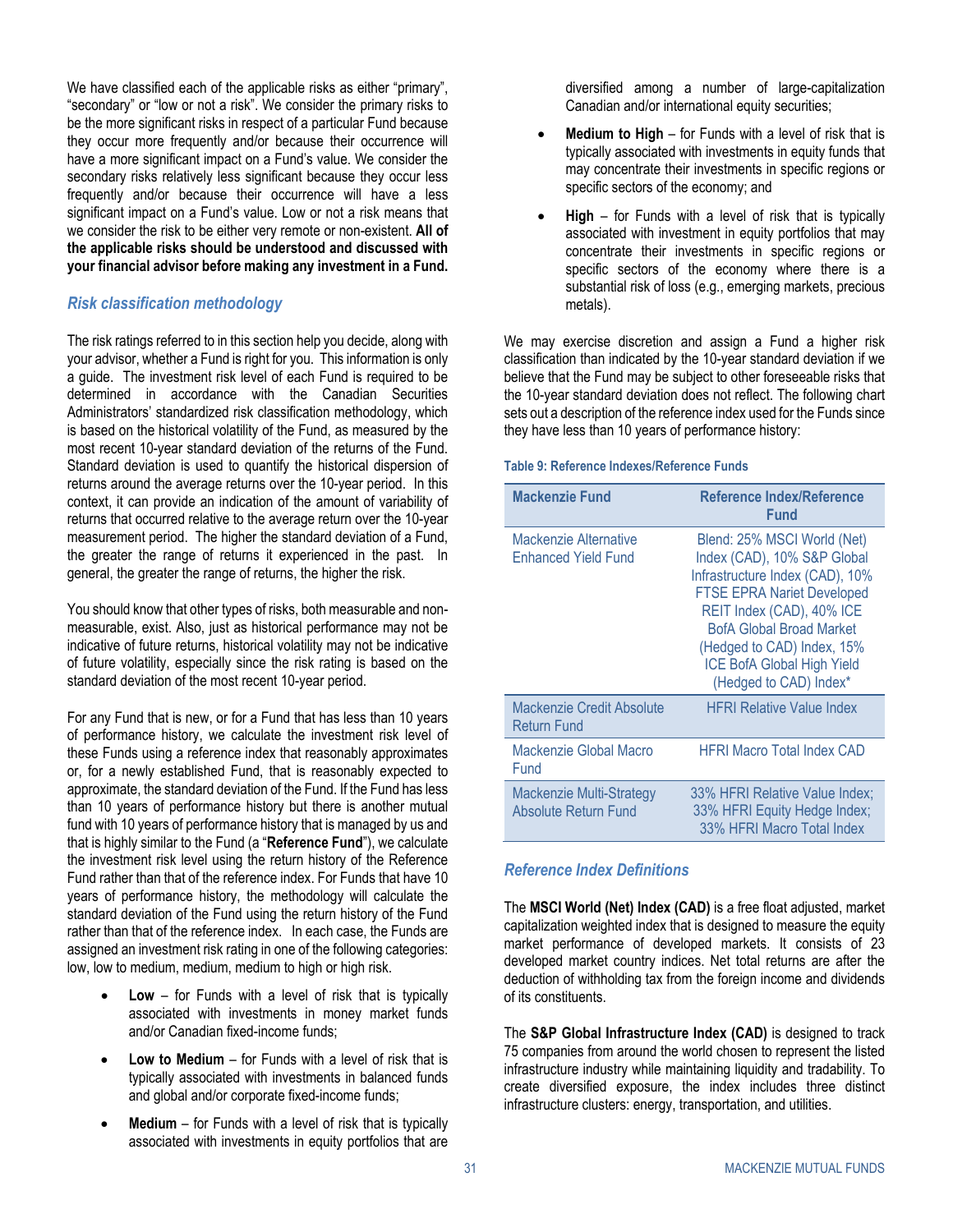The **FTSE EPRA Nariet Developed REIT Index (CAD)** is designed to track the performance of listed real estate companies and REITS worldwide. By making the index constituents free-float adjusted, liquidity, size and revenue screened, the series is suitable for use as the basis for investment products.

The **ICE BofA Global Broad Market (Hedged to CAD) Index** tracks the performance of investment grade debt publicly issued in the major domestic and eurobond markets, including sovereign, quasigovernment, corporate, securitized and collateralized securities. Qualifying bonds must be rated "BBB" or higher and have a remaining term to maturity of at least one year. The foreign currency exposure is hedged back to the Canadian dollar.

The **ICE BofA Global High Yield (Hedged to CAD) Index** tracks the performance of non-investment grade corporate debt publicly issued in the major domestic or eurobond markets and denominated in U.S. dollars, Canadian dollars, British pounds or euros. The foreign currency exposure is hedged back to the Canadian dollar.

The **HFRI Macro Total Index CAD** is comprised of hedge funds where the managers employ a variety of techniques, both discretionary and systematic analysis, combinations of top-down and bottom-up theses, quantitative and fundamental approaches, leverage usage and long- and short-term holding periods. The foreign currency exposure is hedged back to the Canadian dollar.

The **HFRI Relative Value Index** is comprised of hedge funds where the managers employ leverage and a variety of fundamental and quantitative techniques to establish investment theses across a broad range of equity, fixed-income, derivative and other security types.

The **HFRI Equity Hedge Index** is comprised of hedge funds where the managers maintain both long and short positions primarily in equity and equity derivative securities and employ a wide variety of investment processes, including both quantitative and fundamental techniques; broad and narrow strategies in terms of net exposure, leverage employed, holding period, concentrations of market capitalizations and valuation ranges.

**There may be times when we believe this methodology produces a result that does not reflect a Fund's risk based on other qualitative factors. As a result, we may place a Fund in a higher risk rating category, but we will never place a Fund in a lower risk rating category.**

You should know that other types of risks, both measurable and nonmeasurable, exist. Also, just as historical performance may not be indicative of future returns, historical volatility may not be indicative of future volatility. The risk rating of each Fund is identified under the sub-heading "**Who Should Invest in this Fund**?" for each Fund described in this [Part B](#page-30-0) and is reviewed annually and at anytime that the risk rating is no longer reasonable in the circumstances. A more detailed explanation of the risk classification methodology used to identify the risk ratings of the Funds is available on request, at no cost, by calling toll free at 1-800-387-0614 or by writing to Mackenzie Financial Corporation, 180 Queen Street West, Toronto, Ontario M5V 3K1.

### **Who Should Invest in this Fund?**

This section will help you decide, with your financial advisor's help, whether a Fund is right for you. **This information is only a guide.** In this section, we state the risk rating of the Fund, as based on the categories discussed above, and what type of investor should consider an investment in the Fund. For example, you may want to grow your capital over the long term or want to protect your investment or receive regular cash flows. You may wish to invest outside of a registered plan or may wish to invest in a specific region or industry.

A Fund may be suitable for you as an individual component within your entire portfolio, even if the Fund's risk rating is higher or lower than your personal risk tolerance level. When you choose investments with your financial advisor, you should consider your whole portfolio, investment objectives, your investment time horizon, and your personal risk tolerance level.

### <span id="page-33-0"></span>**Distribution Policy**

This section explains the frequency, amount and composition of distributions that you may receive from a Fund. It also explains when you may receive these distributions in cash.

### *Distribution rules applicable to all series*

Each December, the Funds may distribute any undistributed net income and any net capital gains for the year to investors who own units on the distribution record date, but only to the extent required to ensure that the Fund themselves will not pay income tax.

The distributions described above will be reinvested, without charge, in additional units of the series on which they were paid, unless you elect in advance to receive them in cash. You may not elect to receive these distributions in cash if your securities are held in a Mackenzie Investments-sponsored registered plan (unless that registered plan is a TFSA, in which case, you may elect to have these distributions paid outside of the TFSA).

### **Fund Expenses Indirectly Borne by Investors**

Fund costs are generally paid out of each Fund's assets, reducing the investment return on your units. This section contains an example table of the amount of expenses that would be payable by the Fund (for each series of the Fund's units) on a \$1,000 investment, assuming that each Fund earns a constant 5% per year and the MERs for each series of units remain the same as for the past year, for the complete 10 years shown in the example. In the event we have waived a portion of our management fees or Administration Fees, or absorbed some of each Fund's fund costs during the past financial year, the MER would have been higher had it not done so and, consequently, that would have increased the Fund expenses indirectly borne by you. The fees and expenses which you pay directly, and which are not included in each Fund's MERs, are described in the "**[Fees and Expenses Payable Directly](#page-21-0)  [by You](#page-21-0)**" section of this document.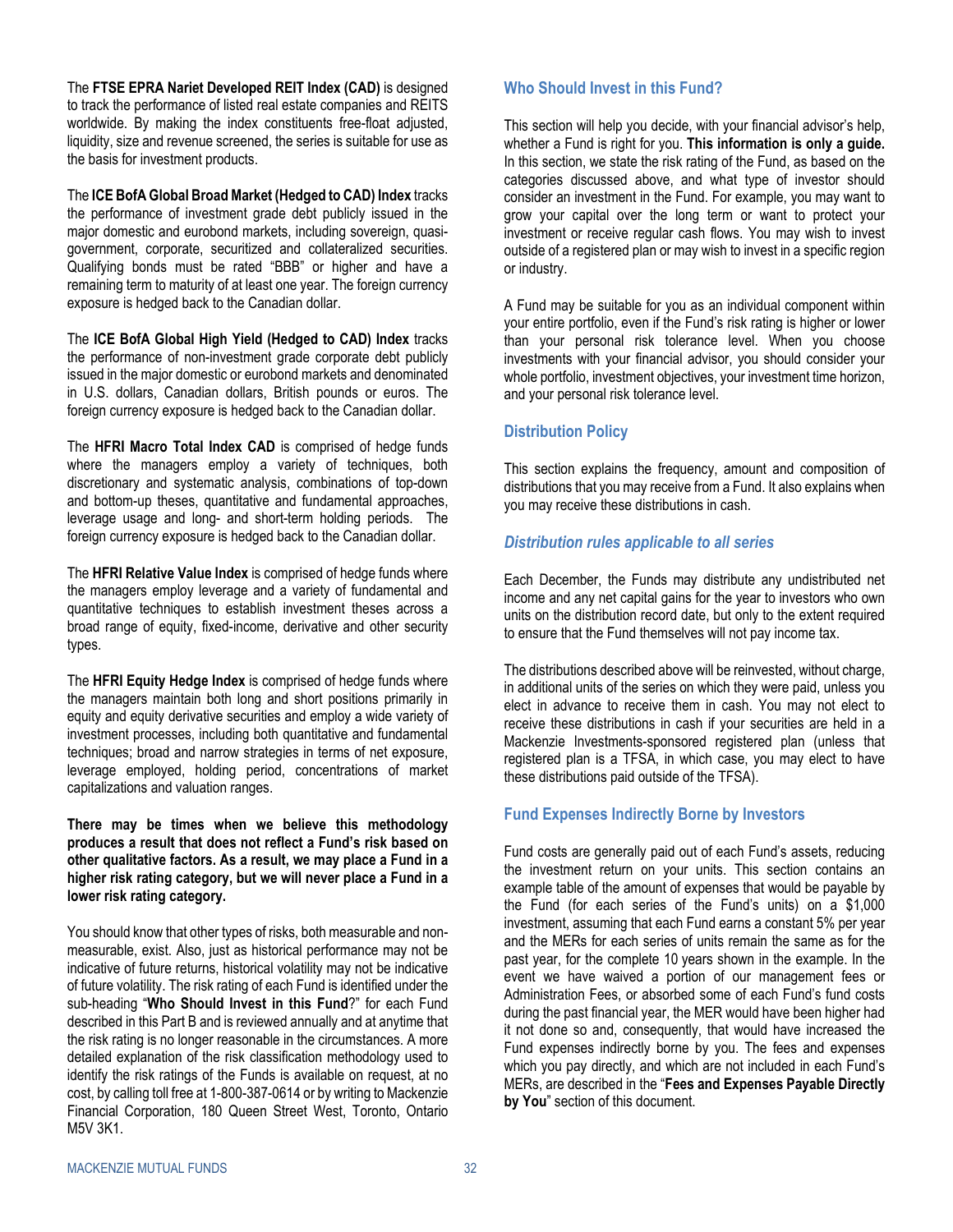The example table will help you to compare the cumulative costs of investing in the Funds with the similar costs of investing in other mutual funds. Please remember that it is only an example and that each Fund's actual expenses will vary each year.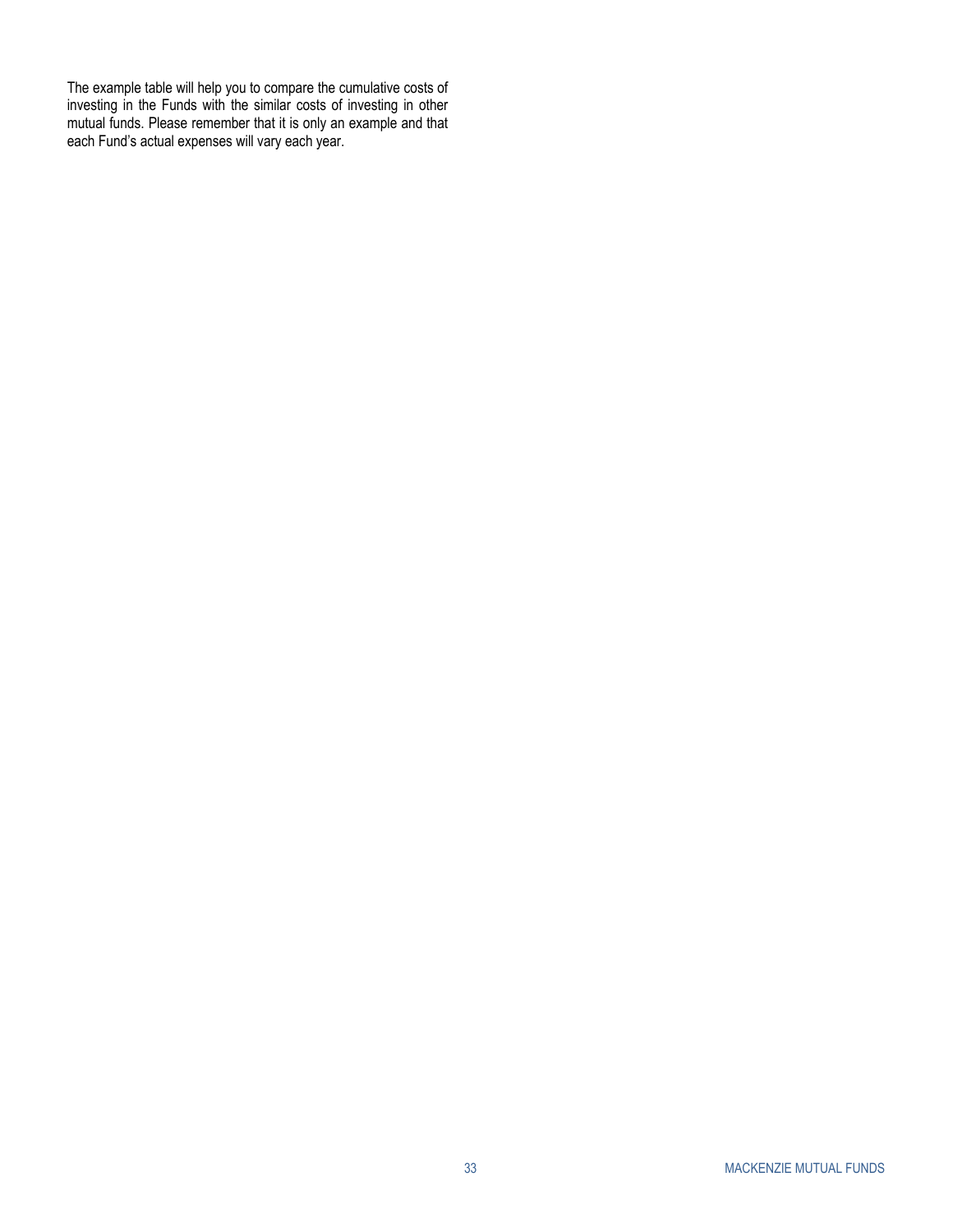### <span id="page-35-0"></span>**MACKENZIE ALTERNATIVE ENHANCED YIELD FUND**

### **Fund Details**

| <b>Type of Fund</b>                                                                                                    | <b>Alternative Fund</b>                                                                                                        |
|------------------------------------------------------------------------------------------------------------------------|--------------------------------------------------------------------------------------------------------------------------------|
| <b>Start Date</b>                                                                                                      | April 17, 2020                                                                                                                 |
| <b>Units Offered</b><br>Series A*<br>Series F*<br>Series FB*<br>Series O*<br>Series PW*<br>Series PWFB*<br>Series PWX* | <b>Series Start Date</b><br>June 11, 2020<br>June 11, 2020<br>June 11, 2020<br>June 11, 2020<br>June 11, 2020<br>June 11, 2020 |
| <b>Registered Plan</b><br>Qualified                                                                                    | The units are expected to be<br>qualified investments for<br>registered plans                                                  |

\* Each series is a Fixed Rate Distribution Series.

### **What Does the Fund Invest In?**

#### *Investment Objectives*

The Fund seeks to provide a high level of current income and the potential for long-term capital appreciation primarily through long and/or short positions in fixed-income securities and equity securities of issuers anywhere in the world. The Fund may engage in physical short sales and borrowing and/or use derivatives for hedging and investment purposes.

The Fund's aggregate exposure to its sources of leverage shall not exceed the limit described in the "Investment Strategies" section of this Simplified Prospectus or as otherwise permitted under applicable securities legislation.

Any change to the investment objectives must be approved by a majority of votes cast at a meeting of security holders held for that reason.

#### *Investment Strategies*

To achieve its investment objectives, the Fund will pursue a flexible approach to gaining long and/or short exposure to yield-oriented: (i) fixed income securities, including lower-rated debt securities; and (ii) equity securities. The Fund will typically invest in both traditional and non-traditional securities which have historically generated a significant portion of their total return from income.

The Fund's asset class exposures will generally be kept within the following ranges:

- 45% to 65% in fixed-income or fixed-income-related securities; and
- 35% to 55% in equity or equity-related securities.

The Fund may hold a portion of its net assets in securities of other investment funds, including ETFs, which may be managed by us, in accordance with its investment objectives. For more information see "**Fund of Funds**" under "**Fees and Expenses**".

The Fund may, directly or indirectly through investments in other investment funds, use derivative instruments. The Fund will employ a flexible approach to its use of derivative instruments and may opportunistically use options, swaps, futures and forward contracts for hedging or non-hedging purposes under different market conditions. The Fund may use derivative instruments where the underlying interest of the derivative is an exchange-traded fund.

Leverage can be used to amplify the effect of certain allocations and may be created through cash borrowings, short sales, or derivative contracts.

The Fund may borrow cash for investment purposes and may engage in physical short sales.

The Fund, when taking a "short" position, may sell an instrument that it does not own before borrowing to meet its settlement obligations. The Fund may also take "short" positions in futures, forwards or swaps. A "short" position will benefit from a decrease in price of the underlying instrument and will lose value if the price of the underlying instrument increases. A "long" position will benefit from an increase in price of the security and will lose value if the price of the security decreases.

The Fund's aggregate exposure to its sources of leverage, calculated as the sum of the following sources of leverage, must not exceed 300% of its net asset value: (i) the aggregate market value of securities sold short; (ii) the value of indebtedness under any borrowing arrangements for investment purposes; and (iii) the aggregate notional value of the Fund's specified derivatives positions excluding any specified derivatives used for hedging purposes. However, the Fund's aggregate exposure to those sources of leverage is generally expected to be less than 200% of its net asset value.

The Fund may borrow cash up to a maximum of 50% of its net asset value and may sell securities short, whereby the aggregate market value of securities sold short will be limited to 50% of its net asset value. The combined use of short selling and cash borrowing by the Fund is subject to an overall limit of 50% of its net asset value.

The Fund may invest up to 20% of its net asset value in securities of a single issuer including exposure to that single issuer through specified derivative transactions or index participation units.

Depending on market conditions, the portfolio managers' investment styles may result in a higher portfolio turnover rate than less actively managed funds. Generally, the higher the Fund's portfolio turnover rate, the higher its trading expenses and the higher the rate at which capital gains and losses are realized for tax purposes. There is no proven relationship between a high turnover rate and the performance of a mutual fund.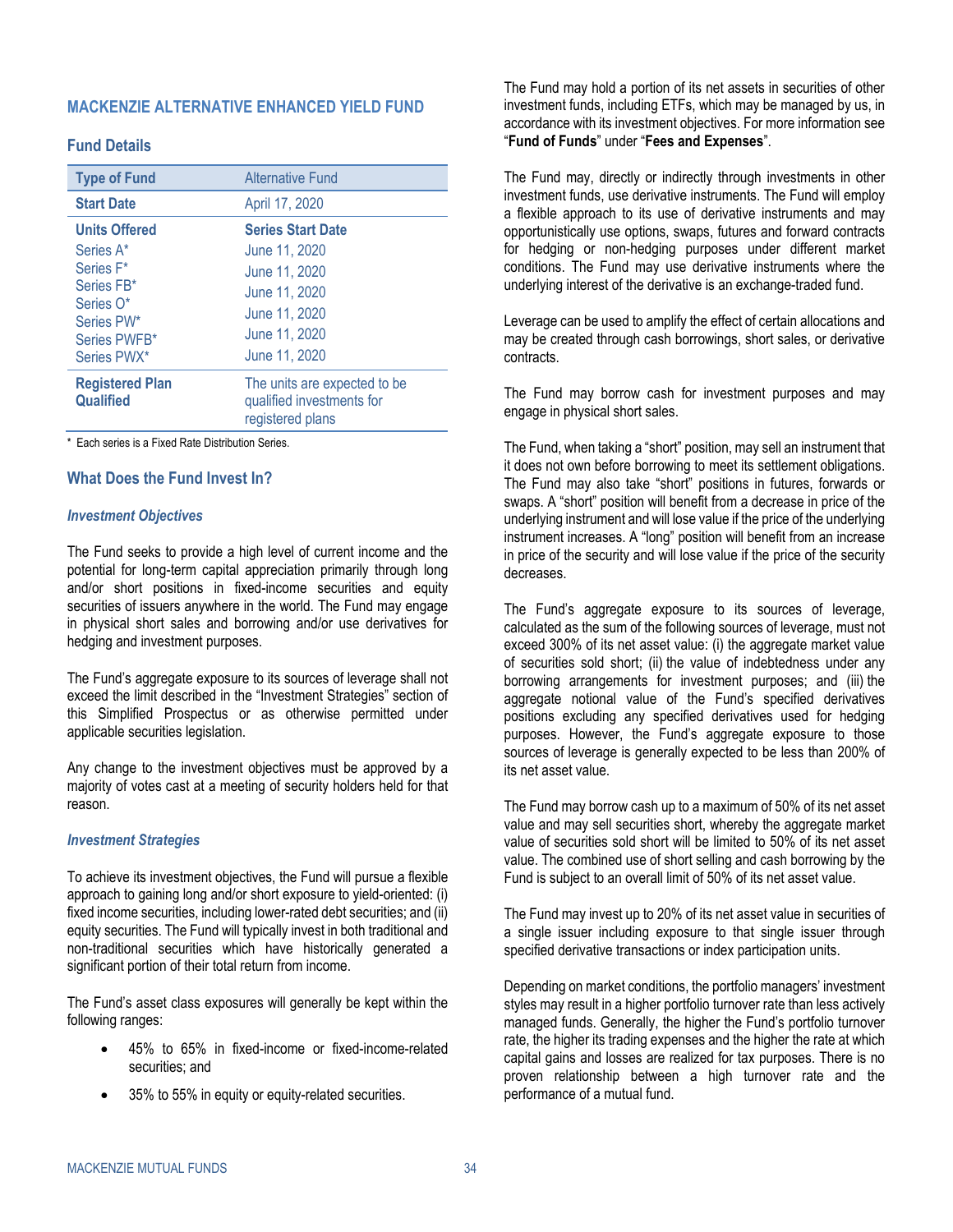In accordance with applicable securities regulations or as permitted by the exemptions from these regulations, and as further described in the "**Introduction to Part B – What Does the Fund Invest In?**" section of this simplified prospectus, the Fund may:

- use derivatives for hedging and non-hedging purposes;
- engage in securities lending, repurchase and reverse repurchase transactions;
- engage in short selling; and
- invest in gold, silver, other physical commodities, and other instruments (such as derivatives and ETFs) that provide exposure to these metals.

If the Fund employs any of these strategies, it will do so in conjunction with its other investment strategies in a manner considered appropriate to pursuing its investment objectives and enhancing its returns.

## **What are the Risks of Investing in the Fund?**

This Fund invests directly or indirectly in: (i) fixed-income securities, including lower-rated debt securities; and (ii) equity securities, which subjects the Fund to market risk. The Fund is also subject to company risk, credit risk, interest rate risk and prepayment risk. Since the Fund invests outside of Canada, it is subject to foreign markets risk and foreign currency risk. These and other risks are described starting on page 2. The following table shows which risks apply to this Fund:

### *Risk Checklist*

|                                             | <b>Primary</b><br><b>Risk</b> | <b>Secondary</b><br><b>Risk</b> | Low or<br><b>Not a Risk</b> |
|---------------------------------------------|-------------------------------|---------------------------------|-----------------------------|
| Commodity                                   |                               |                                 |                             |
| Company                                     |                               |                                 |                             |
| Concentration                               |                               |                                 |                             |
| Convertible<br><b>Securities</b>            |                               |                                 |                             |
| Credit                                      |                               |                                 |                             |
| <b>Cyber Security</b>                       |                               |                                 |                             |
| <b>Derivatives</b>                          |                               |                                 |                             |
| <b>Emerging Markets</b>                     |                               |                                 |                             |
| <b>ETF</b>                                  |                               |                                 |                             |
| <b>Extreme Market</b><br><b>Disruptions</b> |                               |                                 |                             |
| <b>Foreign Currency</b>                     |                               |                                 |                             |
| <b>Foreign Markets</b>                      |                               |                                 |                             |
| <b>High Yield</b><br><b>Securities</b>      |                               |                                 |                             |
| <b>Illiquidity</b>                          |                               |                                 |                             |
| <b>Interest Rate</b>                        |                               |                                 |                             |

|                                                                                             | <b>Primary</b><br><b>Risk</b> | <b>Secondary</b><br><b>Risk</b> | Low or<br><b>Not a Risk</b> |
|---------------------------------------------------------------------------------------------|-------------------------------|---------------------------------|-----------------------------|
| <b>Large Transaction</b>                                                                    |                               |                                 |                             |
| Legislation                                                                                 |                               |                                 |                             |
| Leverage                                                                                    |                               |                                 |                             |
| <b>Market</b>                                                                               |                               |                                 |                             |
| Portfolio Manager                                                                           |                               |                                 |                             |
| Prepayment                                                                                  |                               |                                 |                             |
| Securities Lending,<br>Repurchase and<br><b>Reverse</b><br>Repurchase<br><b>Transaction</b> |                               |                                 |                             |
| <b>Senior Loans</b>                                                                         |                               |                                 |                             |
| <b>Series</b>                                                                               |                               |                                 |                             |
| <b>Short Selling</b>                                                                        |                               |                                 |                             |
| <b>Small Company</b>                                                                        |                               |                                 |                             |
| <b>Small/New Fund</b>                                                                       |                               |                                 |                             |
| <b>Taxation</b>                                                                             |                               |                                 |                             |

As of January 8, 2021 one securityholder held 97.43% of the Fund by market value. This may subject the Fund to Large Transaction risk.

### **Who Should Invest in this Fund?**

You should consider this Fund if you

- are looking for a low- to medium-risk alternative income mutual fund to hold as part of your portfolio,
- want a medium- to long-term investment,
- can handle the volatility of bond and stock markets.

### **Distribution Policy**

Refer to the ["Introduction to Part](#page-30-1) B – [Distribution Policy"](#page-33-0) section of this simplified prospectus.

On its Fixed Rate Distribution Series, the Fund will make monthly distributions at the rate of 5%.

These fixed rate distributions will consist of net income to the extend of the Fund's allocation of net income to that series for that month, and any amount of the distribution that is in excess of the net income for that series will consist of return of capital. Return of capital, may over time, result in the return of the entire amount of the original investment to you. **You should not confuse this fixed rate distribution with the Fund's rate of return or the yield of its portfolio.**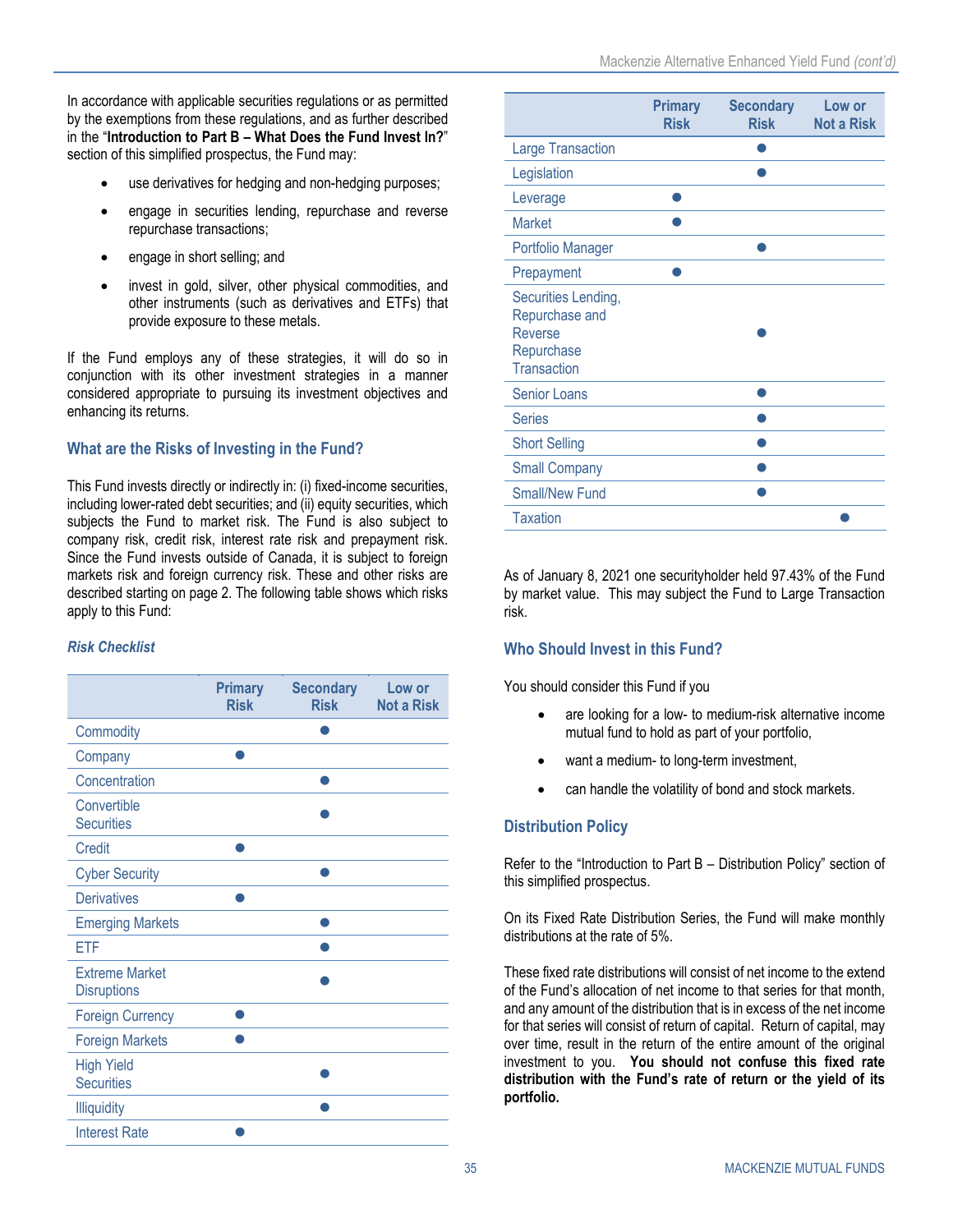# **Fund Expenses Indirectly Borne by Investors**

This information is not available because the Fund is new.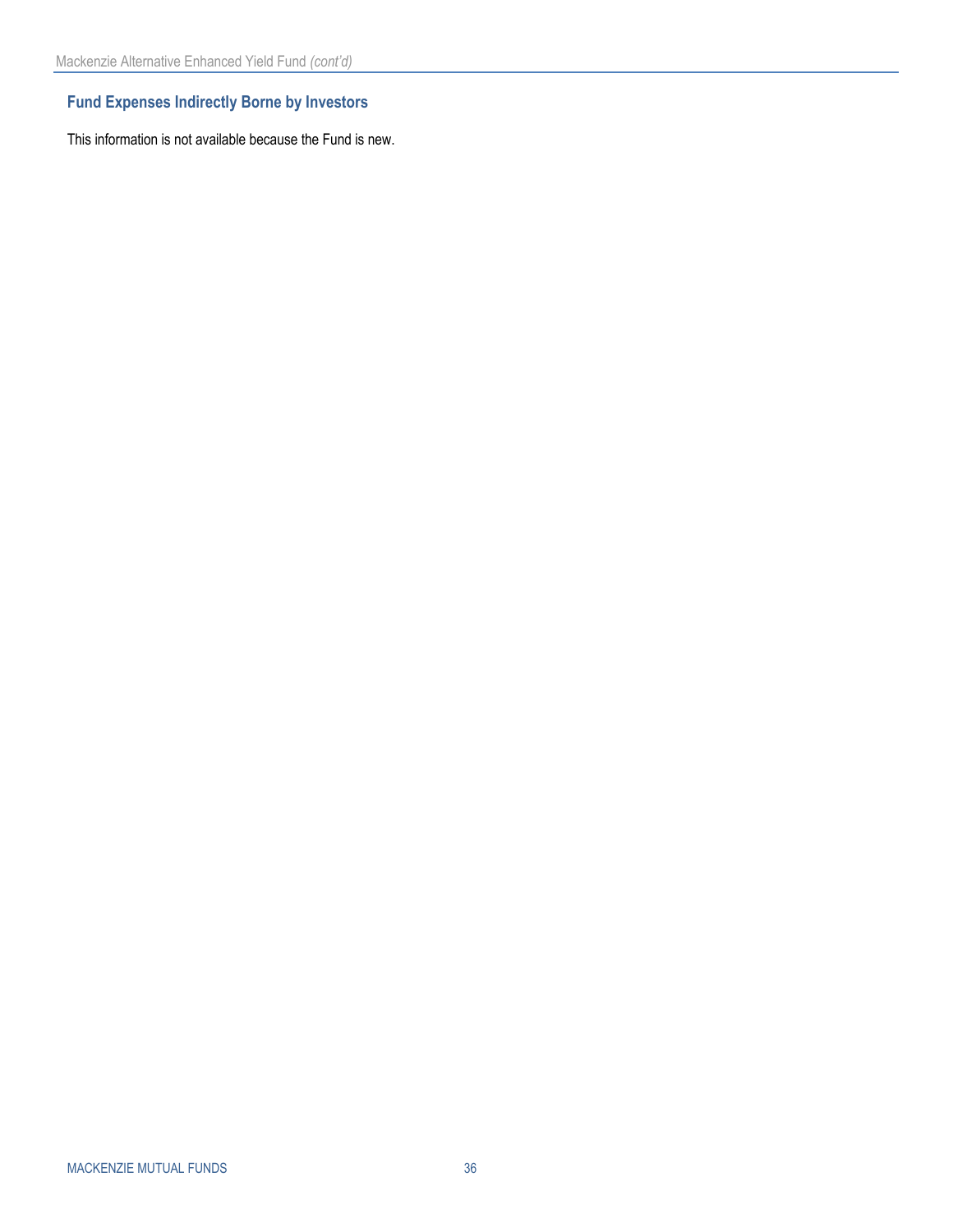### <span id="page-38-0"></span>**MACKENZIE CREDIT ABSOLUTE RETURN FUND**

### **Fund Details**

| <b>Type of Fund</b>                 | <b>Alternative Mutual Fund</b> |  |
|-------------------------------------|--------------------------------|--|
| <b>Start Date</b>                   | <b>January 31, 2019</b>        |  |
| <b>Units Offered</b>                | <b>Series Start Date</b>       |  |
| Series A                            | February 26, 2019              |  |
| <b>Series F</b>                     | February 26, 2019              |  |
| <b>Series FB</b>                    | February 26, 2019              |  |
| Series O                            | February 26, 2019              |  |
| <b>Series PW</b>                    | February 26, 2019              |  |
| <b>Series PWFB</b>                  | February 26, 2019              |  |
| <b>Series PWX</b>                   | February 26, 2019              |  |
| <b>Registered Plan</b><br>Qualified | Yes                            |  |

#### **What Does the Fund Invest In?**

#### *Investment Objectives*

The Fund seeks to provide a positive total return over a market cycle, regardless of general market direction, by investing long and short positions in corporate and government fixed-income securities and instruments of issuers anywhere in the world. The Fund may engage in physical short sales, borrowing and/or derivatives for investment purposes.

The Fund's aggregate exposure shall not exceed limits on the use of gross exposure described in the "**Investment Strategies**" section of this simplified prospectus or as otherwise permitted under applicable securities legislation.

Any change to the investment objectives must be approved by a majority of votes cast at a meeting of unitholders held for that reason.

#### *Investment Strategies*

The Credit Absolute Return Strategy is a global, flexible, actively managed approach which seeks to add value through investments across multiple geographic sectors, and parts of the corporate capital structure. It may use a variety of fundamentally-driven and systematically-driven investment strategies.

The investment strategies include both long and short positioning in a variety of corporate and government credit instruments. Strategies based on both fundamental credit and macroeconomic views of the portfolio managers as well as systematic strategies may be used to generate positions in credit risk premiums using leverage. Other strategies may include long-short positions within an individual issuer's debt capital structure. The portfolio managers will employ fundamental credit analysis in selecting fund holdings with the flexibility to take advantage of relative value opportunities that exist in the global fixed income market. The portfolio managers also have the ability to opportunistically short specific credit exposures through physical short sales, taking advantage of the bottom-up research

capabilities of the credit team and their ability to identify companies with deteriorating credit fundamentals relative to current valuations.

Leverage can also be used within the strategy to amplify the effect of certain allocations. The leverage may be created through the use of cash borrowings, short sales, or derivative contracts.

The Fund may borrow cash for investment purposes and may engage in physical short sales.

The Fund may, directly or indirectly through investments in other investment funds, use derivative instruments. The Fund will employ a flexible approach to its use of derivative instruments and has the ability to opportunistically use options, swaps, futures and forward contracts for hedging or non-hedging purposes under different market conditions. The Fund may use derivative instruments where the underlying interest of the derivative is an exchange-traded fund.

The Fund, when taking a "short" position, may sell an instrument that it does not own and would then borrow to meet its settlement obligations. The Fund may also take "short" positions in futures, forwards or swaps. A "short" position will benefit from a decrease in price of the underlying instrument and will lose value if the price of the underlying instrument increases. A "long" position will benefit from an increase in price of the security and will lose value if the price of the security decreases.

The Fund has obtained regulatory approval to invest up to 35% of its net assets, taken at market value at the time of purchase, in government and/or supranational agency-issued or guaranteed debt securities of any one issuer with a credit rating of "**AAA**" or higher. Please see the "**[Introduction to Part](#page-30-1) B – [What Does the Fund](#page-30-2)  [Invest In?](#page-30-2)**" section of this simplified prospectus for more details.

The Fund's aggregate exposure to its sources of leverage, calculated as the sum of the following sources of leverage, must not exceed 300% of its net asset value: (i) the aggregate market value of securities sold short; (ii) the value of indebtedness under any borrowing arrangements for investment purposes; and (iii) the aggregate notional value of the Fund's specified derivatives positions excluding any specified derivatives used for hedging purposes. However, the Fund's aggregate exposure to those sources of leverage is generally expected to be less than 200% of its net asset value.

The Fund may borrow cash up to a maximum of 50% of its net asset value and may sell securities short, whereby the aggregate market value of securities sold short will be limited to 50% of its net asset value. The combined use of short selling and cash borrowing by the Fund is subject to an overall limit of 50% of its net asset value.

The Fund may invest up to 20% of its net asset value in securities of a single issuer, including exposure to that single issuer through specified derivative transactions or index participation units.

Depending on market conditions, the portfolio manager's investment style may result in a higher portfolio turnover rate than less actively managed funds. Generally, the higher the Fund's portfolio turnover rate, the higher its trading expenses, and the higher the probability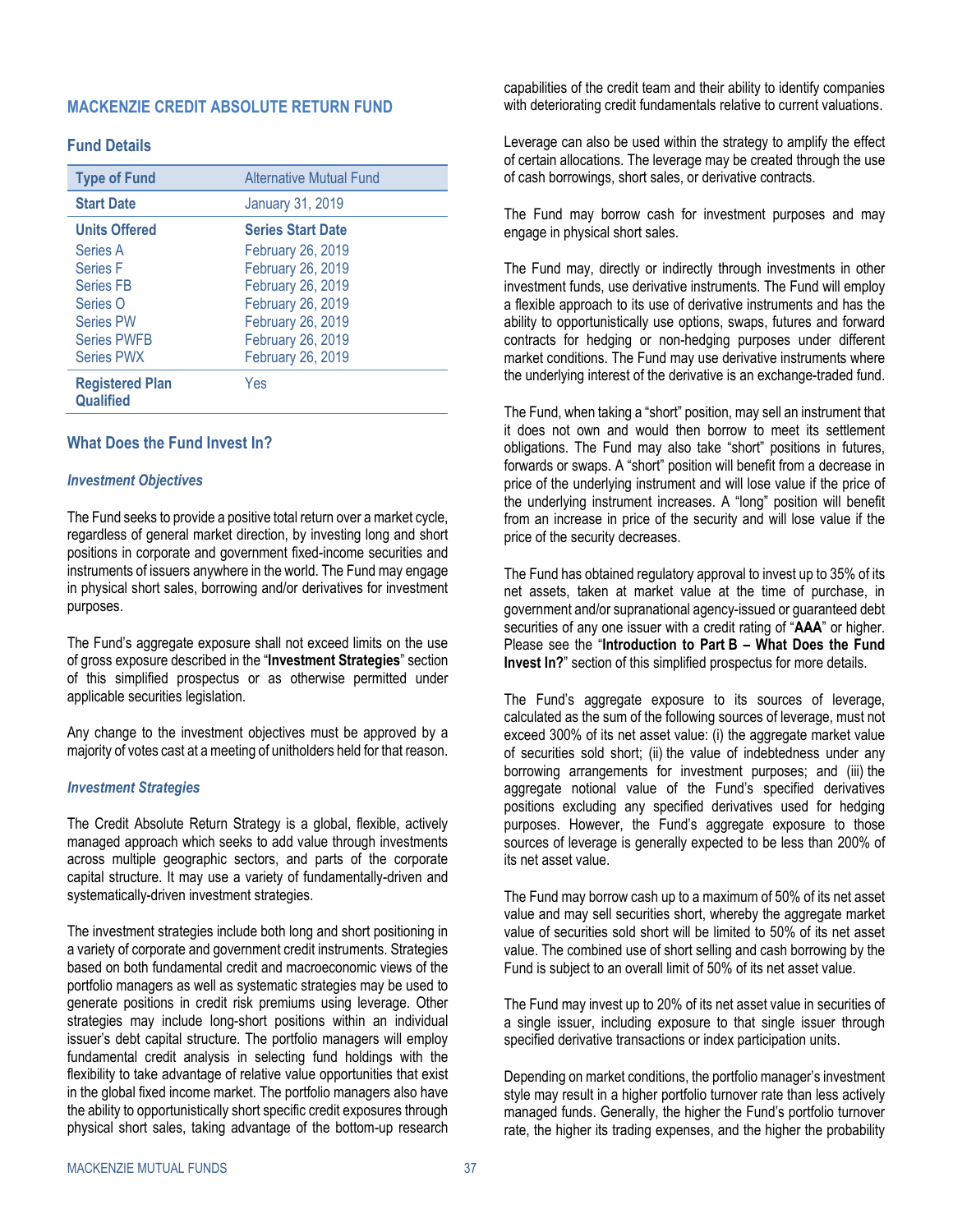that you will receive a distribution of capital gains from the Fund, which may be taxable if you hold the Fund outside a registered plan. There is no proven relationship between a high turnover rate and the performance of a mutual fund.

The Fund may hold a portion of its net assets in securities of other investment funds, including ETFs, which may be managed by us, in accordance with its investment objectives. For more information see "**[Fund of Funds](#page-21-1)**" under "**[Fees and Expenses](#page-17-0)**".

In accordance with applicable securities regulations or as permitted by the exemptions from these regulations, and as further described in the "**[Introduction to Part](#page-30-1) B – [What Does the Fund Invest In?](#page-30-2)**" section of this simplified prospectus, the Fund may

- use derivatives for hedging and non-hedging purposes;
- engage in securities lending, repurchase and reverse repurchase transactions;
- engage in short selling; and
- invest in gold, silver, other physical commodities, and other instruments (such as derivatives and ETFs) that provide exposure to these metals.

If the Fund employs any of these strategies, it will do so in conjunction with its other investment strategies in a manner considered appropriate to pursuing its investment objectives and enhancing its returns.

### **What are the Risks of Investing in the Fund?**

This Fund invests directly or indirectly in fixed-income securities, including lower-rated debt securities, which subjects the Fund to market risk. The Fund is also subject to company risk, credit risk, interest rate risk and prepayment risk. Since the Fund invests outside of Canada, it is subject to foreign markets risk and foreign currency risk. The Fund uses derivatives extensively for hedging and non-hedging purposes, which subjects the Fund to derivatives risk and leverage risk. These and other risks are described starting on page [1.](#page-2-1) The following table shows which risks apply to this Fund:

### *Risk Checklist*

|                                  | <b>Primary</b><br><b>Risk</b> | <b>Secondary</b><br><b>Risk</b> | Low or<br><b>Not a Risk</b> |
|----------------------------------|-------------------------------|---------------------------------|-----------------------------|
| Commodity                        |                               |                                 |                             |
| Company                          |                               |                                 |                             |
| Concentration                    |                               |                                 |                             |
| Convertible<br><b>Securities</b> |                               |                                 |                             |
| Credit                           |                               |                                 |                             |
| <b>Cyber Security</b>            |                               |                                 |                             |
| <b>Derivatives</b>               |                               |                                 |                             |
| <b>Emerging Markets</b>          |                               |                                 |                             |

|                                                                                             | <b>Primary</b><br><b>Risk</b> | <b>Secondary</b><br><b>Risk</b> | Low or<br><b>Not a Risk</b> |
|---------------------------------------------------------------------------------------------|-------------------------------|---------------------------------|-----------------------------|
| ETF                                                                                         |                               |                                 |                             |
| <b>Extreme Market</b><br><b>Disruptions</b>                                                 |                               |                                 |                             |
| <b>Foreign Currency</b>                                                                     |                               |                                 |                             |
| <b>Foreign Markets</b>                                                                      |                               |                                 |                             |
| <b>High Yield</b><br><b>Securities</b>                                                      |                               |                                 |                             |
| Illiquidity                                                                                 |                               |                                 |                             |
| <b>Interest Rate</b>                                                                        |                               |                                 |                             |
| <b>Large Transaction</b>                                                                    |                               |                                 |                             |
| Legislation                                                                                 |                               |                                 |                             |
| Leverage                                                                                    |                               |                                 |                             |
| <b>Market</b>                                                                               |                               |                                 |                             |
| Portfolio Manager                                                                           |                               |                                 |                             |
| Prepayment                                                                                  |                               |                                 |                             |
| Securities Lending,<br>Repurchase and<br><b>Reverse</b><br>Repurchase<br><b>Transaction</b> |                               |                                 |                             |
| <b>Senior Loans</b>                                                                         |                               |                                 |                             |
| <b>Series</b>                                                                               |                               |                                 |                             |
| <b>Short Selling</b>                                                                        |                               |                                 |                             |
| <b>Small Company</b>                                                                        |                               |                                 |                             |
| Small / New Fund<br><b>Risk</b>                                                             |                               |                                 |                             |
| <b>Taxation</b>                                                                             |                               |                                 |                             |

As of January 8, 2021, four securityholders held 12.75%, 16.90%, 16.07% and 34.90%, respectively, of the Fund by market value. This may subject the Fund to Large Transaction risk.

### **Who Should Invest in this Fund?**

You should consider this Fund if you

- are looking for a low- to medium-risk credit absolute return alternative mutual fund to hold as part of your portfolio,
- want a medium- to long-term investment,
- can handle the volatility of bond markets.

### **Distribution Policy**

Refer to the "**[Introduction to Part](#page-30-1) B – [Distribution Policy](#page-33-0)**" section of this simplified prospectus.

#### MACKENZIE MUTUAL FUNDS 38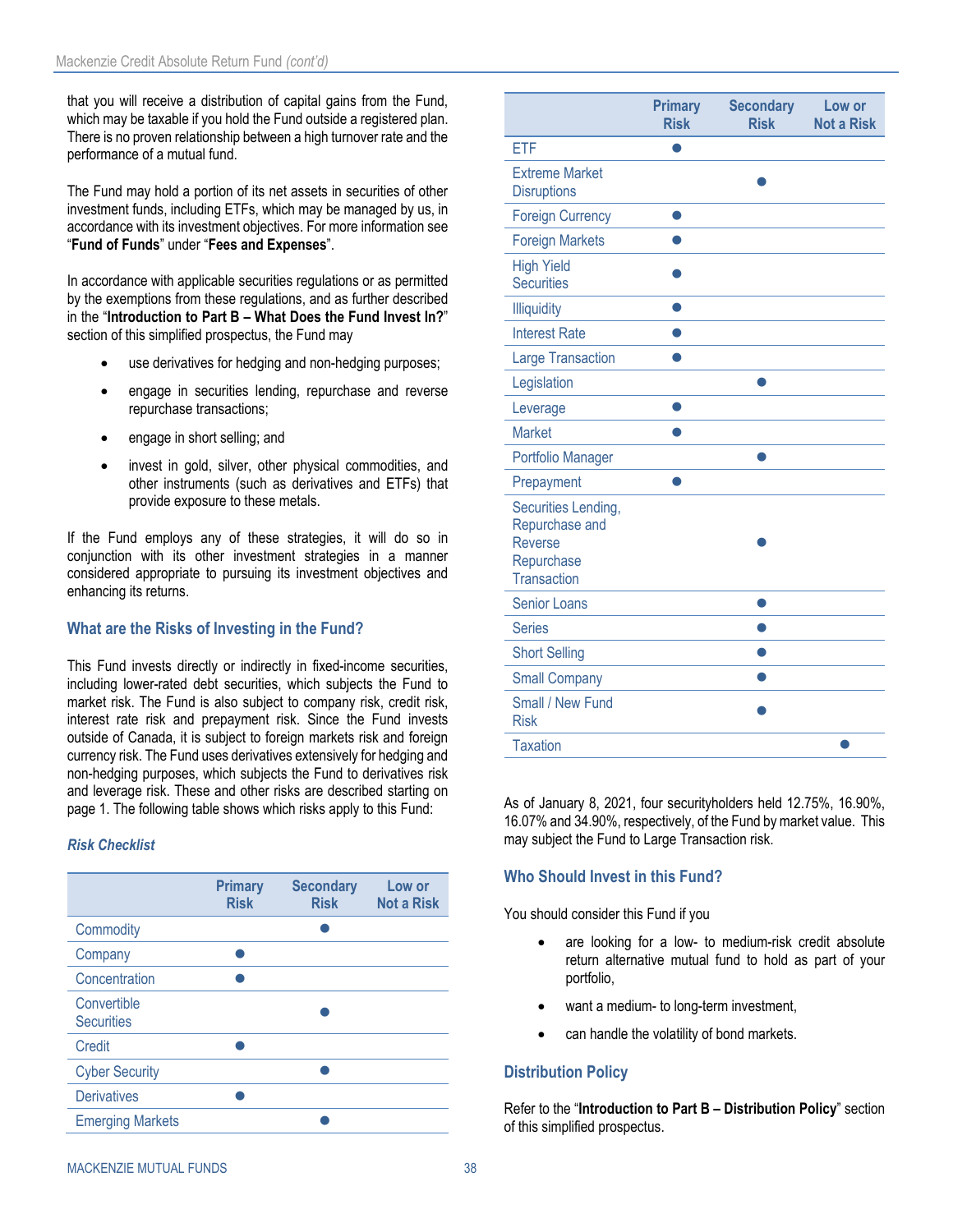The Fund will make quarterly distributions of net income. These distributions may be adjusted or discontinued at our discretion. **You must inform us if you wish to receive these distributions in cash, otherwise they will be reinvested, without charge, in additional securities of the series on which they were paid.** You may not elect to receive these distributions in cash if your securities are held in a Mackenzie Investments-administered registered plan, unless that registered plan is a TFSA, in which case you may elect to have these distributions paid from the TFSA.

### **Fund Expenses Indirectly Borne by Investors**

Estimated cumulative expenses payable by each series of units of the Fund for each \$1,000 investment (see "**[Introduction to Part](#page-30-1) B**" for an explanation of the assumptions used in this example) for the time periods shown:

| Series (\$)        | For 1<br>Year | For 3<br>Years | For 5<br>Years | <b>For 10</b><br><b>Years</b> |
|--------------------|---------------|----------------|----------------|-------------------------------|
| Series A           | 18            | 56             | 97             | 222                           |
| <b>Series F</b>    | 11            | 35             | 61             | 139                           |
| <b>Series FB</b>   | 13            | 40             | 71             | 161                           |
| Series O           | N             | Ω              | O              |                               |
| <b>Series PW</b>   | 16            | 52             | 91             | 206                           |
| <b>Series PWFB</b> | 11            | 34             | 59             | 134                           |
| <b>Series PWX</b>  |               |                |                |                               |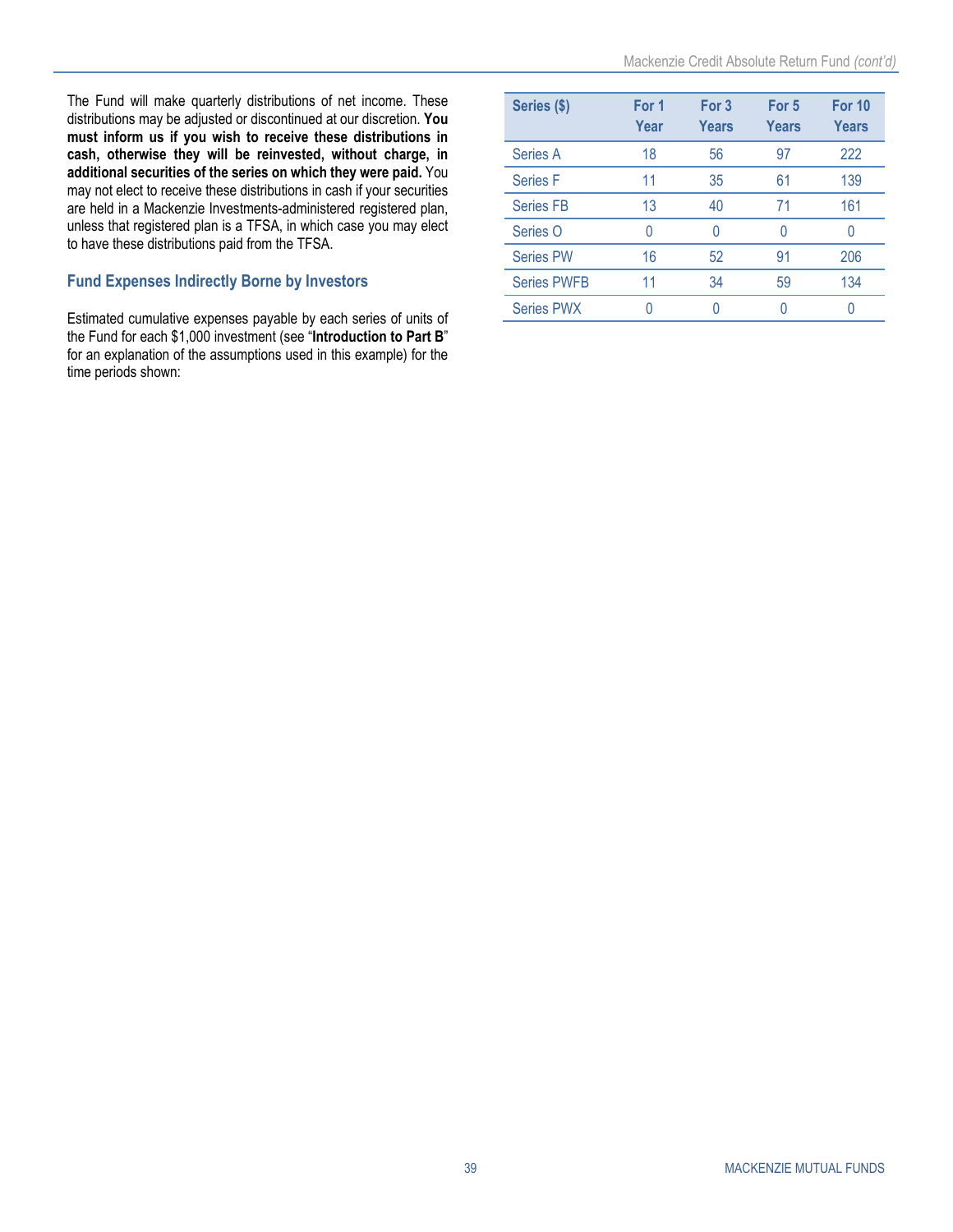### <span id="page-41-0"></span>**MACKENZIE GLOBAL MACRO FUND**

### **Fund Details**

| <b>Type of Fund</b>                        | <b>Alternative Mutual Fund</b> |
|--------------------------------------------|--------------------------------|
| <b>Start Date</b>                          | <b>January 31, 2019</b>        |
| <b>Units Offered</b>                       | <b>Series Start Date</b>       |
| Series A                                   | <b>February 26, 2019</b>       |
| <b>Series F</b>                            | February 26, 2019              |
| <b>Series FB</b>                           | February 26, 2019              |
| Series O                                   | February 26, 2019              |
| <b>Series PW</b>                           | February 26, 2019              |
| <b>Series PWFB</b>                         | February 26, 2019              |
| <b>Series PWX</b>                          | February 26, 2019              |
| <b>Registered Plan</b><br><b>Qualified</b> | Yes                            |

#### **What Does the Fund Invest In?**

#### *Investment Objectives*

The Fund seeks to provide a positive total return over a market cycle, regardless of general market direction, by investing long and/or short positions in equity securities, fixed-income securities, and may also invest in physical commodities and/or currencies. The Fund may also engage in physical short sales, borrowing and/or derivatives for investment purposes.

The Fund's aggregate exposure shall not exceed limits on the use of gross exposure described in the **"Investment Strategies**" section of this simplified prospectus or as otherwise permitted under applicable securities legislation.

Any change to the investment objectives must be approved by a majority of votes cast at a meeting of unitholders held for that reason.

#### *Investment Strategies*

The Fund's strategies include a collection of processes that are expected to derive value from trading markets that are driven from global macro economic data and events such as movements in commodities, currencies, and equity and bond markets. The strategies aim for diversification across risk factors, different excess return streams, time horizons and economic exposures. Investment decisions reflect a blend of fundamental and quantitative research.

To achieve its investment objectives, the Fund invests globally across a wide range of asset classes, including equities, fixedincome, currencies and commodities, and may take both long and short positions in each of the asset classes. The Fund has the flexibility to shift its allocation across asset classes and markets around the world. Decisions on allocations among the asset classes rely on research across several themes, including the following:

Relative value  $-$  changes in the relative valuations between two related assets like two currencies, two related commodities, or stocks versus bonds.

- Macro/Industry conditions fundamental developments that favour certain assets over others.
- Sentiment non-fundamental, shorter-term drivers of asset class price changes.

Allocations to each asset class are also managed on a risk budgeting basis. Portfolio managers will monitor capital allocations to the Fund's individual asset classes to seek to ensure that the Fund delivers the desired risk-adjusted return over a market cycle.

The Fund may borrow cash for investment purposes and may engage in physical short sales.

The Fund may, directly or indirectly through investments in other investment funds, use derivative instruments. The Fund will employ a flexible approach to its use of derivative instruments and has the ability to opportunistically use options, swaps, futures and forward contracts for hedging or non-hedging purposes under different market conditions. The Fund may use derivative instruments where the underlying interest of the derivative is an exchange-traded fund.

The Fund, when taking a "short" position, may sell an instrument that it does not own and would then borrow to meet its settlement obligations. The Fund may also take "short" positions in futures, forwards or swaps. A "short" position will benefit from a decrease in price of the underlying instrument and will lose value if the price of the underlying instrument increases. A "long" position will benefit from an increase in price of the security and will lose value if the price of the security decreases.

The Fund's aggregate exposure to its sources of leverage, calculated as the sum of the following sources of leverage, must not exceed 300% of its net asset value: (i) the aggregate market value of securities sold short; (ii) the value of indebtedness under any borrowing arrangements for investment purposes; and (iii) the aggregate notional value of the Fund's specified derivatives positions excluding any specified derivatives used for hedging purposes. However, the Fund's aggregate exposure to those sources of leverage is generally expected to be less than 200% of its net asset value.

The Fund may borrow cash up to a maximum of 50% of its net asset value and may sell securities short, whereby the aggregate market value of securities sold short will be limited to 50% of its net asset value. The combined use of short selling and cash borrowing by the Fund is subject to an overall limit of 50% of its net asset value.

The Fund may invest up to 20% of its net asset value in securities of a single issuer, including exposure to that single issuer through specified derivative transactions or index participation units.

Depending on market conditions, the portfolio manager's investment style may result in a higher portfolio turnover rate than less actively managed funds. Generally, the higher the Fund's portfolio turnover rate, the higher its trading expenses, and the higher the probability that you will receive a distribution of capital gains from the Fund, which may be taxable if you hold the Fund outside a registered plan. There is no proven relationship between a high turnover rate and the performance of a mutual fund.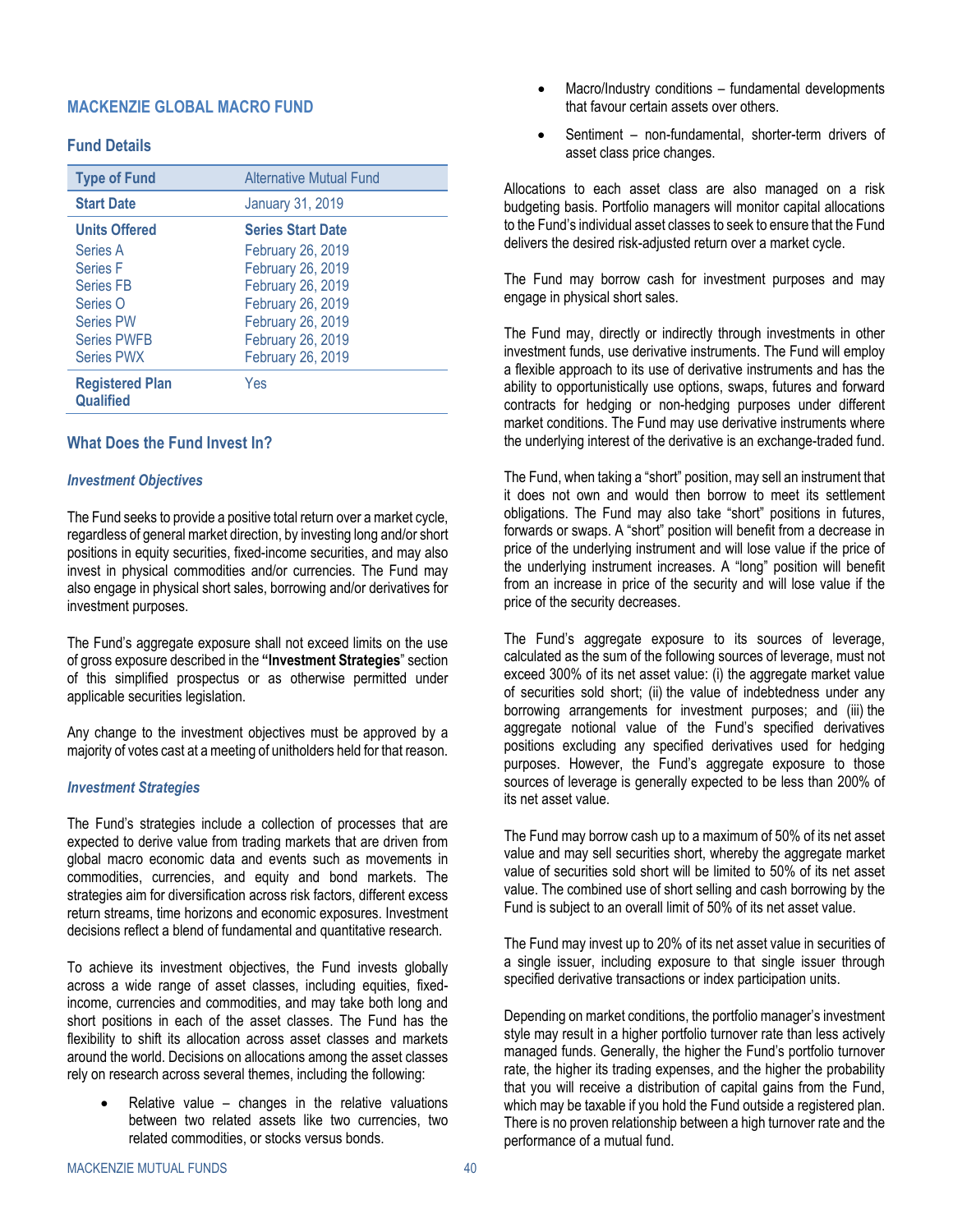The Fund may hold a portion of its net assets in securities of other investment funds, including ETFs, which may be managed by us, in accordance with its investment objectives. For more information see "**[Fund of Funds](#page-21-1)**" under "**[Fees and Expenses](#page-17-0)**".

In accordance with applicable securities regulations or as permitted by the exemptions from these regulations, and as further described in the "**[Introduction to Part](#page-30-1) B – [What Does the Fund Invest In?](#page-30-2)**" section of this simplified prospectus, the Fund may

- use derivatives for hedging and non-hedging purposes;
- engage in securities lending, repurchase and reverse repurchase transactions;
- engage in short selling; and
- invest in gold, silver, other physical commodities, and other instruments (such as derivatives and ETFs) that provide exposure to these metals.

If the Fund employs any of these strategies, it will do so in conjunction with its other investment strategies in a manner considered appropriate to pursuing its investment objectives and enhancing its returns.

# **What are the Risks of Investing in the Fund?**

This Fund invests directly or indirectly in equities, fixed-income securities, commodities and currencies, which subjects the Fund to market risk. This combination subjects the Fund to a variety of risks, including company risk and commodity risk. Since the Fund invests outside of Canada, it is subject to foreign markets risk and foreign currency risk. The Fund uses derivatives extensively for hedging and non-hedging purposes, which subjects the Fund to derivatives risk and leverage risk. These and other risks are described starting on page [1.](#page-2-1) The following table shows which risks apply to this Fund:

# *Risk Checklist*

|                                             | <b>Primary</b><br><b>Risk</b> | <b>Secondary</b><br><b>Risk</b> | Low or<br><b>Not a Risk</b> |
|---------------------------------------------|-------------------------------|---------------------------------|-----------------------------|
| Commodity                                   |                               |                                 |                             |
| Company                                     |                               |                                 |                             |
| Concentration                               |                               |                                 |                             |
| Convertible<br><b>Securities</b>            |                               |                                 |                             |
| Credit                                      |                               |                                 |                             |
| <b>Cyber Security</b>                       |                               |                                 |                             |
| <b>Derivatives</b>                          |                               |                                 |                             |
| <b>Emerging Markets</b>                     |                               |                                 |                             |
| ETF                                         |                               |                                 |                             |
| <b>Extreme Market</b><br><b>Disruptions</b> |                               |                                 |                             |
| <b>Foreign Currency</b>                     |                               |                                 |                             |

|                                                                                             | <b>Primary</b><br><b>Risk</b> | <b>Secondary</b><br><b>Risk</b> | Low or<br><b>Not a Risk</b> |
|---------------------------------------------------------------------------------------------|-------------------------------|---------------------------------|-----------------------------|
| <b>Foreign Markets</b>                                                                      |                               |                                 |                             |
| <b>High Yield</b><br><b>Securities</b>                                                      |                               |                                 |                             |
| <b>Illiquidity</b>                                                                          |                               |                                 |                             |
| <b>Interest Rate</b>                                                                        |                               |                                 |                             |
| <b>Large Transaction</b>                                                                    |                               |                                 |                             |
| Legislation                                                                                 |                               |                                 |                             |
| Leverage                                                                                    |                               |                                 |                             |
| <b>Market</b>                                                                               |                               |                                 |                             |
| Portfolio Manager                                                                           |                               |                                 |                             |
| Prepayment                                                                                  |                               |                                 |                             |
| Securities Lending,<br>Repurchase and<br><b>Reverse</b><br>Repurchase<br><b>Transaction</b> |                               |                                 |                             |
| <b>Senior Loans</b>                                                                         |                               |                                 |                             |
| <b>Series</b>                                                                               |                               |                                 |                             |
| <b>Short Selling</b>                                                                        |                               |                                 |                             |
| <b>Small Company</b>                                                                        |                               |                                 |                             |
| Small / New Fund<br><b>Risk</b>                                                             |                               |                                 |                             |
| <b>Taxation</b>                                                                             |                               |                                 |                             |

As of January 8, 2021, five securityholders held 16.44%, 11.94%, 11.65%, 11.51% and 10.16%, respectively, of the Fund by market value. This may subject the Fund to Large Transaction risk.

Although the Fund's objective is to seek a positive total return over a market cycle, there is no guarantee the Fund will realize a positive return in any given year or over any time period.

# **Who Should Invest in this Fund?**

You should consider this Fund if you

- are looking for a low- to medium-risk global macro alternative mutual fund to hold as part of your portfolio,
- want a medium- to long-term investment,
- can handle the volatility of stock, bond, commodity and currency markets.

# **Distribution Policy**

Refer to the "**[Introduction to Part](#page-30-1) B – [Distribution Policy](#page-33-0)**" section of this simplified prospectus.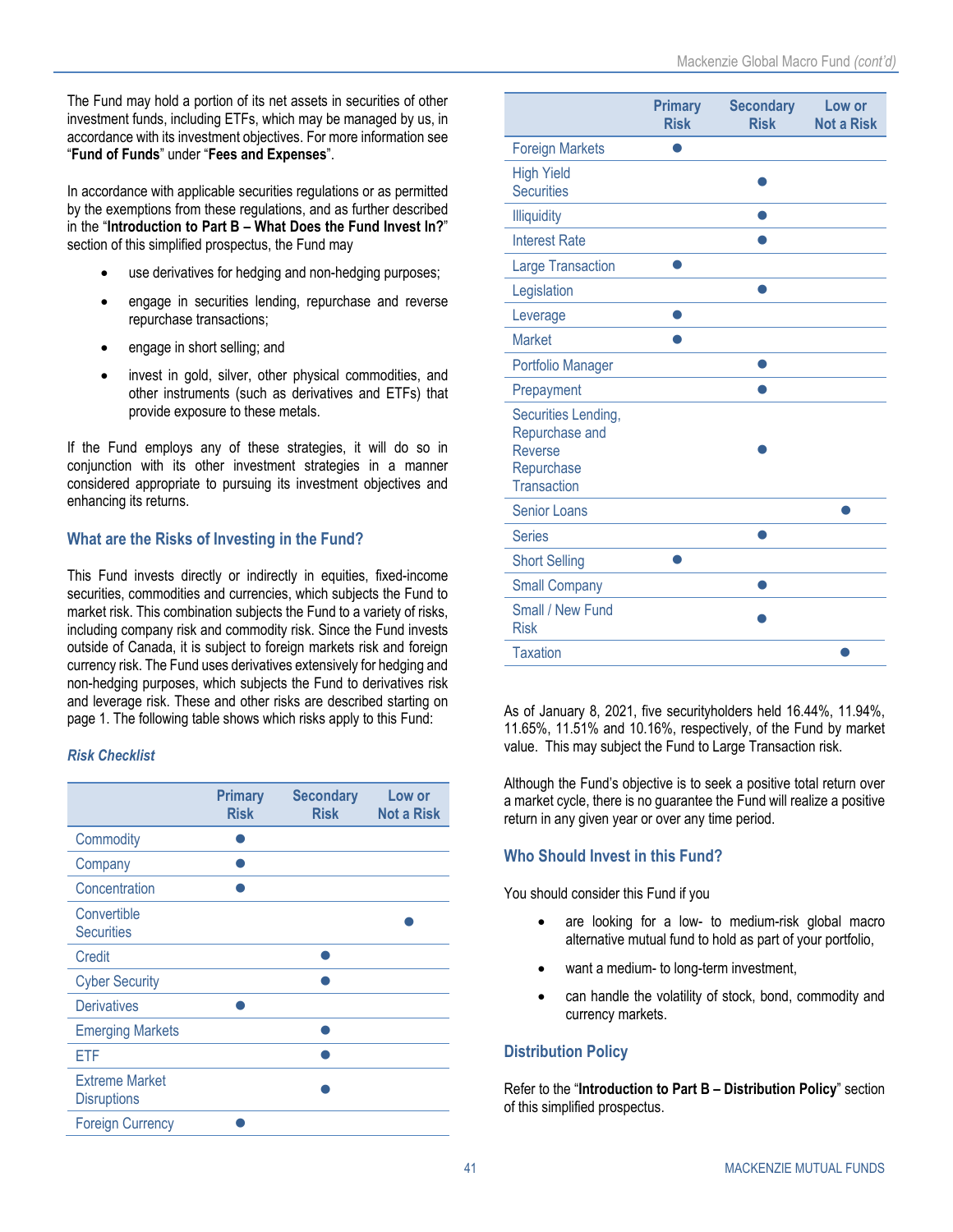The Fund will make quarterly distributions of net income. These distributions may be adjusted or discontinued at our discretion. **You must inform us if you wish to receive these distributions in cash, otherwise they will be reinvested, without charge, in additional securities of the series on which they were paid.** You may not elect to receive these distributions in cash if your securities are held in a Mackenzie Investments-administered registered plan, unless that registered plan is a TFSA, in which case you may elect to have these distributions paid from the TFSA.

### **Fund Expenses Indirectly Borne by Investors**

Estimated cumulative expenses payable by each series of units of the Fund for each \$1,000 investment (see "**[Introduction to Part](#page-30-1) B**" for an explanation of the assumptions used in this example) for the time periods shown:

| Series (\$) | For 1 | For 3 | For 5 | For 10 |
|-------------|-------|-------|-------|--------|
|             | Year  | Years | Years | Years  |
| Series A    | 28    | 88    | 154   | 351    |

| Series (\$)        | For 1<br>Year | For 3<br>Years | For 5<br>Years | For 10<br><b>Years</b> |
|--------------------|---------------|----------------|----------------|------------------------|
| Series F           | 14            | 44             | 77             | 175                    |
| <b>Series FB</b>   | 16            | 51             | 90             | 204                    |
| Series O           |               | 2              | 3              | 6                      |
| <b>Series PW</b>   | 25            | 80             | 141            | 321                    |
| <b>Series PWFB</b> | 14            | 43             | 76             | 172                    |
| <b>Series PWX</b>  |               |                |                |                        |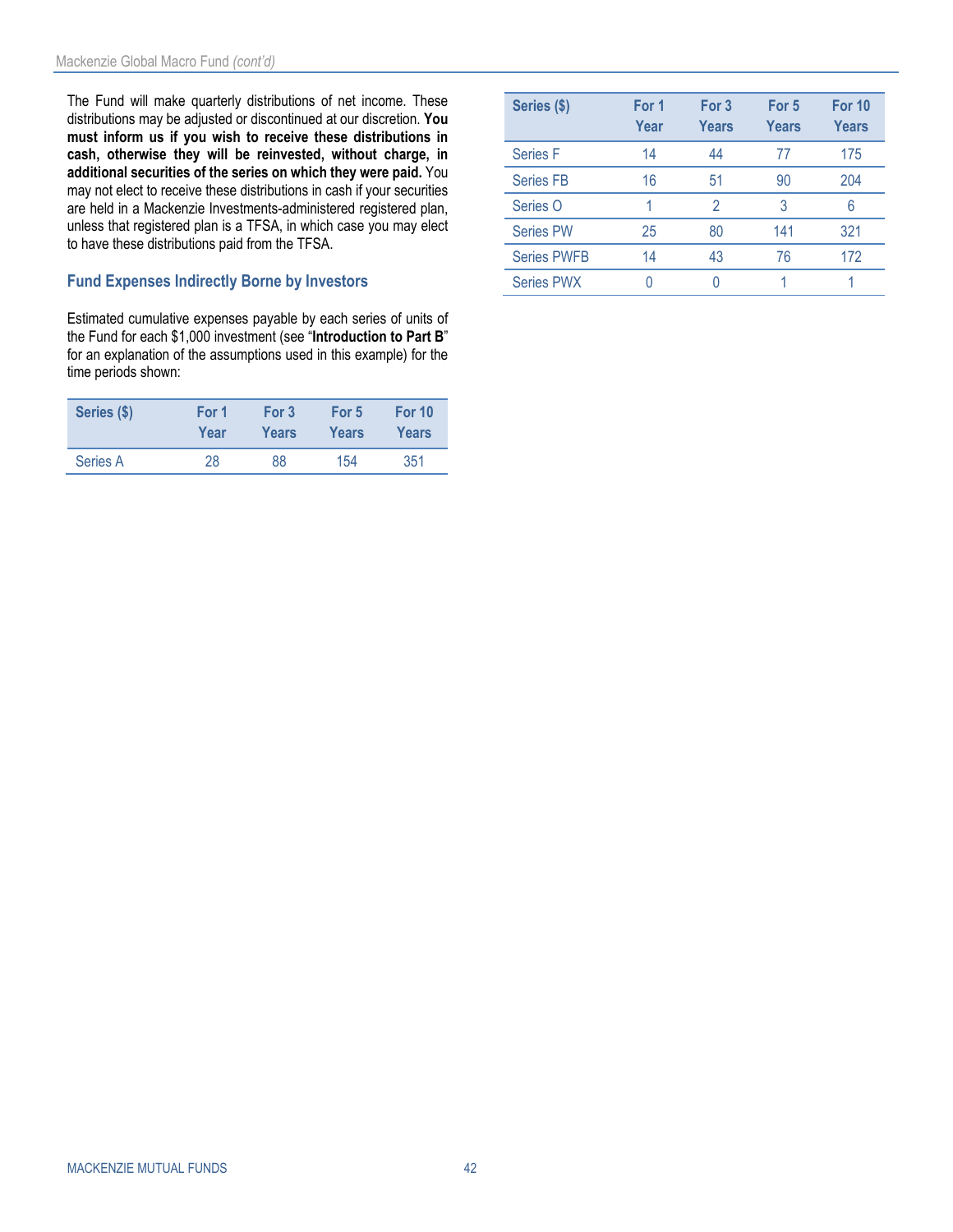### <span id="page-44-0"></span>**MACKENZIE MULTI-STRATEGY ABSOLUTE RETURN FUND**

### **Fund Details**

| <b>Type of Fund</b>                 | <b>Alternative Mutual Fund</b> |
|-------------------------------------|--------------------------------|
| <b>Start Date</b>                   | April 27, 2018                 |
| <b>Units Offered</b>                | <b>Series Start Date</b>       |
| Series A                            | May 23, 2018                   |
| <b>Series F</b>                     | May 23, 2018                   |
| <b>Series FB</b>                    | May 23, 2018                   |
| Series O                            | May 23, 2018                   |
| <b>Series PW</b>                    | May 23, 2018                   |
| <b>Series PWFB</b>                  | May 23, 2018                   |
| <b>Series PWX</b>                   | May 23, 2018                   |
| <b>Registered Plan</b><br>Qualified | Yes                            |

### **What Does the Fund Invest In?**

#### *Investment Objectives*

The Fund seeks to provide a positive total return over a market cycle, regardless of market conditions or general market direction, by employing one or more of the following alternative investment strategies: Credit Alternative Strategy, Global Macro, Long/Short Equity and/or Equity Market Neutral. These strategies will be used to gain exposure to a broad range of asset classes, including equities, fixed-income securities and/or convertible securities issued by companies anywhere in the world, including emerging markets. The Fund may also invest up to 100% or more of its net assets in foreign currencies and/or physical commodities. The Fund may also engage in physical short sales and/or borrowing for investment purposes.

The Fund's aggregate exposure shall not exceed the limits on the use of aggregate exposure described in the "**Investment Strategies**" section of this Simplified Prospectus or as otherwise permitted under applicable securities legislation.

Any change to the investment objectives must be approved by a majority of votes cast at a meeting of unitholders held for that reason.

#### *Investment Strategies*

The Fund will be managed with a disciplined strategic asset allocation approach. The asset allocation portfolio manager employs a disciplined total portfolio management approach to constructing the Fund. The Fund is built upon long-term strategic allocations to each underlying strategy.

The Fund has the flexibility to dynamically tilt the allocations according to the attractiveness of each of the underlying strategies discussed below. The Fund will be allocated tactically over the short

to medium term based on changes to the market outlook and risk assessment.

- The Fund's Credit Alternative Strategy uses a global, flexible and actively managed approach to adding value through the use of multiple sectors, geographies, and parts of the capital structure. The strategy will use a levered long-short, and/or a momentum-long approach to corporate investments, as well as independent systematic strategies using a long-short currency model and a duration-timing model. Tail risk management and security selection will also be features of this strategy. Tail risk is the chance of a loss occurring due to a rare event, as predicted by a probability distribution. This strategy may include investment-grade bonds; lower quality fixed-income investments, which may include instruments that have a weighted average credit quality below investment grade (rated below "BBB-" by a recognized credit rating organization) or that are unrated; mortgage- and asset-backed securities; preferred shares; floating-rate debt instruments and other floating securities. The strategy may invest in all types of government and corporate fixed-income securities and instruments. It will employ a flexible approach, investing across various fixed-income credit ratings, duration, structures, sectors, currencies and countries, and may, at any time, invest a significant portion of its net assets in any one area noted above. The Credit Alternative Strategy may borrow cash for investment purposes and may engage in physical short sales.
- The Fund's Long/Short Equity and Equity Market Neutral strategies seek long and short exposure to a diversified portfolio of equities which involves simultaneously investing in equities (investing long) the portfolio manager expects to increase in value and immediately selling equities (short sales or short selling) the portfolio manager expects to decrease in value relative to its comparables and/or where the portfolio manager expects these positions will minimize portfolio risk. The portfolio manager's investment process is quantitative and disciplined. A sophisticated quantitative stock selection process that utilizes a multi-factor model to exploit market inefficiencies is used. The Equity Market Neutral strategy seeks to enhance returns by exploiting pricing inefficiencies between related equity securities and neutralizing exposure to market risk by maintaining long and short positions. These strategies seek to exploit pricing inefficiencies between related equity securities with some exposure to market risk. The Long/Short Equity and Equity Market Neutral strategies may borrow cash for investment purposes and may engage in physical short sales.
- The Fund's Global Macro strategy seeks to enhance returns by taking advantage of movement in the prices of securities that are highly sensitive to macro-economic conditions, across a broad spectrum of assets. This strategy provides long and short exposure to equities, currencies, fixed-income securities, interest rates and commodities markets. The Global Macro strategy aims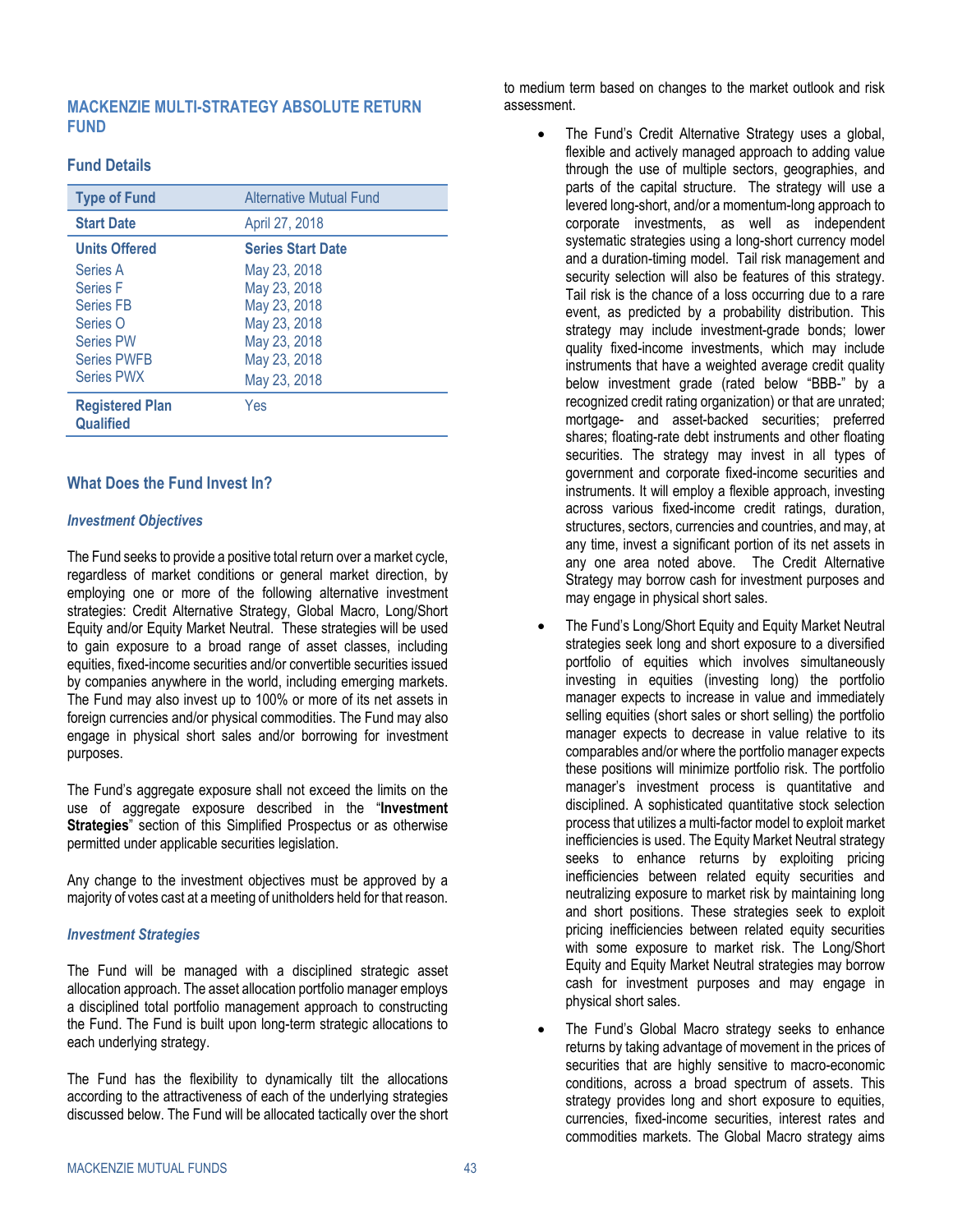for true diversification across risk factors, investment strategies, time horizons, and economic exposures.

The Credit Alternative Strategy, Long/Short Equity, Equity Market Neutral and Global Macro strategies have the flexibility to benefit from price movements of securities through significant use of derivatives, physical short sales and cash borrowing for investment purposes.

The Fund is generally intended to have a low beta to global equity markets. A beta of an investment is a measure of the risk arising from exposure to general market movements. The Fund may, directly or indirectly through investments in other investment funds, use derivative instruments. The Fund will employ a flexible approach to its use of derivative instruments and has the ability to opportunistically use options, swaps, futures and forward contracts for hedging or non-hedging purposes under different market conditions. The Fund may use derivative instruments where the underlying interest of the derivative is an exchange-traded fund.

The Fund, when taking a "short" position, may sell an instrument that it does not own and would then borrow to meet its settlement obligations. The Fund may also take "short" positions in futures, forwards or swaps. A "short" position will benefit from a decrease in price of the underlying instrument and will lose value if the price of the underlying instrument increases. A "long" position will benefit from an increase in price of the security and will lose value if the price of the security decreases.

The Fund's aggregate exposure to its sources of leverage, calculated as the sum of the following sources of leverage, must not exceed 300% of its net asset value: (i) the aggregate market value of securities sold short; (ii) the value of indebtedness under any borrowing arrangements for investment purposes; and (iii) the aggregate notional value of the Fund's specified derivatives positions excluding any specified derivatives used for hedging purposes. However, the Fund's aggregate exposure to those sources of leverage is generally expected to be less than 200% of its net asset value.

The Fund may borrow cash up to a maximum of 50% of its net asset value and may sell securities short, whereby the aggregate market value of securities sold short will be limited to 50% of its net asset value. The combined use of short-selling and cash borrowing by the Fund is subject to an overall limit of 50% of its net asset value.

The Fund may invest up to 20% of its net asset value in securities of a single issuer, including exposure to that single issuer through specified derivative transactions or index participation units.

Depending on market conditions, the portfolio manager's investment style may result in a higher portfolio turnover rate than less actively managed funds. Generally, the higher the Fund's portfolio turnover rate, the higher its trading expenses, and the higher the probability that you will receive a distribution of capital gains from the Fund, which may be taxable if you hold the Fund outside a registered plan. There is no proven relationship between a high turnover rate and the performance of a mutual fund.

The Fund may hold a portion of its net assets in securities of other investment funds, including ETFs, which may be managed by us, in accordance with its investment objectives. For more information see the "**[Fund of Funds](#page-21-1)**" disclosure under "**[Fees and Expenses](#page-17-0)**".

Depending on market conditions, the portfolio managers' investment styles may result in a higher portfolio turnover rate than less actively managed funds. Although generally, the higher the Fund's portfolio turnover rate, the higher its trading expenses; in the case of this fund, which holds fixed-income products that are traded over the counter (rather than on an exchange), there may be situations where increased turnover actually reduces trading costs. The higher the portfolio turnover rate, the greater the probability that you will receive a distribution of capital gains from the Fund, which may be taxable if you hold the Fund outside a registered plan. There is no proven relationship between a high turnover rate and the performance of a mutual fund.

In accordance with applicable securities regulations or as permitted by the exemptions from these regulations, and as further described in the "**[Introduction to Part](#page-30-1) B**" – "**[What Does the Fund Invest In?](#page-30-2)**" section of this simplified prospectus, the Fund may

- use derivatives for hedging and non-hedging purposes;
- engage in securities lending, repurchase and reverse repurchase transactions;
- engage in short selling; and
- invest in gold, silver and other physical commodities, through instruments such as derivatives and ETFs that provide exposure to these commodities.

If the Fund employs any of these strategies, it will do so in conjunction with its other investment strategies in a manner considered appropriate to pursuing its investment objectives and enhancing its returns.

### **What are the Risks of Investing in the Fund?**

This Fund invests directly or indirectly in non-traditional equity and fixed-income securities, including emerging-market equities and lower-rated debt securities, which subjects the Fund to market risk. This combination subjects the Fund to a variety of risks inherent in both types of investments, including company risk, credit risk, interest rate risk and prepayment risk. Since the Fund invests outside of Canada, it is subject to foreign markets risk and foreign currency risk. The Fund uses derivatives extensively for hedging and non-hedging purposes, which subjects the Fund to derivatives risk and leverage risk. These and other risks are described starting on page [1.](#page-2-1) The following table shows which risks apply to this Fund:

### *Risk Checklist*

|           | <b>Primary</b><br><b>Risk</b> | <b>Secondary</b><br><b>Risk</b> | Low or<br><b>Not a Risk</b> |
|-----------|-------------------------------|---------------------------------|-----------------------------|
| Commodity |                               |                                 |                             |
| Company   |                               |                                 |                             |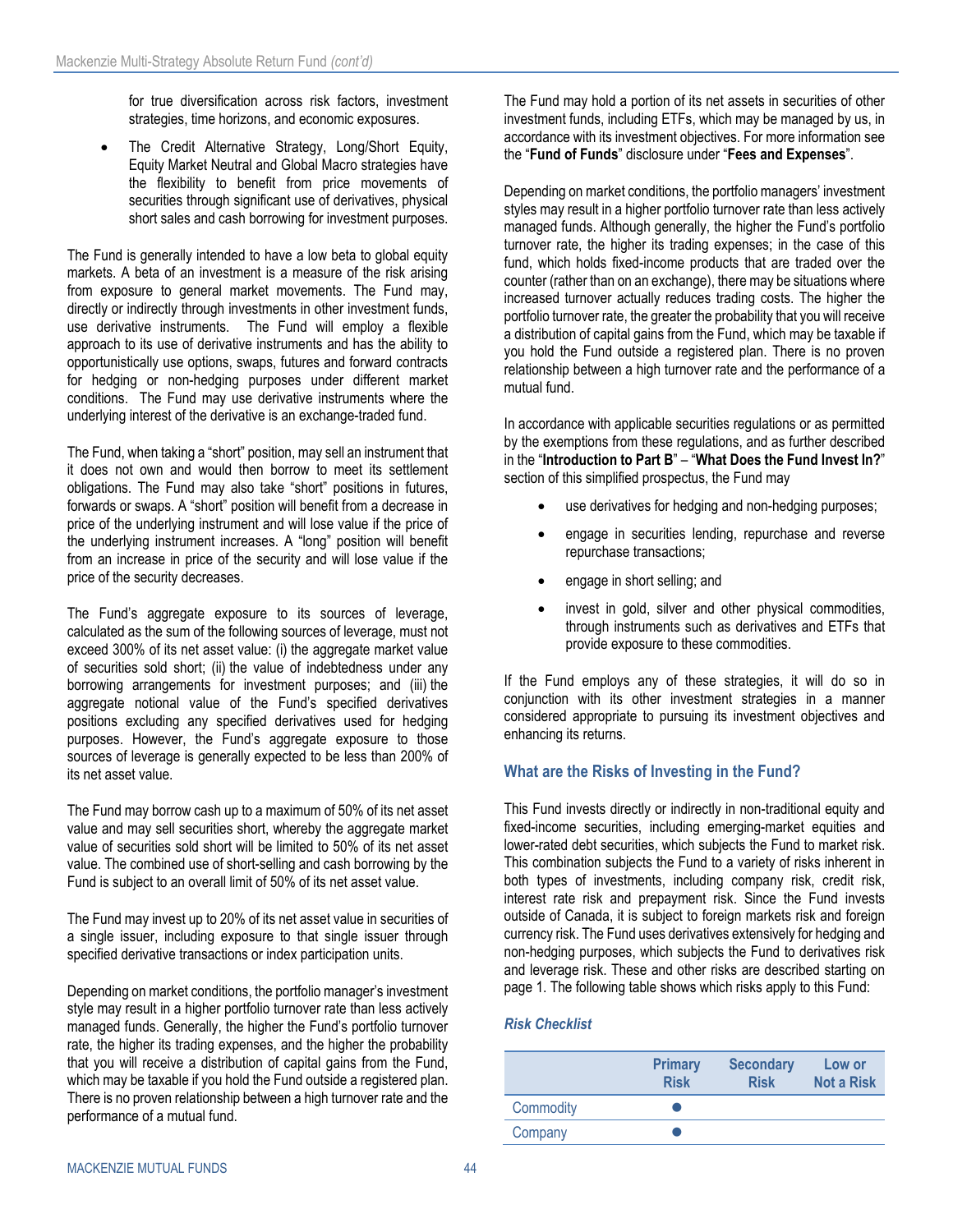<span id="page-46-0"></span>

|                                                                                             | <b>Primary</b><br><b>Risk</b> | <b>Secondary</b><br><b>Risk</b> | Low or<br><b>Not a Risk</b> |
|---------------------------------------------------------------------------------------------|-------------------------------|---------------------------------|-----------------------------|
| Concentration                                                                               |                               |                                 |                             |
| Convertible<br><b>Securities</b>                                                            |                               |                                 |                             |
| <b>Credit</b>                                                                               |                               |                                 |                             |
| <b>Cyber Security</b>                                                                       |                               |                                 |                             |
| <b>Derivatives</b>                                                                          |                               |                                 |                             |
| <b>Emerging Markets</b>                                                                     |                               |                                 |                             |
| ETF                                                                                         |                               |                                 |                             |
| <b>Extreme Market</b><br><b>Disruptions</b>                                                 |                               |                                 |                             |
| <b>Foreign Currency</b>                                                                     | O                             |                                 |                             |
| <b>Foreign Markets</b>                                                                      |                               |                                 |                             |
| <b>High Yield</b><br><b>Securities</b>                                                      |                               |                                 |                             |
| <b>Illiquidity</b>                                                                          |                               |                                 |                             |
| <b>Interest Rate</b>                                                                        |                               |                                 |                             |
| <b>Large Transaction</b>                                                                    |                               |                                 |                             |
| Legislation                                                                                 |                               |                                 |                             |
| Leverage                                                                                    | 0                             |                                 |                             |
| <b>Market</b>                                                                               |                               |                                 |                             |
| Portfolio Manager                                                                           |                               |                                 |                             |
| Prepayment                                                                                  |                               |                                 |                             |
| Securities Lending,<br>Repurchase and<br><b>Reverse</b><br>Repurchase<br><b>Transaction</b> |                               |                                 |                             |
| <b>Senior Loans</b>                                                                         |                               |                                 |                             |
| <b>Series</b>                                                                               |                               |                                 |                             |
| <b>Short Selling</b>                                                                        |                               |                                 |                             |
| <b>Small Company</b>                                                                        |                               |                                 |                             |
| <b>Small/New Fund</b>                                                                       |                               |                                 |                             |
| <b>Taxation</b>                                                                             |                               |                                 |                             |

As of January 8, 2021, four securityholders held 21.55%, 18.86%, 16.06% and 11.27%, respectively, of the Fund by market value. This may subject the Fund to Large Transaction risk.]

Although the Fund's objective is to seek a positive total return regardless of market conditions over a market cycle, there is no

guarantee the Fund will realize a positive return in any given year or over any time period.

### **Who Should Invest in this Fund?**

You should consider this Fund if you

- are looking for a low- to medium-risk, diversified absolutereturn alternative mutual fund to hold as part of your balanced portfolio,
- want a medium-term investment,
- can handle the volatility of stock, bond, commodity and currency markets.

### **Distribution Policy**

Refer to the "**[Introduction to Part](#page-30-1) B**" – "**[Distribution Policy](#page-33-0)**" section of this simplified prospectus.

The Fund will make quarterly distributions of net income. These distributions may be adjusted or discontinued at our discretion. **You must inform us if you wish to receive these distributions in cash, otherwise they will be reinvested, without charge, in additional securities of the series on which they were paid.** You may not elect to receive these distributions in cash if your securities are held in a Mackenzie Investments-administered registered plan, unless that registered plan is a TFSA, in which case you may elect to have these distributions paid from the TFSA.

### **Fund Expenses Indirectly Borne by Investors**

Estimated cumulative expenses payable by each series of units of the Fund for each \$1,000 investment (see "**[Introduction to Part](#page-30-1) B**" for an explanation of the assumptions used in this example) for the time periods shown:

| Series (\$)        | For 1<br>Year | For 3<br>Years | For 5<br>Years | <b>For 10</b><br>Years |
|--------------------|---------------|----------------|----------------|------------------------|
| Series A           | 27            | 86             | 150            | 342                    |
| Series F           | 13            | 42             | 74             | 169                    |
| <b>Series FB</b>   | 16            | 51             | 90             | 204                    |
| Series O           | N             |                |                | 3                      |
| <b>Series PW</b>   | 25            | 78             | 137            | 313                    |
| <b>Series PWFB</b> | 14            | 43             | 75             | 171                    |
| <b>Series PWX</b>  | 0             |                |                |                        |